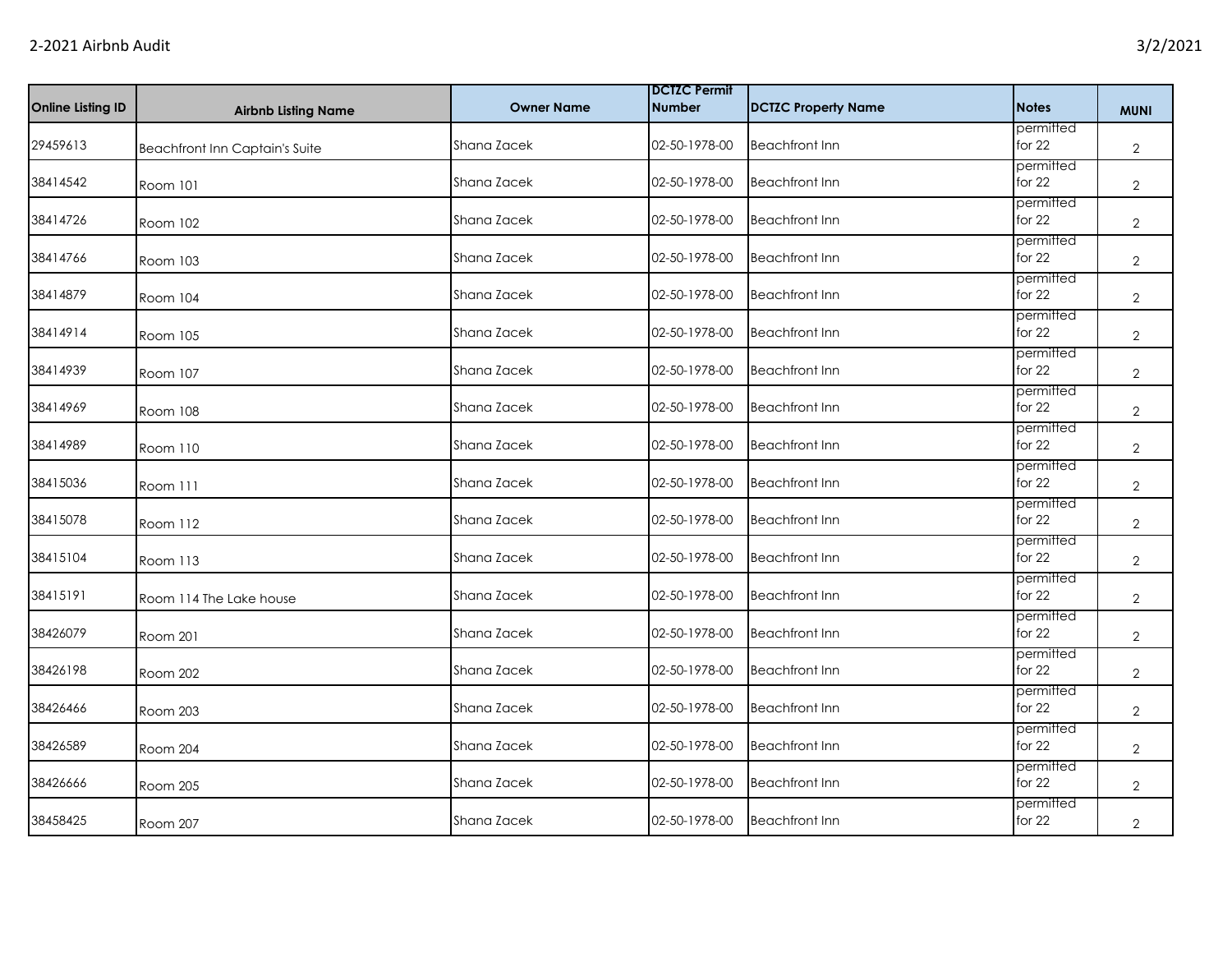| 38458726 | Room 209                                                                      | Shana Zacek                                     | 02-50-1978-00 | <b>Beachfront Inn</b>                                 | permitted<br>for $22$ | $\overline{2}$ |
|----------|-------------------------------------------------------------------------------|-------------------------------------------------|---------------|-------------------------------------------------------|-----------------------|----------------|
| 38458659 | The Movie Room                                                                | Shana Zacek                                     | 02-50-1978-00 | <b>Beachfront Inn</b>                                 | permitted<br>for $22$ | $\overline{2}$ |
| 32408138 | Delaware Suite - Mae Reilly's Guest House                                     | Mae Reilly Properties LLC -<br>Randall Krajenka | 02-52-2079-00 | Mae Reilly's Guest House                              | permitted<br>for $4$  | $\overline{2}$ |
| 37559669 | Globe Hotel Door County-Baileys Harbor- Estb 1874 Karin Lukas                 |                                                 | 02-52-2094-00 | Globe Hotel, The                                      |                       | $\overline{2}$ |
| 25349436 | Historic Baileys Harbor home on the wate                                      | Mary Spangler                                   | 02-52-0393-00 | Cedar Beach Inn                                       | <b>DUPL</b>           | $\overline{2}$ |
| 33269522 | South Shore Suite - Mae Reilly's Guest House                                  | Mae Reilly Properties LLC -<br>Randall Krajenka | 02-52-2079-00 | Mae Reilly's Guest House                              | permitted<br>for $4$  | $\overline{2}$ |
| 33225014 | Vermont Suite - Mae Reilly's Guest House                                      | Mae Reilly Properties LLC -<br>Randall Krajenka | 02-52-2079-00 | Mae Reilly's Guest House                              | permitted<br>for $4$  | $\overline{2}$ |
| 33267878 | Wentworth Suite - Mae Reilly's Guest House                                    | Mae Reilly Properties LLC -<br>Randall Krajenka | 02-52-2079-00 | Mae Reilly's Guest House                              | permitted<br>for $4$  | $\overline{2}$ |
| 33794104 | ◆ Relaxing, Historic and Hip Havngård House◆◆                                 | Kurt Heggland                                   | 02-56-2104-00 | <b>Havngard House</b>                                 |                       | $\overline{2}$ |
| 25126829 | A True Farm House Experience                                                  | Paul Gray                                       | 02-56-1930-00 | A True Farm House Experience                          |                       | $\overline{2}$ |
| 28416543 | As seen on HGTV Lakefront Bargain Hunt Renovatio Phu Nguyen - Pelican Bay LLC |                                                 | 02-56-2016-00 | Baileys Large Home for Families - Nguyen              |                       | $\overline{2}$ |
| 42067747 | Baileys Frogtown Bay View Home                                                | Particia Sloan                                  | 02-56-0540-21 | <b>Baileys Frogtown</b>                               | Lindsley              | $\overline{2}$ |
| 8126599  | Baileys Harbor Condo, 3 BR, 2.5 Bath, Door County                             | Karen Berndt                                    | 02-53-2378-00 | Baileys Harbor Condo-Berndt not avail<br>until 4/2021 |                       | $\overline{2}$ |
| 20009178 | Baileys Harbor Near Kangaroo Lake                                             | Alyssa Lebakken                                 | 02-56-1782-00 | Baileys Harbor Near Kangaroo Lake                     | permitted<br>for $2$  | $\overline{2}$ |
| 20697030 | Baileys Harbor Near Kangaroo Lake North Unit                                  | Alyssa Lebakken                                 | 02-56-1782-00 | Baileys Harbor Near Kangaroo Lake                     | permitted<br>for 2    | $\overline{2}$ |
| 23543488 | <b>Baileys Harbor Pioneer Log Cabin</b>                                       | Colin Doherty                                   | 02-56-1766-00 | Roots Cabin in Baileys                                |                       | $\overline{2}$ |
| 22186390 | Baileys Harbor Yellow Home with a View                                        | Matt Horton                                     | 02-56-1826-00 | <b>Baileys Harbor Yellow House</b>                    | permitted<br>for $4$  | $\overline{2}$ |
| 45780414 | Beautiful Newly *Remodeled* Home! Walk to the<br>beach at Kangaroo Lake!      | Adam Olinksi                                    | 02-56-2353-07 | Roo Retreat                                           |                       | $\mathbf{2}$   |
| 38598698 | Carraig Beag Cottage - Charming Down Town Hon Carraig Cottages                |                                                 | 02-56-0652-09 | Carraig Beag                                          | Carraig               | $\overline{2}$ |
| 33398744 | Carraig Mor Cottage - Awesome Downtown Cotta Carraig Cottages                 |                                                 | 02-56-0653-09 | Carraig Mor                                           | Carraig               | 2              |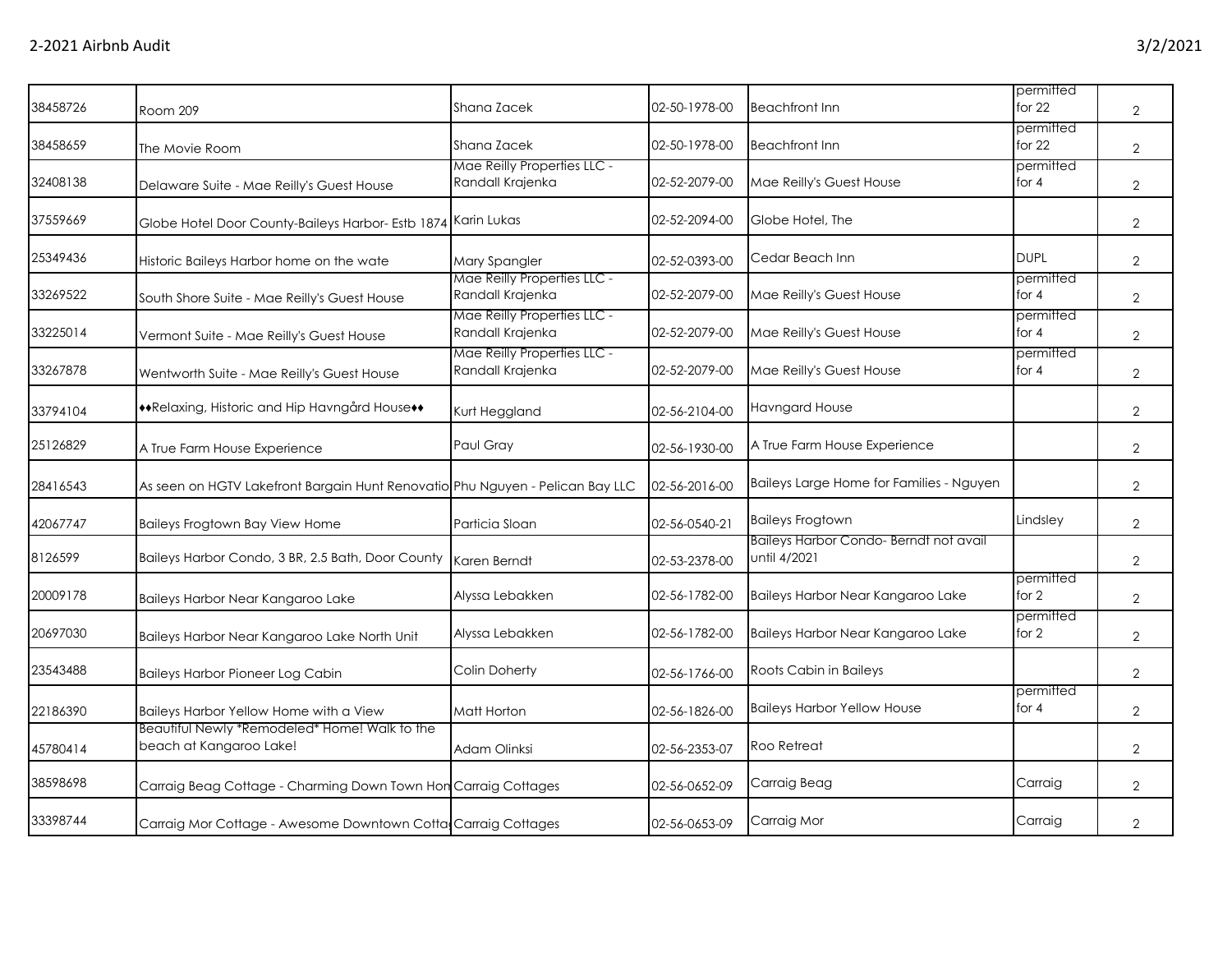| 37455372 | Carraigeen Cottage                                                        | <b>Carraig Cottages</b>                      | 02-56-1052-09 | Carraigeen Cottage                    | Carraig              | $\overline{2}$ |
|----------|---------------------------------------------------------------------------|----------------------------------------------|---------------|---------------------------------------|----------------------|----------------|
| 38024230 | Charming Orchard Cabin/Cottage on 5 Acres                                 | Leonard Pappone                              | 02-56-2207-00 | Door County Orchard Cottage           |                      | $\overline{2}$ |
| 38175501 | Charming Wooded Cottage Minutes from Downtow Pam Schmitz                  |                                              | 02-56-2178-00 | Baileys on the Rocks Cottages-Schmitz | permitted<br>for 2   | $\overline{2}$ |
| 38316622 | Cozy Lakeview, Walk to Town                                               | Pam Schmitz                                  | 02-56-2178-00 | Baileys on the Rocks Cottages-Schmitz | permitted<br>for $2$ | $\overline{2}$ |
| 8673729  | Door County Cabin in the Woods                                            | Karen Berndt                                 | 02-56-1564-00 | Door County Cabin in the Woods        |                      | $\overline{2}$ |
| 25458028 | Door County Dreaming                                                      | Kate and Robert Lindsley                     | 02-56-1960-00 | Door County Dream                     |                      | $\overline{2}$ |
| 17656602 | Door County Retreat on the "Quiet Side"                                   | Diana Wallace                                | 02-56-1734-00 | Door County Retreat on the Quiet Side |                      | $\overline{2}$ |
| 20565326 | Door County Scotland Yard                                                 | Thomas and Michele Bronsky                   | 02-56-1794-00 | Door County Scotland Yard Haven       | Permitted<br>for 2   | $\overline{2}$ |
| 20989165 | Door County Scotland Yard Haven-Native America Thomas and Michele Bronsky |                                              | 02-56-1794-00 | Door County Scotland Yard Haven       | Permitted<br>for 2   | $\overline{2}$ |
| 11676845 | Door County Vacation Rental Home                                          | Dr. Phil Arnold                              | 02-56-1563-00 | West Meadow Rental                    |                      | $\overline{2}$ |
| 43870888 | Easy Living on E                                                          | Nicole Bergantino                            | 02-56-2360-00 | Easy Living on E                      |                      | $\overline{2}$ |
| 4709576  | Heart of the Door Homestead                                               | Nicole Henquinet                             | 02-56-1455-00 | Heart of the Door Homestead, LLC      |                      | $\overline{2}$ |
| 22163891 | Heggeland                                                                 | Dennis & Jeff Hickey                         | 02-56-0200-06 | Heggeland                             | <b>DCPM</b>          | $\overline{2}$ |
| 41259246 | Howard House - New From Door County's #1 Host                             | Jacinda Dufin                                | 02-56-1935-20 | <b>Howard House</b>                   | Vacation<br>Renals   | $\overline{2}$ |
| 42384551 | Kangaroo East Shore Lodge                                                 | 7251 HWY 57 LLC - William and H02-56-2259-06 |               | Kangaroo East Shore                   | <b>DCOM</b>          | $\overline{2}$ |
| 22163915 | Kangaroo Lake Retreat                                                     | Will Anderson                                | 02-56-1543-06 | Kangaroo Lake Retreat                 | <b>DCPM</b>          | $\overline{2}$ |
| 22163920 | Kangaroo Lake Road Cottage                                                | <b>Jeff Wiswell</b>                          | 02-56-1696-06 | Kangaroo Lake House Wiswell           | <b>DCPM</b>          | $\overline{2}$ |
| 23877408 | Lakeview Cottage in Downtown Baileys Harbor                               | Christopher & Pamela Schmitz                 | 02-56-1876-00 | Baileys Harbor Beach House - Schmitz  |                      | $\overline{2}$ |
| 23750440 | Lighthouse Cove                                                           | Maureen McGrath                              | 02-56-1614-00 | <b>Best of Times</b>                  | Bacon                | $\overline{2}$ |
| 7069697  | Loft • Central • Comfy • Private                                          | Sarah and Brian Bonovich                     | 02-56-1644-00 | Wooded Lane Guest House               |                      | $\overline{2}$ |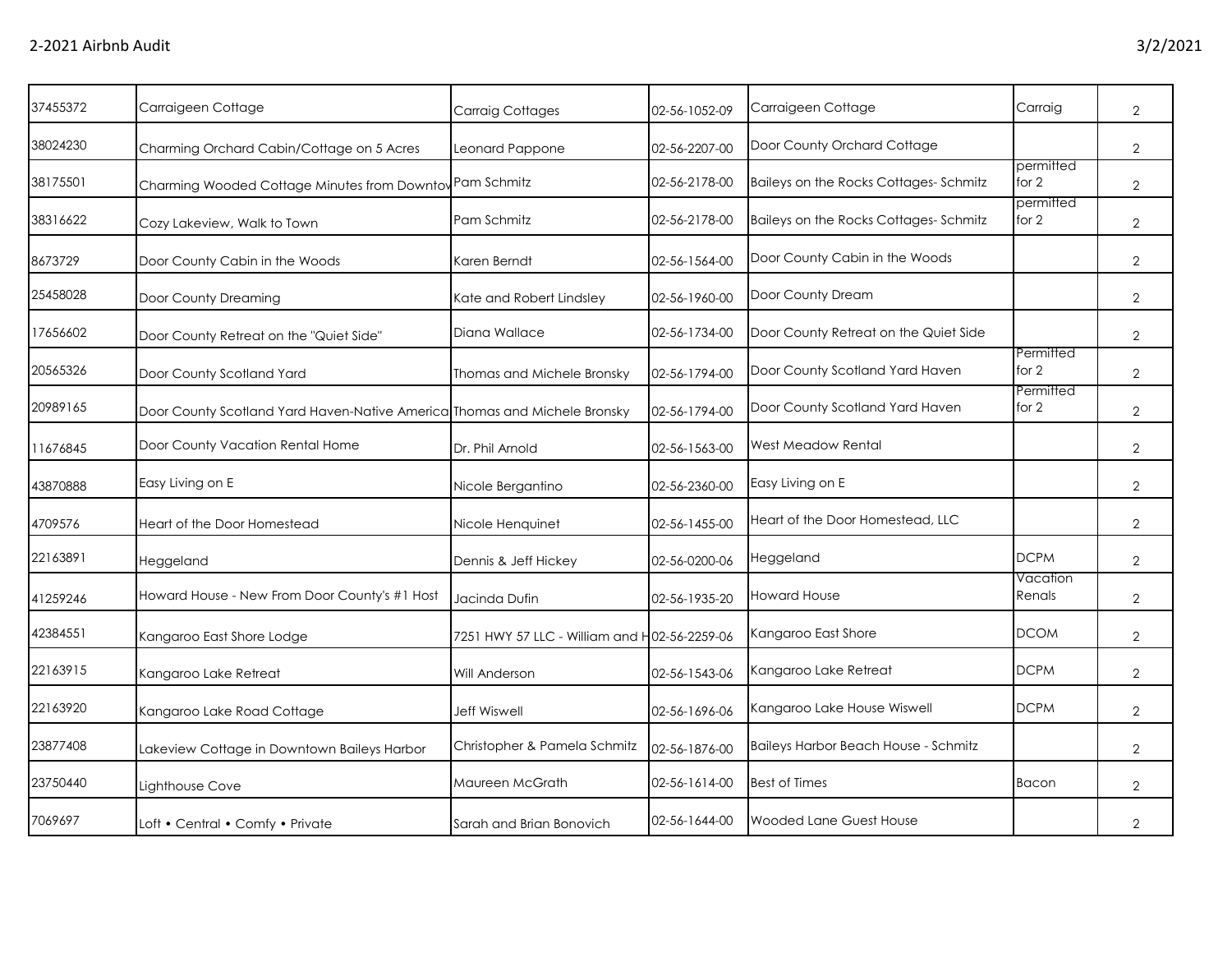| 41374756 | Muirfield Flat Studio - Brand New Listing!                | Pinkmoto Revocable Trust - Kary 02-56-2235-07 |               | Muirfield Flats                                               | SImpleLife           | $\overline{2}$ |
|----------|-----------------------------------------------------------|-----------------------------------------------|---------------|---------------------------------------------------------------|----------------------|----------------|
| 43126066 | New Listing* Baileys Harbor Getaway                       | Laura Lane                                    | 02-56-1733-07 | <b>Burnt Hollow</b>                                           | SImpleLife           | $\overline{2}$ |
| 23205775 | NEW! Baileys Harbor Studio on Lake Michigan!              | James Dillenburg                              | 02-56-1257-00 | Shalom Stone                                                  |                      | $\overline{2}$ |
| 22163978 | Our Place                                                 | <b>Family Style Contractor LLC</b>            | 02-56-0339-06 | Our Place on Kangaroo Lake                                    | <b>DCPM</b>          | $\overline{2}$ |
| 19471677 | Raspberry Fields                                          | <b>Stewart Dawson</b>                         | 02-56-1741-00 | Dawson Farm - Ahrens Road                                     |                      | $\overline{2}$ |
| 22163997 | Rocky Bottom Lodge                                        | Natalie & Terry McAllister                    | 02-56-0885-06 | Rocky Bottom Lodge                                            | <b>DCPM</b>          | $\overline{2}$ |
| 22164003 | <b>Schook Shack</b>                                       | Cole Family LLC                               | 02-56-1607-06 | <b>Schook Shack</b>                                           | <b>DCPM</b>          | $\overline{2}$ |
| 23698728 | Seculded Waterfront on North Bay                          | Eva McKee                                     | 02-56-1850-06 | Seculded Waterfront on Northbay                               | <b>DCPM</b>          | $\overline{2}$ |
| 34908317 | Shakespeare apartment with a view.                        | Matt Horton                                   | 02-56-1826-00 | Baileys Harbor Yellow Hse-South Ln<br>Cottage-Shakespeare Apt | permitted<br>for $4$ | $\overline{2}$ |
| 24420171 | South Lane Cottage #1                                     | Matt Horton                                   | 02-56-1826-00 | <b>Baileys Harbor Yellow House</b>                            | permitted<br>for $4$ | $\overline{2}$ |
| 24420991 | South Lane Cottage #2                                     | Matt Horton                                   | 02-56-1826-00 | <b>Baileys Harbor Yellow House</b>                            | permitted<br>for $4$ | $\overline{2}$ |
| 43175653 | Stunning Lake Michigan Home, sleeps 20! Dunes<br>abound!  | Rebecca Taylor                                | 02-56-2268-07 | Dune Alright                                                  | SImpleLife           | $\overline{2}$ |
| 28100002 | The Stone House                                           | Emil & Mary Baukert                           | 02-56-1974-06 | Stone House - 8112 STH 57                                     | <b>DCPM</b>          | $\overline{2}$ |
| 27594171 | Tranquility and Serenity/Family Retreat Lake House        | Michael Servais                               | 02-56-1893-00 | Islandview Lake House                                         |                      | $\overline{2}$ |
| 32437206 | Waterfront Views in Moonlight Bay                         | David & Ashley Paplham                        | 02-56-2090-00 | Sitting on the Dock of Moonlight Bay                          |                      | $\overline{2}$ |
| 22164047 | Wildwood Beach Home                                       | Laura Thometz                                 | 02-56-1640-06 | Wildwood Beach Home                                           | <b>DCPM</b>          | $\overline{2}$ |
|          |                                                           |                                               |               |                                                               |                      |                |
| 3831684  | New-Private-Secluded Home                                 | <b>Patrick Donley</b>                         | 06-56-1521-00 | Donely - 6058 CTH OO                                          |                      | 6              |
| 45165358 | Quiet Door County cabin retreat on Lake Michigan Andy Low |                                               | 06-56-2350-00 | Lake Michigan Cabin - Low                                     |                      | 6              |
|          |                                                           |                                               |               |                                                               |                      |                |
| 41376554 | ** Calmer Days - Resort.                                  | Lorie Scarborough - Swanky Pro                | 08-53-2007-00 | Landmark Resort - Zanky Properties LLC                        |                      | 8              |
| 26397865 | 2 Bedroom, 1 Bath Condo overlooking lake                  | Jon Pesek                                     | 08-53-1856-00 | Landmark Resort Pesek                                         |                      | 8              |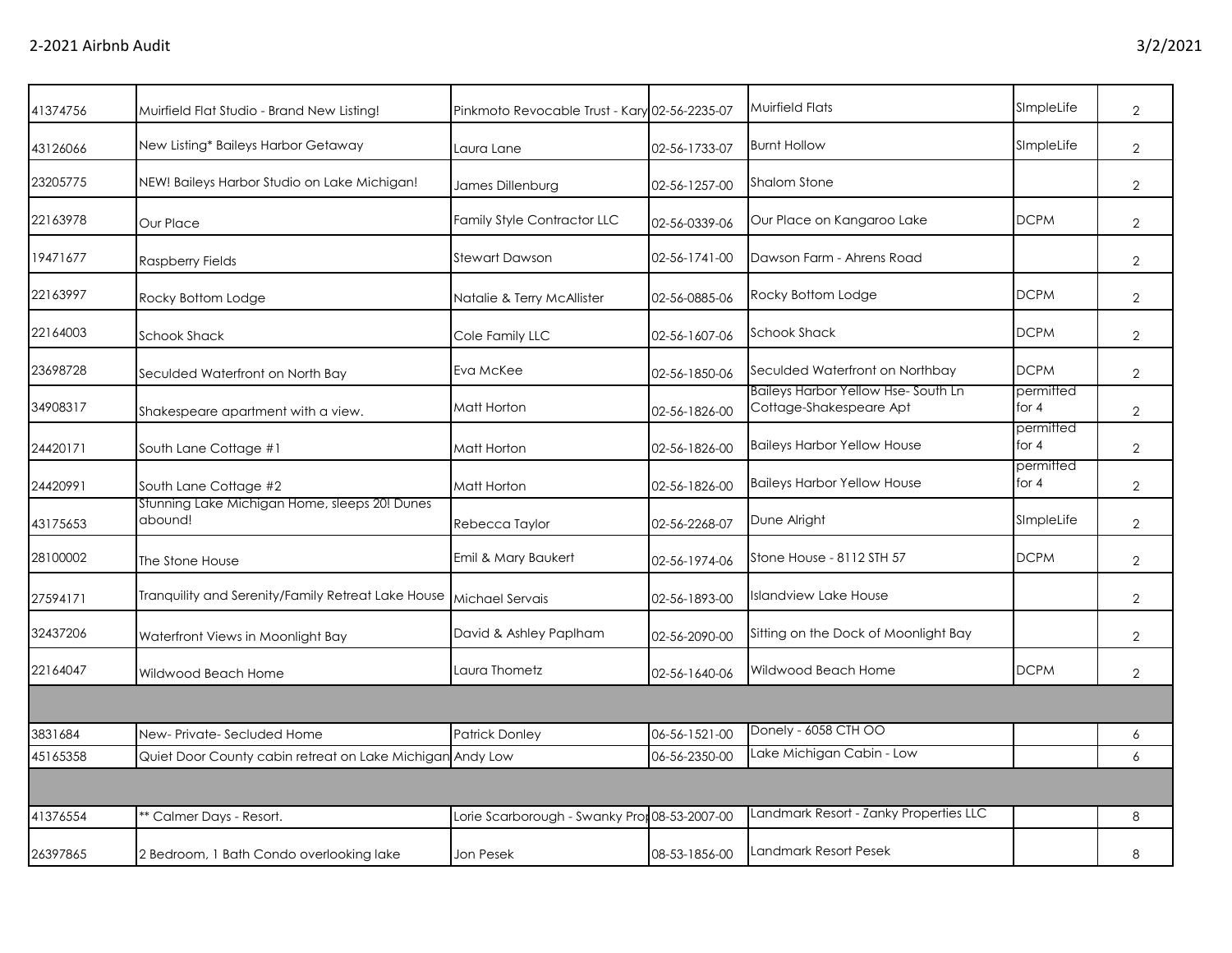|          | Bay and Breeze Door County 1 bedroom Water                                                   |                                               |               |                                                                 |                      |   |
|----------|----------------------------------------------------------------------------------------------|-----------------------------------------------|---------------|-----------------------------------------------------------------|----------------------|---|
| 33076453 | view                                                                                         | Christopher and Sara Spencer                  | 08-53-1686-00 | Landmark Resort - Unit 1225 - Spencer                           |                      | 8 |
| 28553484 | <b>Bayview Escape</b>                                                                        | Lorie Scarborough - Swanky Pror 08-53-2007-00 |               | Landmark Resort - Zanky Properties LLC                          |                      | 8 |
| 15951113 | <b>Beautiful Waterview Condo</b>                                                             | Kathlyn Geracie                               | 08-53-1689-00 | Landmark Resort- Beautiful Water View<br>Condo                  |                      | 8 |
| 21595419 | Big discount off Landmark Rates on beautiful<br>condo                                        | Jewelette Neary                               | 08-53-1817-00 | Landmark Resort- Neary                                          | permitted<br>for $2$ | 8 |
| 22011733 | Big discount on Landmark Resort rates on 1BR<br>condo                                        | Jewelette Neary                               | 08-53-1817-00 | Landmark Resort- Neary                                          | permitted<br>for 2   | 8 |
| 36355412 | Door County Getaway @Landmark Resort                                                         | Michal & Monika Anna Chiu                     | 08-53-2031-00 | Landmark Resort #2230-Peaceful one bed<br>bath - Chiu           |                      | 8 |
| 41775747 | Door County Getaway-2 Bedroom Condo                                                          | Jerold and Jennifer Schuetz                   | 08-53-2267-00 | Landmark Resort - Schuetz - Unit 2332                           |                      | 8 |
| 34258383 | Door County Happy Place                                                                      | Michal & Monika Anna Chiu                     | 08-53-2031-00 | Landmark Resort #2230-Peaceful one bed<br>bath - Chiu           |                      | 8 |
| 27784412 | Egg Harbor Sunset Bluff Condo                                                                | David Polich and Kristine Kappe 08-53-1997-00 |               | Egg Harbor Sunset Bluff Condo                                   |                      | 8 |
| 28494097 | Light & Bright Bay View Retreat                                                              | Nicholas David Barber                         | 08-53-1990-00 | Landmark Resort - Nomad Ventures LLC -<br>#110                  | permitted<br>for $3$ | 8 |
| 40424353 | NEW! 'The Landmark' Resort Condo - 1 Mi to<br>Beach!                                         | whitefishbayside llc                          | 08-53-2224-00 | Landmark Resort - Whitfishbayside LLC -<br>Unit 2224            | evolve               | 8 |
| 40235291 | NEW! Condo w/Resort Amenities, 1Mi to Beach +<br>Golf                                        | John Jordan                                   | 08-53-2212-00 | Landmark Resort-Mister Kaplan Invest<br>Unit 1220               |                      | 8 |
| 33578702 | NEW! Landmark Resort Condo w/ Spectacular View Good Faith Financial LLC - Tony 08-53-1970-00 |                                               |               | - Landmark Resort - Good Faith Financial<br>Unit 2324           |                      | 8 |
| 35716622 | NEWLY LISTED - Our Other Piece of the Door                                                   | Roby Onan                                     | 08-53-1652-00 | Landmark Resort - Our Piece of the Door -<br>Onan #3224         | permitted<br>for $2$ | 8 |
| 33971518 | Newly Updated Lake View Escape                                                               | Nicholas David Barber                         | 08-53-1990-00 | Landmark Resort - Nomad Ventures LLC -<br>#110                  | permitted<br>for $3$ | 8 |
| 13479701 | Our Piece of the Door                                                                        | Roby Onan                                     | 08-53-1652-00 | Landmark Resort - Our Piece of the Door<br>Onan #3224           | permitted<br>for 2   | 8 |
| 45469130 | Periwinkle Place > Resort + rate includes cleaning                                           | Our Door County Life LLC                      | 08-53-1626-00 | Landmark Resort- Our Door County Life<br>LLC #1336 - Periwinkle |                      | 8 |
| 23238045 | Quaint Door County Haven                                                                     | Mark Lorenzo                                  | 08-53-1832-00 | Landmark Resort Lorenzo                                         |                      | 8 |
| 34414390 | Scenic Egg Harbor Get Away                                                                   | Noble Assets Inc.                             | 08-53-2123-00 | Landmark Resort - Noble Assets Inc #1226                        |                      | 8 |
| 30348557 | Seas the Bay - time for summer in Egg Harbor!                                                | Michael White                                 | 08-53-1834-07 | Landmark Resort White                                           | SimpleLife           | 8 |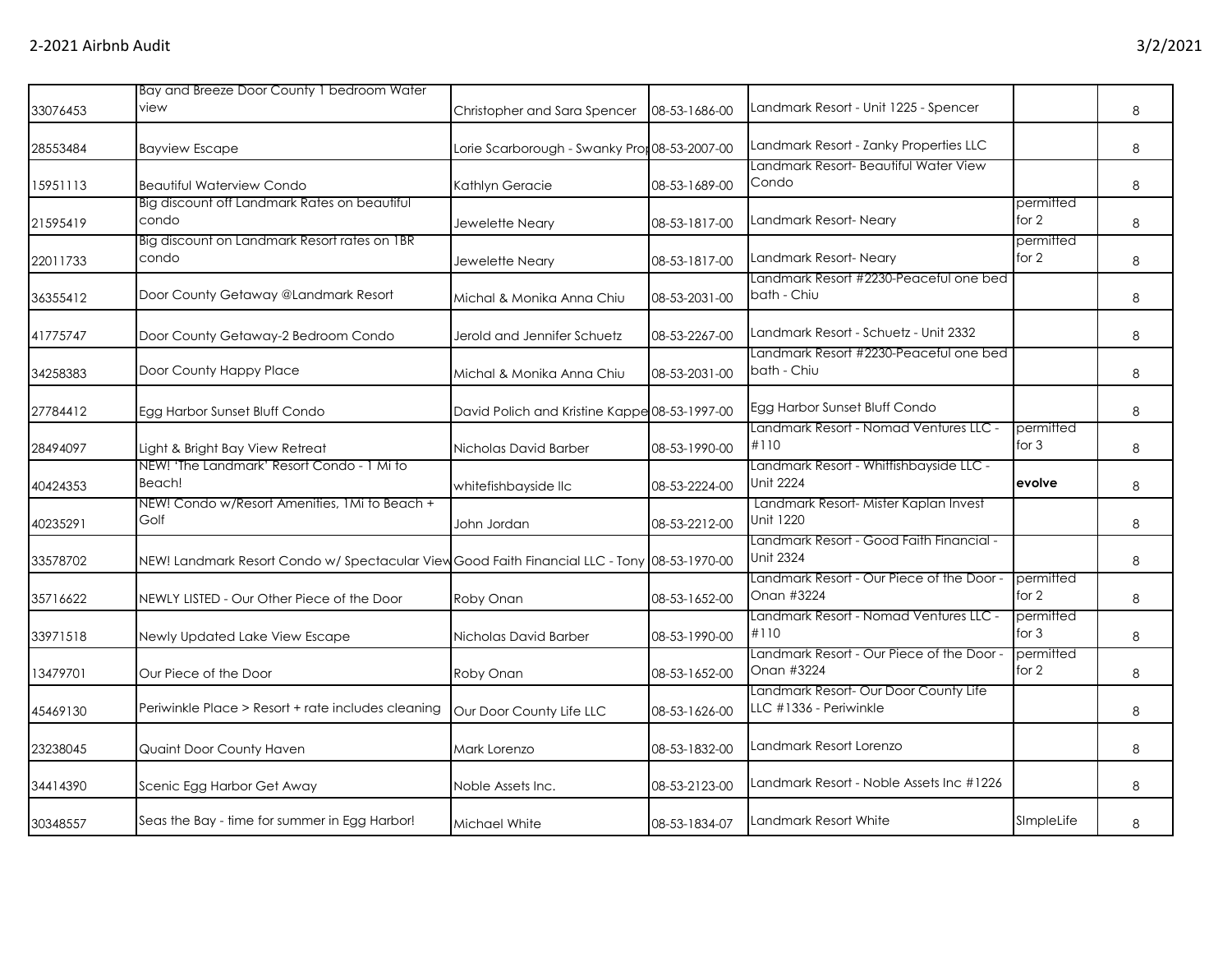| 26631795 | Serene Lake Retreat                                               | Natalia Luque                                 | 08-53-1929-00 | Landmark Luque Unit 1232                                        |                          | 8 |
|----------|-------------------------------------------------------------------|-----------------------------------------------|---------------|-----------------------------------------------------------------|--------------------------|---|
| 33972329 | Serene Lake View Condo                                            | Nicholas David Barber                         | 08-53-1990-00 | - Landmark Resort - Nomad Ventures LLC<br>#110                  | permitted<br>for $3$     | 8 |
| 45396187 | The Blue Whale > Resort + rate includes cleaning                  | Our Door County Life LLC                      | 08-53-2059-00 | Landmark Resort - Our Door County Life<br>LLC #1334- Blue Whale |                          | 8 |
| 26360966 | *NEW listing* Shimmering Water cottage on the<br>Lake             | Robert Ray                                    | 08-56-2161-00 | Shimmering Water Cottage                                        |                          | 8 |
| 24133770 | <b>Bluff Cottage Sunsets NEW CONSTRUCTION Egg</b><br>Harbor       | Gail Bergman                                  | 08-56-1874-00 | <b>Bluff Cottage</b>                                            | permitted<br>for 4 units | 8 |
| 13606442 | Cozy Farmhouse Studio                                             | Renee Schwaller and Steve Bea 08-56-1649-00   |               | Farmhouse Studio                                                |                          | 8 |
| 26020119 | Door Haven                                                        | Ronald & Christine Puszynski                  | 08-56-0099-02 | Door Haven                                                      | lundquist                | 8 |
| 43791403 | Egg Harbor White House                                            | James Schleicher                              | 08-56-2331-00 | Egg Harbor White House                                          |                          | 8 |
| 44665788 | Farmhouse on Bluff with Expansive Bay Views!                      | <b>ACB Holdings LLC</b>                       | 08-56-2225-02 | <b>Bluff House</b>                                              |                          | 8 |
| 47747224 | Horseshoe Bay Cottage Hideaway 3                                  | Patrick J. O'Flaherty                         | 08-53-2249-16 | Club Cottages at Horseshoe Bay -<br>OFlaherty - #3              |                          | 8 |
| 41376611 | New Listing! Cabin in the Woods!                                  | David and Lynn Zawojski                       | 08-56-2148-07 | Cabin in the woods                                              | SImpleLife               | 8 |
| 20123459 | NEW! 2BR Egg Harbor House on 2 Acres!                             | Kerri Zergoski                                | 08-56-1768-00 | Lodge 42                                                        |                          | 8 |
| 22339046 | Ohlson Chateau                                                    | David Ohlson - Charles Chilcote 08-56-0729-06 |               | Ohlson Chateau                                                  | <b>DCPM</b>              | 8 |
| 20403760 | Pet friendly Applewood cottage in Egg Harbor                      | Sharon Hughes                                 | 08-55-0093-00 | Applewood Cottage                                               |                          | 8 |
| 16987204 | Relaxing Nostalgic Log Home "Green Apple Lodge" Patricia Culliton |                                               | 08-56-1715-00 | Green Apple Lodge                                               |                          | 8 |
| 15399898 | Relaxing Waterfront Door County Lake House                        | Brianne & Barry Tegel                         | 08-56-1707-00 | Door County Lake House Tegel                                    |                          | 8 |
| 46338794 | Serene, cozy cottage in the woods                                 | Scott and Terese Kraemer                      | 08-56-2373-00 | Haven                                                           |                          | 8 |
| 29054697 | <b>Stones Throw</b>                                               | <b>Jeff Garbers</b>                           | 08-56-1396-07 | <b>Stone's Throw</b>                                            | SImpleLife               | 8 |
| 29054699 | Stony Shore Cabin                                                 | <b>Jeff Garbers</b>                           | 08-56-1395-07 | <b>Stony Shores</b>                                             | SImpleLife               | 8 |
| 6677520  | Sunset Bluff Getaway in Egg Harbor                                | Michael & Christina Hauge                     | 08-53-0384-00 | Sunset Bluff Condo - Unit 2- Hauge                              |                          | 8 |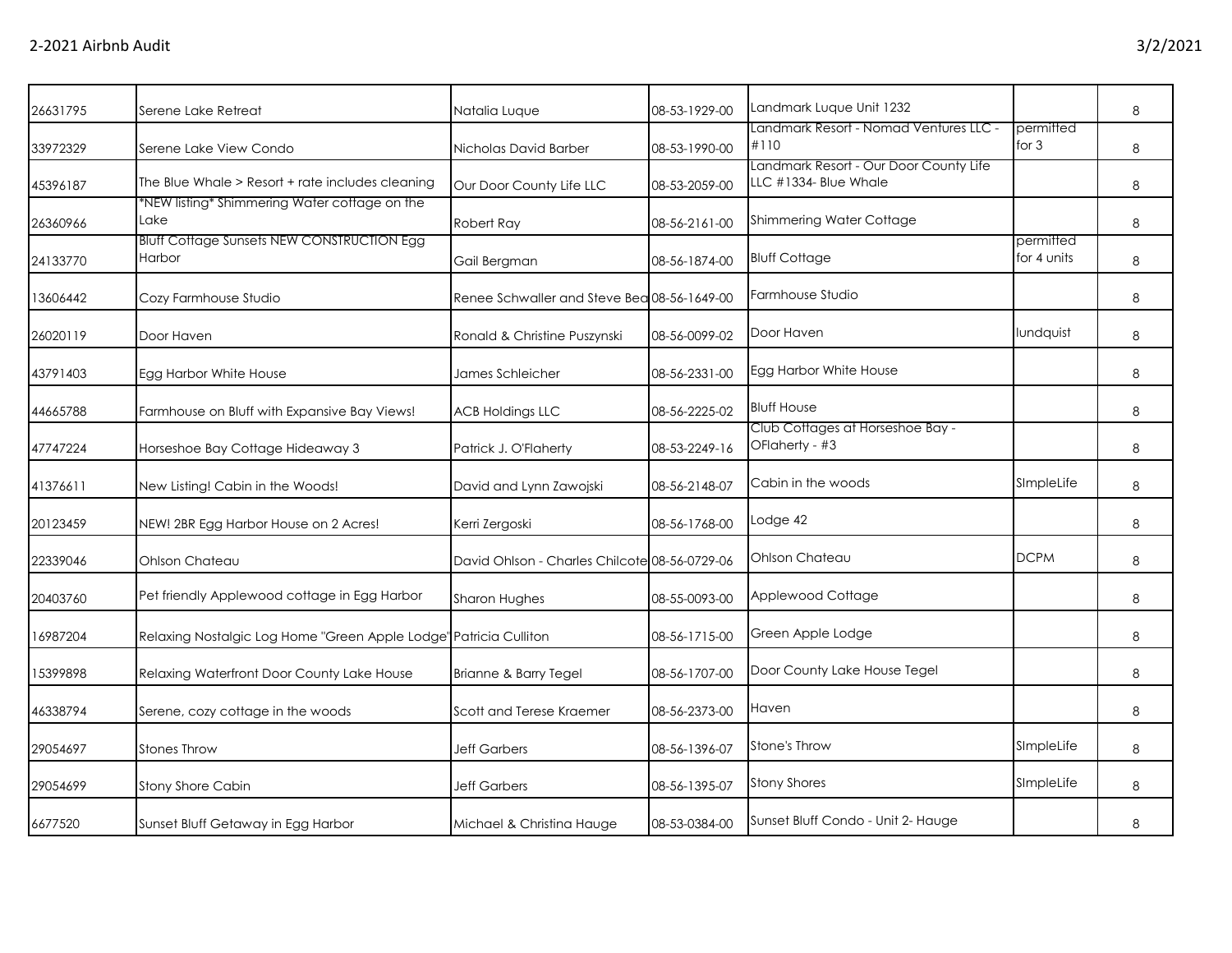| 22164013 | Sunset Sanctuary                                     | Daniel & Wanda Kupsco                         | 08-56-1566-06 | Sunset Sanctuary                                                  | <b>DCPM</b>               | 8 |
|----------|------------------------------------------------------|-----------------------------------------------|---------------|-------------------------------------------------------------------|---------------------------|---|
|          |                                                      | Chad Luberger/ Marlyn &                       |               | The Treehouse at Plum Bottom/ The                                 | for two units             |   |
| 7340588  | The Cabin at Plum Bottom                             | Pamela Moore                                  | 08-56-1284-00 | Carriage House at Plum Bottom                                     | owner is                  | 8 |
| 28614069 | The Cabin at Shady Grove                             | Maureen Gribble                               | 08-56-1925-00 | <b>Shady Grove Gribble</b>                                        |                           | 8 |
|          |                                                      |                                               |               | The Treehouse at Plum Bottom/The                                  | for two units             |   |
| 8163799  | The Cottage at Plum Bottom                           | Chad Luberger/ Marlyn & Pame 08-56-1284-00    |               | Carriage House at Plum Bottom                                     | owner is                  | 8 |
| 45640602 | The Hein Cottage-Beautiful hideaway in the Vof<br>DC | Julia Hein                                    | 08-56-2355-00 | The Hein Cottage                                                  |                           | 8 |
| 48270434 | The House On Wooded Ridge                            | Donna Ahrens                                  | 08-56-2426-00 | The House on Wooded Ridge                                         |                           | 8 |
| 43132537 | The Quiet Woods - Private Room and bath              | Joan Hutchinson                               | 08-56-2285-00 | The Quiet Woods                                                   |                           | 8 |
| 4950769  | The Treehouse at Plum Bottom                         | Chad Luberger/ Marlyn &<br>Pamela Moore       | 08-56-1284-00 | The Treehouse at Plum Bottom/The<br>Carriage House at Plum Bottom | for two units<br>owner is | 8 |
| 46870681 | Timber Lodge on Large Wooded Lot mid Door<br>County  | Nicholas and Nicole Langer                    | 08-56-2372-00 | Timber Lodge                                                      |                           | 8 |
| 30973479 | White Cliff Landing                                  | Aymee and David Balison - Balis 08-56-2034-06 |               | White Cliff Landing                                               | <b>DCPM</b>               | 8 |
| 22164041 | Whitestone at the Water                              | Sara Steinhardt & Jon Chapmar 08-56-1316-06   |               | Whitestone at the Water                                           | <b>DCPM</b>               | 8 |
|          |                                                      |                                               |               |                                                                   |                           |   |
|          |                                                      |                                               |               |                                                                   | permitted                 |   |
| 36691575 | Sunset View Apartment                                | Sarah Hastings-Sawyer                         | 09-50-0115-00 | Egg Harbor Lodge                                                  | for 25                    | 9 |
|          | *Indoor Pool * Egg Harbor Townhouse Condo Unit       |                                               |               | *NEW LISTING* Egg Harbor Townhouse                                |                           |   |
| 44942245 | 50.                                                  | Aaron Seubert                                 | 09-53-2323-00 | Condo Unit 50                                                     |                           | 9 |
|          | *INDOOR POOL* Egg Harbor Townhouse Condo             |                                               |               | Meadow Ridge Units 21-24-Townhouse                                |                           |   |
| 44327727 | Unit 24                                              | Ryan Herlache                                 | 09-53-2317-00 | Style Condo in Egg Harbor                                         |                           | 9 |
|          | *INDOOR POOL* Egg Harbor Townhouse condo-            |                                               |               | Meadow Ridge Units 21-24-Townhouse                                |                           |   |
| 44323514 | Unit 21                                              | Ryan Herlache                                 | 09-53-2317-00 | Style Condo in Egg Harbor                                         |                           | 9 |
| 44338869 | *NEW LISTING* Egg Harbor Townhouse Condo Unit<br>52  | Ryan Herlache                                 | 09-53-2318-00 | Meadow Ridge Unit 52- Townhouse Style<br>Condo in Egg Harbor      |                           | 9 |
|          |                                                      |                                               |               | Awesome Sunset Condo - Ridgewood                                  |                           |   |
| 17121280 | Awesome Sunset Condo                                 | <b>Christine Crowley</b>                      | 09-53-0549-16 | Condo 5                                                           | Lighthouse                | 9 |
| 19113075 | Awesome Sunset Condo TOO                             | Claire & Frank Murphy                         | 09-53-1445-16 | Awesome Sunset Condo TOO                                          | Lighthouse                | 9 |
| 9602336  | Downstown Sunset View Apartment                      | Kathy Navis                                   | 09-53-1576-00 | Sunset View Apartment                                             | permitted<br>for $4$      | 9 |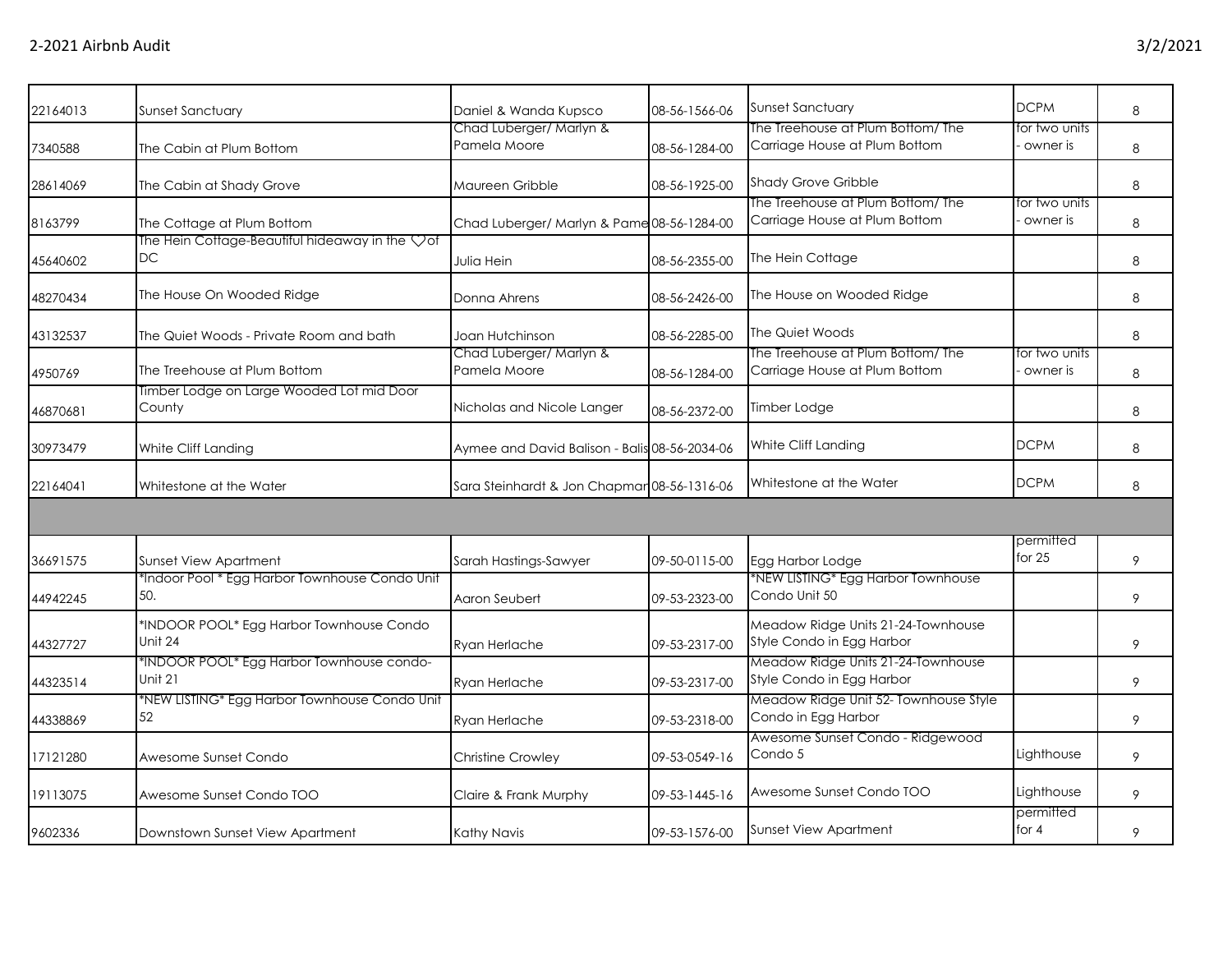| 45527394 | Entire Townhouse - Escape to Door County              | Escape to Door County LLC-Ma 09-53-2377-00   |               | Meadow Ridge Unit 22 - Escape to Door<br>County LLC |                      | 9 |
|----------|-------------------------------------------------------|----------------------------------------------|---------------|-----------------------------------------------------|----------------------|---|
| 11512240 | Gorgeous View ~ Walk to Town                          | Melanie and Richard Parsons                  | 09-53-1609-00 | Ridgewood Bluff Condo - Parson                      |                      | 9 |
| 20770425 | Green Door Inn Unit #5                                | Kathy Navis                                  | 09-53-1576-00 | <b>Sunset View Apartment</b>                        | permitted<br>for $5$ | 9 |
| 20771252 | Green Door Inn Unit #6                                | Kathy Navis                                  | 09-53-1576-00 | Sunset View Apartment                               | permitted<br>for $5$ | 9 |
| 44168543 | Heart of Egg Harbor Apartment                         | Kathy Navis                                  | 09-53-1576-00 | <b>Sunset View Apartment</b>                        | permitted<br>for $5$ | 9 |
| 44380996 | Indoor pool/hottub Now open!! Egg Harbor<br>condo #51 | Scoot LeFevre                                | 09-53-2329-00 | Meadow Ridge Unit 51 - LeFevre                      |                      | 9 |
| 44032190 | Indoor/Outdoor Pool - Egg Harbor Meadow Ridge<br>#23  | Meadow Ridge F23 LLC                         | 09-53-2322-00 | Meadow Ridge - Meadow Ridge F23 LLC                 |                      | 9 |
| 25688306 | Modern, updated, Door County condo with pool!         | Michael and Georgina Styke                   | 09-53-1959-00 | Anchorage Condo - Style                             |                      | 9 |
| 15922477 | Treehouse Appartment                                  | Kathy Navis                                  | 09-53-1576-00 | <b>Sunset View Apartment</b>                        | permitted<br>for 5   | 9 |
| 22846687 | <b>Bay Tree Loft</b>                                  | <b>Jill Sommers</b>                          | 09-56-1839-00 | <b>Bay Tree Loft</b>                                |                      | 9 |
| 42581351 | Carla's House Egg Harbor                              | <b>Bob Dickson</b>                           | 09-56-1453-00 | Falun House-Bluffside - Carla's House               |                      | 9 |
| 43893210 | Door County Cottage Retreat, Walk to Beach &<br>Town  | Country Cottage Properties LLC 09-56-2312-00 |               | Door County Cottage Retreat of Egg<br>Harbor        |                      | 9 |
| 28027474 | Door County Designer Cottage, wooded yard by<br>beach | Shawn and Sonny Hennessy                     | 09-56-2010-00 | Cottage - Hennessy                                  |                      | 9 |
| 34708260 | Door County Retreat, Sunset Views, Egg Harbor         | Mark and Elizabeth Sternig                   | 09-56-2146-00 | Door County Retreat-Sunset Views- Egg<br>Harbor     |                      | 9 |
| 13812976 | Egg Harbor Bluffwood House                            | Claire & Frank Murphy                        | 09-56-1232-00 | <b>Blluffwood House</b>                             |                      | 9 |
| 20360386 | Egg Harbor Hideaway                                   | RME Holdings - Robert Esposito               | 09-56-1780-00 | Egg Harbor Hideaway                                 | permitted<br>for $2$ | 9 |
| 13589290 | Egg Harbor Log Cabin                                  | Karen Berndt                                 | 09-56-1646-00 | Egg Harbor Log Cabin                                |                      | 9 |
| 20975595 | Egg Harbor waterfront 4 bedroom ~ incredible<br>views | Mary Zeller                                  | 09-56-1882-00 | Point Beach Home                                    |                      | 9 |
| 22280403 | Lighthouse Place                                      | Frank & Claire Murphy                        | 09-56-1830-16 | Lighthouse Place                                    |                      | 9 |
| 27360482 | Modern Craftsman Home and Hideaway                    | RME Holdings - Robert Esposito 09-56-1780-00 |               | Egg Harbor Hideaway                                 | for $2-$<br>combined | 9 |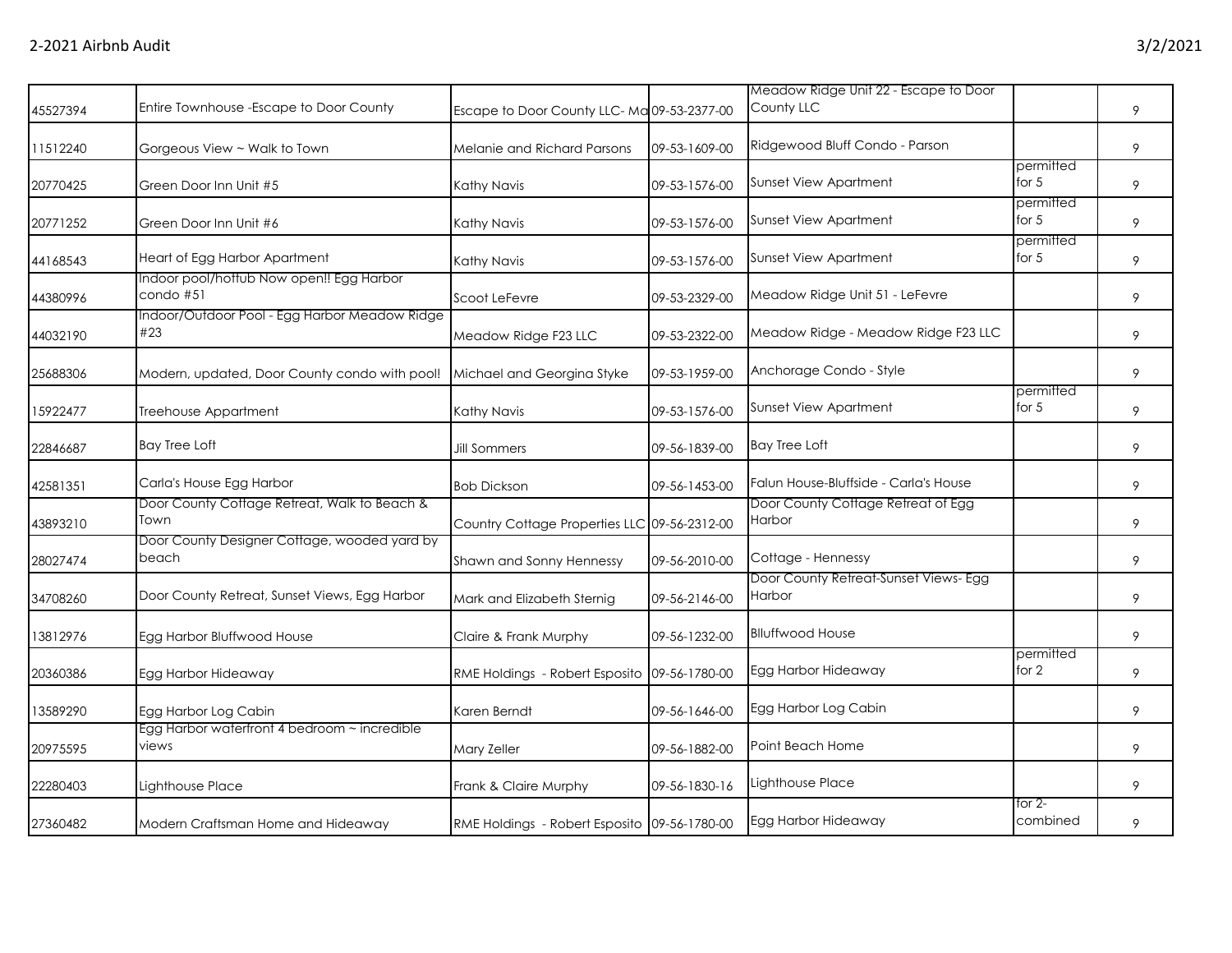| 22446412 | Modern Craftsman Home in Egg Harbor                                            | RME Holdings - Robert Esposito 09-56-1780-00 |               | Egg Harbor Hideaway                  | permitted<br>for 2   | 9  |
|----------|--------------------------------------------------------------------------------|----------------------------------------------|---------------|--------------------------------------|----------------------|----|
| 22163979 | On the Water Escape                                                            | Jan & Craig Bilgen                           | 09-55-0817-06 | On the Water Escape                  | <b>DCPM</b>          | 9  |
| 23697711 | Scenic Home in Egg Harbor                                                      | Massoud Maleki                               | 09-56-1086-06 | Scenic Home in Egg Harbor            | <b>DCPM</b>          | 9  |
| 31711362 | The Flats on Church Street - #101                                              | Egg Bnb LLC                                  | 09-56-2071-00 | <b>Flats on Church Street</b>        | permitted<br>for $4$ | 9  |
| 32686901 | The Flats on Church Street - #102                                              | Egg Bnb LLC                                  | 09-56-2071-00 | <b>Flats on Church Street</b>        | permitted<br>for $4$ | 9  |
| 32687171 | The Flats on Church Street - #103                                              | Egg Bnb LLC                                  | 09-56-2071-00 | Flats on Church Street               | permitted<br>for $4$ | 9  |
| 33310719 | The Flats on Church Street - #104                                              | Egg Bnb LLC                                  | 09-56-2071-00 | Flats on Church Street               | permitted<br>for $4$ | 9  |
| 22339056 | White Cliff Cottage                                                            | Michael & Dawn McCole                        | 09-56-0894-06 | White Cliff Cottage                  | <b>DCPM</b>          | 9  |
|          |                                                                                |                                              |               |                                      |                      |    |
| 31743342 | Waterfront Studio with Private Beach in Ephraim #1 Evergreen Beachside, LLC    |                                              | 11-50-1479-00 | Evergreen Beachside Vacation Rentals | permitted<br>for $4$ | 11 |
| 32305284 | Waterfront Studio with Private Beach in Ephraim $\#2$ Evergreen Beachside, LLC |                                              | 11-50-1479-00 | Evergreen Beachside Vacation Rentals | permitted<br>for $4$ | 11 |
| 32304716 | Waterfront Studio with Private Beach in Ephraim #3                             | Evergreen Beachside, LLC                     | 11-50-1479-00 | Evergreen Beachside Vacation Rentals | for $4$              | 11 |
| 32305079 | Waterfront Studio with Private Beach in Ephraim #4                             | Evergreen Beachside, LLC                     | 11-50-1479-00 | Evergreen Beachside Vacation Rentals | for $4$              | 11 |
| 43246178 | Eagle Harbor Inn                                                               | Eagle Harbor Inn Group LLC                   | 11-51-1902-00 | Eagle Harbor Inn                     |                      | 11 |
| 45623420 | Ephraim Stay with a View - 2 Bedroom - Unit # 204                              | Ephraim Guest House Condo<br>Assn Inc        | 11-51-0061-00 | <b>Ephraim Guest House</b>           |                      | 11 |
| 45623917 | Ephraim Stay with a View - 2 Bedroom - Unit # 402                              | Ephraim Guest House Condo<br>Assn Inc        | 11-51-0061-00 | <b>Ephraim Guest House</b>           |                      | 11 |
| 45623171 | Ephraim Stay with a view - 3 Bedroom - Unit # 201                              | Ephraim Guest House Condo<br>Assn Inc        | 11-51-0061-00 | <b>Ephraim Guest House</b>           |                      | 11 |
| 45617779 | Ephraim Stay with a View - Unit # 103                                          | <b>Ephraim Guest House Condo</b><br>Assn Inc | 11-51-0061-00 | <b>Ephraim Guest House</b>           |                      | 11 |
| 45616865 | Ephraim Unit with a View # 102                                                 | Ephraim Guest House Condo<br>Assn Inc        | 11-51-0061-00 | <b>Ephraim Guest House</b>           |                      | 11 |
| 45618489 | Outdoor Entrance   Ephraim Unit # 104                                          | Ephraim Guest House Condo<br>Assn Inc        | 11-51-0061-00 | <b>Ephraim Guest House</b>           |                      | 11 |
| 45618790 | Outdoor Entrance   Ephraim Unit # 301                                          | Ephraim Guest House Condo<br>Assn Inc        |               | 11-51-0061-00 Ephraim Guest House    |                      | 11 |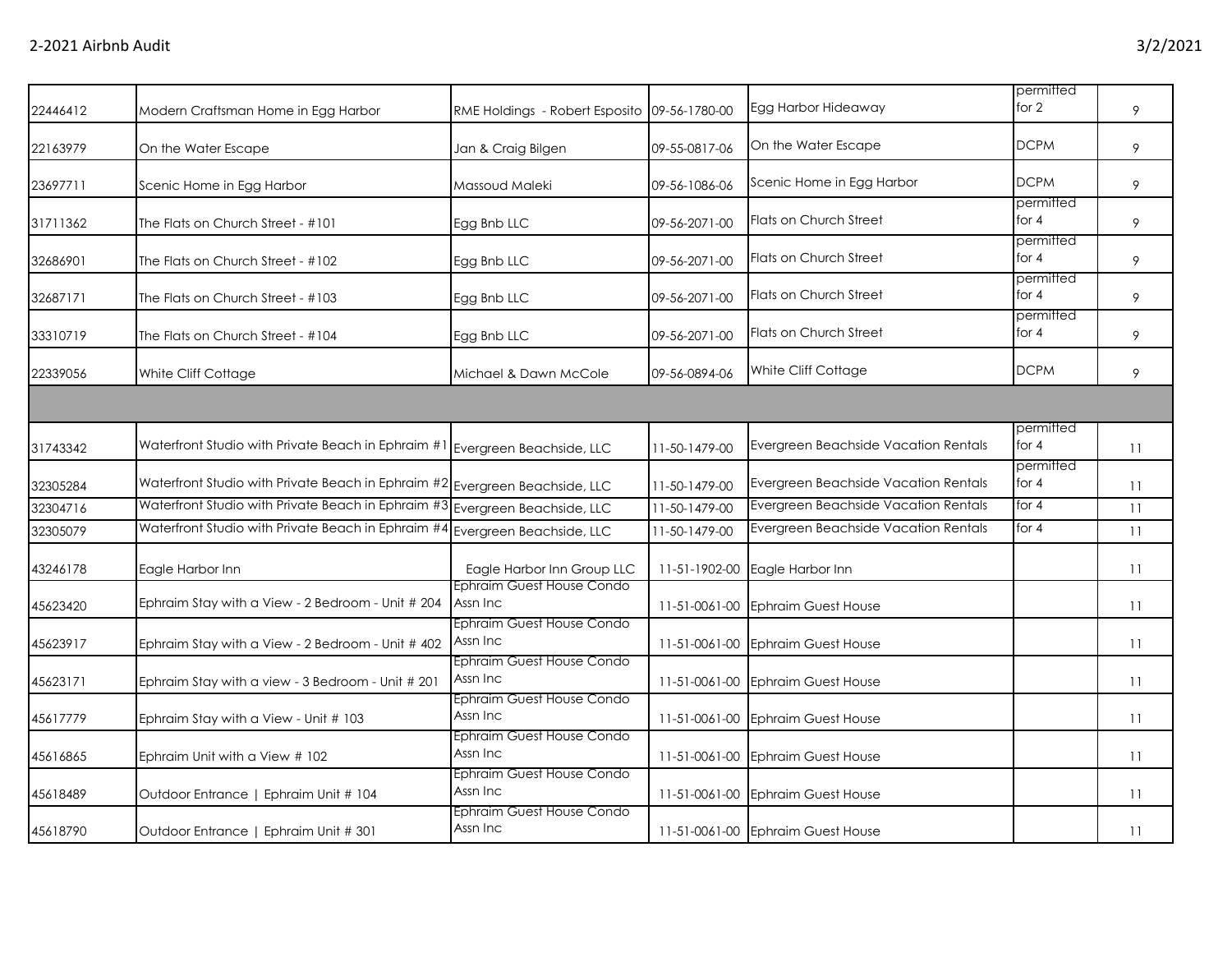|          | Bright • Updated • Clean Condo Near Water                               |                                                  |               |                                          |                      |    |
|----------|-------------------------------------------------------------------------|--------------------------------------------------|---------------|------------------------------------------|----------------------|----|
| 44193811 | Ephraim                                                                 | Ephraim Guest House #302 LLC 11-53-2332-00       |               | Ephraim Guest House #302 LLC             |                      | 11 |
| 43881653 | Chic   Modern   Clean Condo Near Water  <br>Ephraim                     | Laurel Ciohon and Chris Janisse 11-53-2333-00    |               | Ephraim Condo #303                       |                      | 11 |
| 7746988  | #1 Peninsula Park and Island View                                       | James Lindbloom                                  | 11-56-1558-00 | Peninsula Park and Island View           | permitted<br>for $2$ | 11 |
| 7833318  | #2 Peninsula Park and Island View                                       | James Lindbloom                                  | 11-56-1558-00 | Peninsula Park and Island View           | permitted<br>for $2$ | 11 |
| 42271180 | *New Listing* Adorable Pet Friendly Cottage in the<br>Heart of Ephraim! | Terry and Kim Cassidy                            | 11-56-1574-07 | Cassidy's Cottages                       | permitted<br>for $2$ | 11 |
| 42268703 | *New Listing* Walk to Everything Ephraim has to<br>Offer! Pet Friendly! | Terry and Kim Cassidy                            | 11-56-1574-07 | Cassidy's Cottages                       | permitted<br>for 2   | 11 |
| 22163846 | <b>Bay View Cottage</b>                                                 | Rick Wegman                                      | 11-56-1498-06 | <b>Bay View Cottage</b>                  | <b>DCPM</b>          | 11 |
| 22163819 | <b>BD Thorp House</b>                                                   | <b>BD Thorp</b>                                  | 11-56-0809-06 | Thorpe House, The                        | <b>DCPM</b>          | 11 |
| 31168096 | Big & Beautiful Ephraim Vacation House and<br>Gardens                   | Colin Welford                                    | 11-56-2133-00 | Green Gables                             |                      | 11 |
| 35809467 | Binkhaven - A Norwegian Fairytale                                       | Cathcart Holdings LLC - Elliot Tai 11-56-2028-00 |               | Binkhaven the Rosemailing Cottage        |                      | 11 |
| 20916442 | Boutique Home in Door County w/Eagle Harbor Vie Carol S Corbett         |                                                  | 11-56-1806-00 | Harbor View Ephraim - Corbett            |                      | 11 |
| 22163826 | Cedar Barn                                                              | Jennifer & Bjorn Larson                          | 11-56-1635-06 | Cedar Barn Rental                        | <b>DCPM</b>          | 11 |
| 22337314 | Cedar Glen                                                              | John & Rachel Rothschild                         | 11-55-0758-06 | Cedar Glen                               | <b>DCPM</b>          | 11 |
| 39965933 | Charming & Historic Cottage in Door County                              | Donna Moretti                                    | 11-56-1677-00 | Moretti - 10438 Water St - Nordic Hearth |                      | 11 |
| 36114162 | Comfy Cozy Duplex Cottage @ Ephraim Beach                               | Daryl Larson                                     | 11-56-2288-00 | <b>Ephraim Village Cottages</b>          |                      | 11 |
| 22339193 | Coral Hill Cottage                                                      | Leslee and Morrie Goldman                        | 11-56-1258-06 | Coral Hill Cottage                       | <b>DCPM</b>          | 11 |
| 22163862 | Cottage on Townline                                                     | Roy Elquist                                      | 11-56-1069-06 | Townline                                 | <b>DCPM</b>          | 11 |
| 36116048 | Cozy Duplex Cottage @ Ephraim Beach                                     | Daryl Larson                                     | 11-56-2288-00 | <b>Ephraim Village Cottages</b>          |                      | 11 |
| 27084618 | Eagle Harbor Cottage Loft                                               | Meredith (Dee) Brestin                           | 11-56-1988-00 | Eagle Harbor Cottage Loft                |                      | 11 |
| 37902032 | Elegant Retreat in the Heart of Door County                             | Colin Welford                                    | 11-56-2133-00 | <b>Green Gables</b>                      | permitted<br>for $2$ | 11 |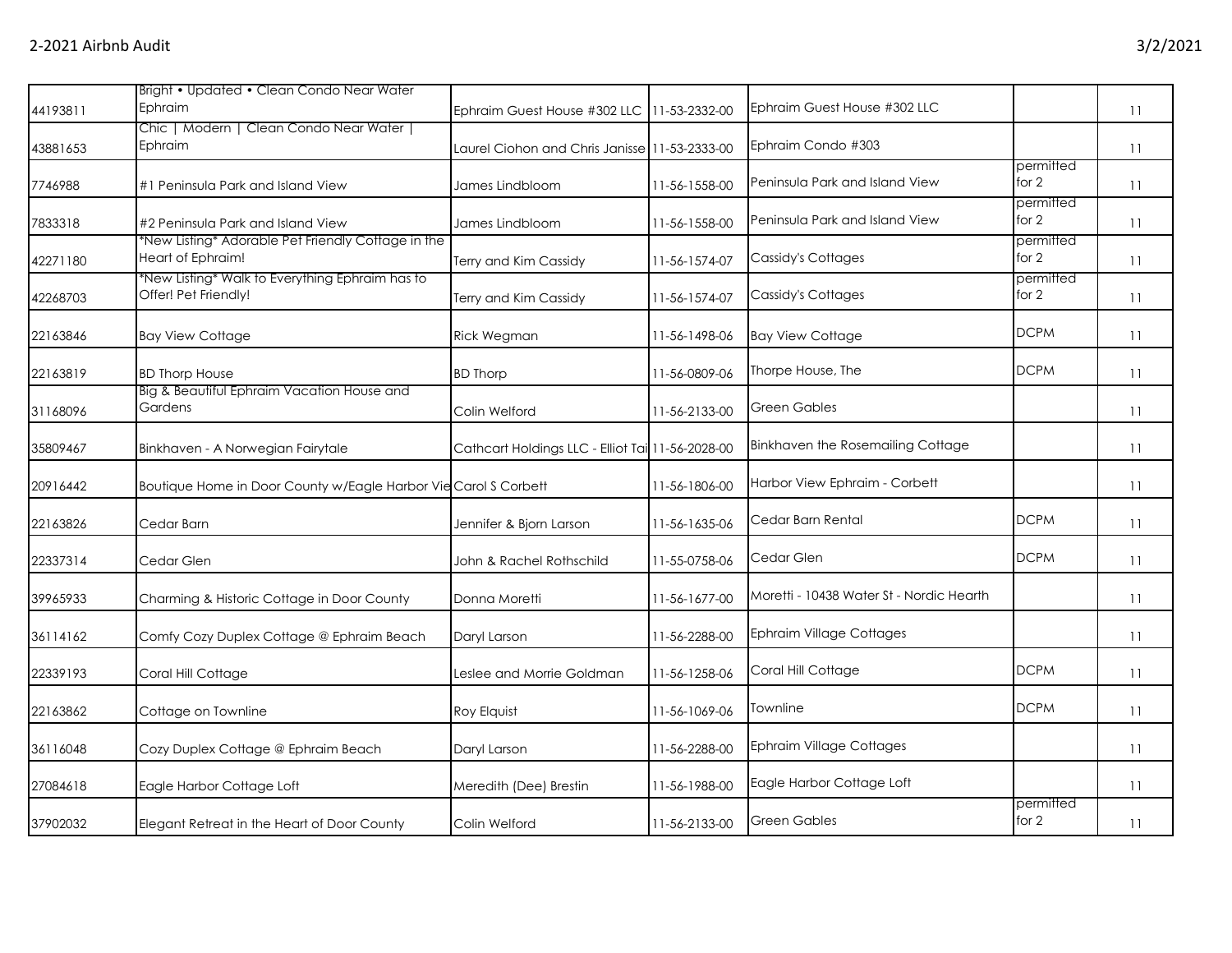| Ephraim Beach at Bayview (Lower Unit)                     | Daryl Larson              | 11-56-2288-00                                                                                                                     | <b>Ephraim Village Cottages</b>           |                      | 11 |
|-----------------------------------------------------------|---------------------------|-----------------------------------------------------------------------------------------------------------------------------------|-------------------------------------------|----------------------|----|
|                                                           |                           | 11-56-2288-00                                                                                                                     | <b>Ephraim Village Cottages</b>           |                      | 11 |
| Ephraim Beach View Cottage                                |                           |                                                                                                                                   | <b>Beach View Cottage</b>                 |                      | 11 |
| Ephraim Boat House                                        | Robert and Nicole Collins | 11-56-1708-06                                                                                                                     | Ephraim Boat House                        | <b>DCPM</b>          | 11 |
| Ephraim Home.                                             | David Vartanian           | 11-56-1088-00                                                                                                                     | Vartanian - 3235 Holand Rd                |                      | 11 |
| Ephraim Stone Cottage and Cabin                           | <b>Brad Massey</b>        | 11-56-2300-00                                                                                                                     | Ephraim Stone Cottage and Cabin           |                      | 11 |
| Family Friendly Cottage - Duplex (Right Side)             | Daryl Larson              | 11-56-2288-00                                                                                                                     | <b>Ephraim Village Cottages</b>           |                      | 11 |
| Family Fun Cottage - Duplex (Left Side)                   | Daryl Larson              | 11-56-2288-00                                                                                                                     | <b>Ephraim Village Cottages</b>           |                      | 11 |
| Great Value Big Families! Luxury in $\heartsuit$ of Door! | Brian & Amanda Jenkins    | 11-56-1407-00                                                                                                                     | Norra Skoggen                             |                      | 11 |
| <b>Harbor House</b>                                       | Windsor McCutcheon        | 11-56-1724-06                                                                                                                     | Harbor House on North Shore               | <b>DCPM</b>          | 11 |
| <b>Hollis House</b>                                       | Daniel & Lori Schwefel    | 11-56-1659-00                                                                                                                     | <b>Hollis House</b>                       |                      | 11 |
| Home Away from Home @ Ephraim Beach                       | Daryl Larson              | 11-56-2288-00                                                                                                                     | <b>Ephraim Village Cottages</b>           |                      | 11 |
| Meadow View II @ Ephraim Beach                            | Daryl Larson              | 11-56-2288-00                                                                                                                     | <b>Ephraim Village Cottages</b>           |                      | 11 |
| Meadow View III @ Ephraim Beach                           | Daryl Larson              | 11-56-2288-00                                                                                                                     | <b>Ephraim Village Cottages</b>           |                      | 11 |
| Natures Window                                            | <b>Bill Anderson</b>      | 11-56-1958-00                                                                                                                     | Natures Window                            |                      | 11 |
| NEW 'The Carriage House' Walk to Peninsula St<br>Park     | Deborah Eckert            | 11-55-0680-00                                                                                                                     | Park Place Cottages                       | permitted<br>for $5$ | 11 |
| NEW! 'Butternut Cottage' in Central Door County!          | Deborah Eckert            | 11-55-0680-00                                                                                                                     | <b>Park Place Cottages</b>                | permitted<br>for $5$ | 11 |
| NEW! 'Cherry Cottage' near Peninsula State Park!          | Deborah Eckert            | 11-55-0680-00                                                                                                                     | <b>Park Place Cottages</b>                | permitted<br>for $5$ | 11 |
| NEW! Cozy Ephraim 'Cedar Cottage' w/Private<br>Deck!      | Deborah Eckert            | 11-55-0680-00                                                                                                                     | Park Place Cottages                       | permitted<br>for $5$ | 11 |
|                                                           |                           | 11-56-1806-00                                                                                                                     | Harbor View Ephraim - Corbett             |                      | 11 |
|                                                           |                           | Ephraim Beach at Bayview (Upper Unit - Water Viev Daryl Larson<br>NEW! Ephraim Home w/ Yard - Walk to Lake Michig Carol S Corbett | Stuart Chomeau BTC HOLDINGS 11-56-1295-00 |                      |    |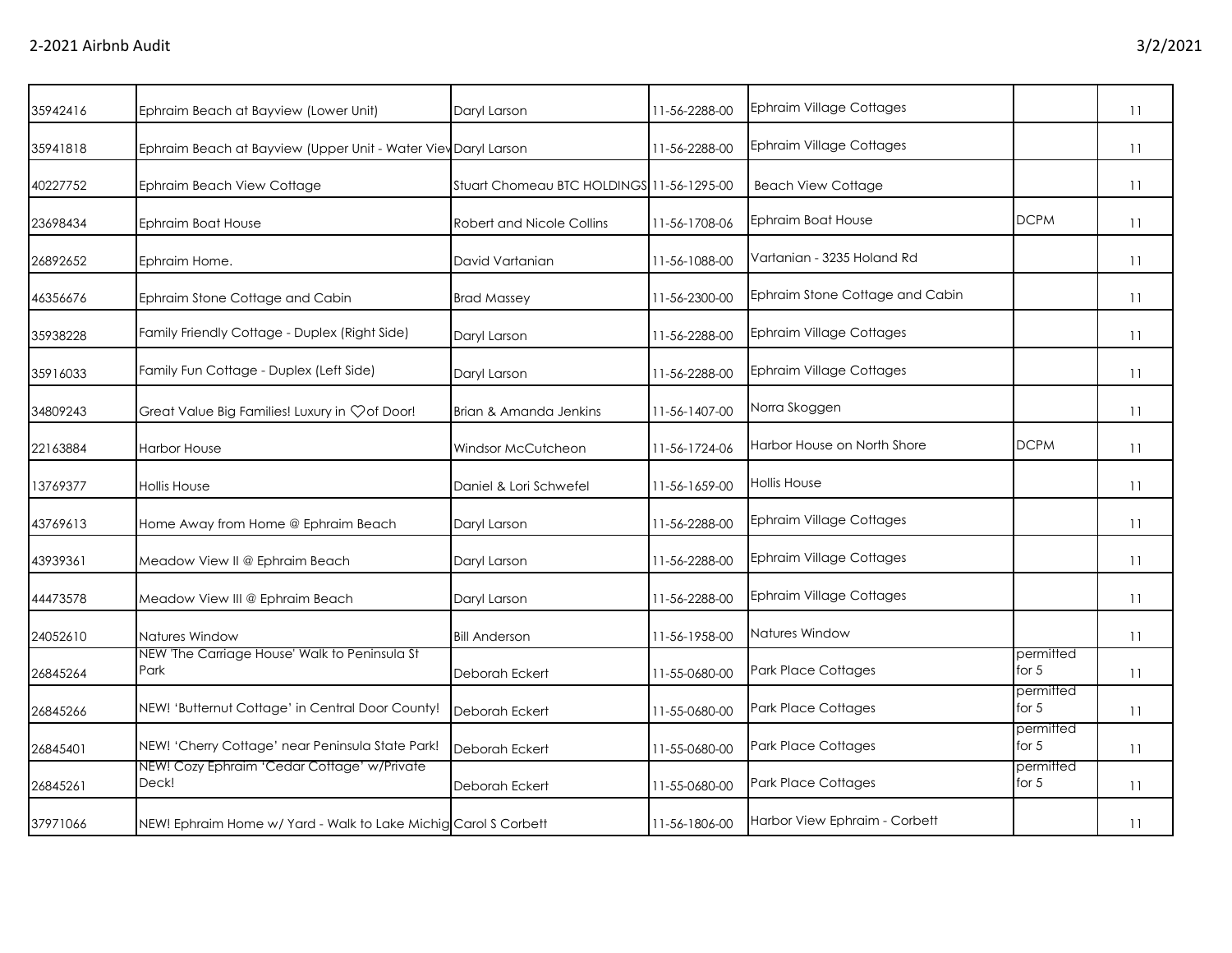| 26845402 | NEW! Updated Ephraim 'Pine Cottage' w/ Deck!                     | Deborah Eckert         | 11-55-0680-00 | <b>Park Place Cottages</b>                      | permitted<br>for $5$  | 11 |
|----------|------------------------------------------------------------------|------------------------|---------------|-------------------------------------------------|-----------------------|----|
| 22163987 | Park's Edge Lakeshore Home                                       | Jacob and Greta Odders | 11-56-1818-06 | Parks Edge Lakeshore Beach House                | <b>DCPM</b>           | 11 |
| 15152902 | Peninsula Park and Island View - 3 bedroom house James Lindbloom |                        | 11-56-1558-00 | Peninsula Park and Island View                  | permitted<br>for $2$  | 11 |
| 42780411 | Quaint and Sunny - Steps from Ephraim Beach                      | Daryl Larson           | 11-56-2288-00 | <b>Ephraim Village Cottages</b>                 |                       | 11 |
| 24993392 | Remodeled Ephraim cottage 500' from the water!                   | 3039 Cedar Street LLC  | 11-56-1763-00 | Ephraim Cottage - 3039 Cedar Street LLC         |                       | 11 |
| 13549163 | Rustic Elegance                                                  | Daniel & Laurel Simons | 11-56-1656-00 | Elegant Home in Ephraim                         |                       | 11 |
| 22750642 | Sunny Studio in Perfect Location                                 | Laurel Ciohon          | 11-56-1853-00 | Ephraim Modern Guesthouse - Ciohon              |                       | 11 |
| 35996063 | The Cedars Near Ephraim Beach                                    | Daryl Larson           | 11-56-2288-00 | <b>Ephraim Village Cottages</b>                 |                       | 11 |
| 43449644 | Wee One Cottage Near Ephraim Beach                               | Daryl Larson           | 11-56-2288-00 | <b>Ephraim Village Cottages</b>                 |                       | 11 |
|          |                                                                  |                        |               |                                                 |                       |    |
| 7213011  | <b>Tuckers Retreat</b>                                           |                        |               | 30+ days only                                   |                       | 12 |
| 35609837 | Blue Jay Cottage. Fish Creek access! Downtown                    | Carol Vande Walle      | 12-50-0387-00 | Peninsula Park View                             |                       | 12 |
| 35224872 | Chestnut Cottage at Peninsula Park-View                          | Carol Vande Walle      | 12-50-0387-00 | Peninsula Park View                             |                       | 12 |
| 30904112 | Countryside Cottage 5                                            | Sandra Solomon         | 12-50-1042-00 | Julies Park Café & Motel - Countryside<br>Motel | permitted<br>for $40$ | 12 |
| 30904456 | Countryside Cottage 6                                            | Sandra Solomon         | 12-50-1042-00 | Julies Park Café & Motel - Countryside<br>Motel | permitted<br>for $40$ | 12 |
| 30229308 | Countryside Cottage/Duplex Unit 7                                | Sandra Solomon         | 12-50-1042-00 | Julies Park Café & Motel - Countryside<br>Motel | permitted<br>for 40   | 12 |
| 29003329 | Countryside Cottage/Duplex- Unit 8                               | Sandra Solomon         | 12-50-1042-00 | Julies Park Café & Motel - Countryside<br>Motel | permitted<br>for $40$ | 12 |
| 26007168 | Evergreen                                                        | Carol Vande Walle      | 12-50-0387-00 | Peninsula Park View                             |                       | 12 |
| 22015884 |                                                                  |                        | 12-50-1042-00 | Julies Park Café and Motel                      |                       | 12 |
|          | Julies Park Café Suite                                           | Sandra Salomon         |               |                                                 |                       |    |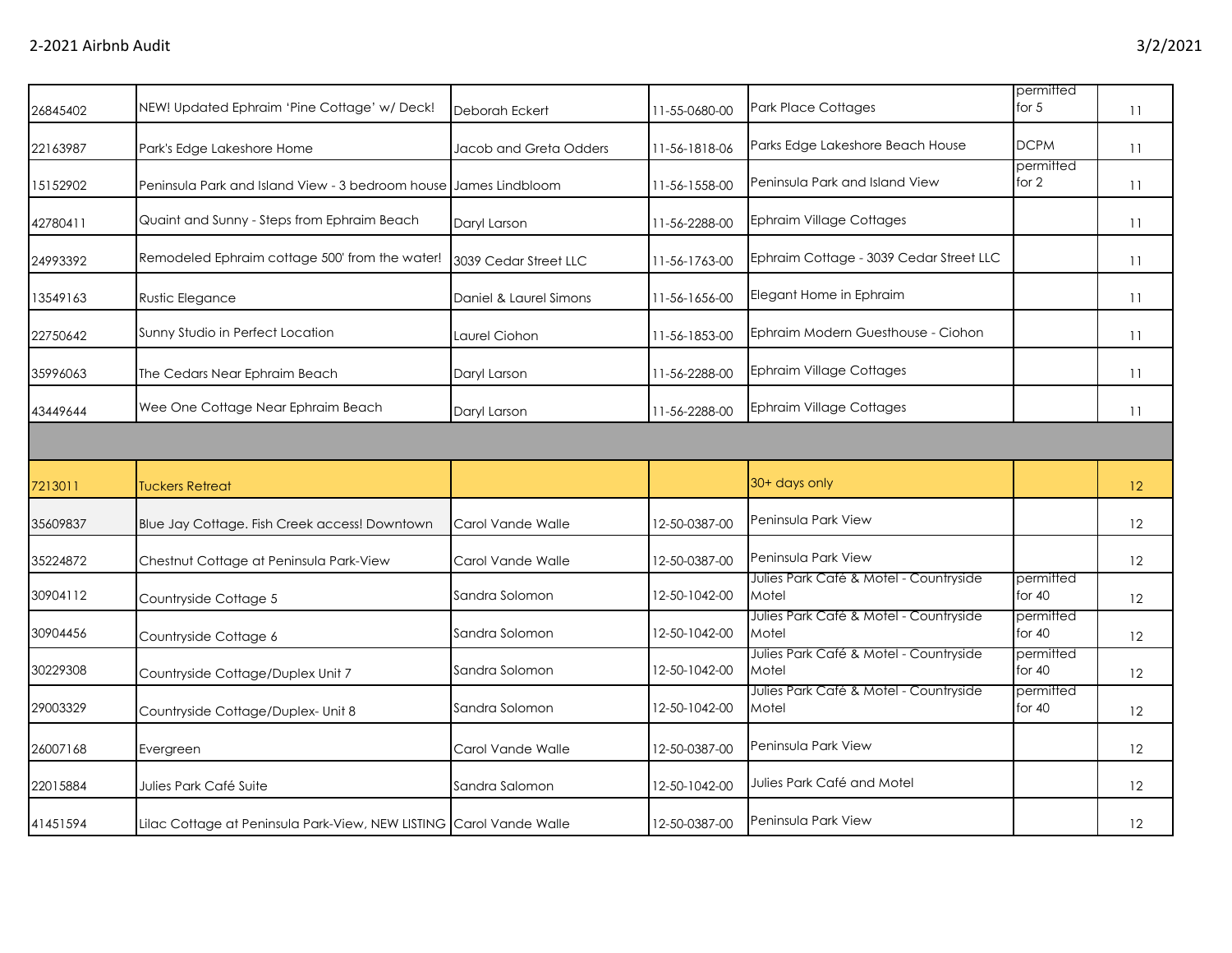|          | Peninsula Parkview Sunset Meadow Whirlpool                               |                                              |               |                                          |                       |    |
|----------|--------------------------------------------------------------------------|----------------------------------------------|---------------|------------------------------------------|-----------------------|----|
| 35514974 | Cottage                                                                  | Carol Vande Walle                            | 12-50-0387-00 | Peninsula Park View                      |                       | 12 |
| 35515408 | Starling Cottage. Fish Creek access! downtown                            | Carol Vande Walle                            | 12-50-0387-00 | Peninsula Park View                      |                       | 12 |
| 48138983 | All Season Resort in Wisconsin's Door County (2B)                        |                                              |               |                                          |                       | 12 |
| 23008138 | <b>Fish Creek Country Resort - I Bedroom Suites</b>                      |                                              |               |                                          | Wholesaler            | 12 |
| 37886362 | Fun Family Times in the heart of Door County                             |                                              |               |                                          | Wholesaler            | 12 |
| 23709001 | <b>Get Away at Fish Creek</b>                                            |                                              |               |                                          | Wholesaler            | 12 |
| 36825938 | Double room-Ensuite-Standard-Deluxe Room 7                               | <b>William Tressler</b>                      | 12-52-0174-00 | Whistling Swan                           | permitted<br>for 7    | 12 |
| 36825808 | Double room-Ensuite-Standard-Room 1                                      | William Tressler                             | 12-52-0174-00 | Whistling Swan                           | permitted<br>for 7    | 12 |
| 36825836 | Double room-Ensuite-Standard-Room 2                                      | <b>William Tressler</b>                      | 12-52-0174-00 | Whistling Swan                           | permitted<br>for $7$  | 12 |
| 36825887 | Double room-Ensuite-Standard-Room 4                                      | William Tressler                             | 12-52-0174-00 | Whistling Swan                           | permitted<br>for 7    | 12 |
| 36825919 | Double room-Ensuite-Standard-Room 6                                      | <b>William Tressler</b>                      | 12-52-0174-00 | Whistling Swan                           | permitted<br>for 7    | 12 |
| 36825858 | Double room-Ensuite-Standard-Suite 3                                     | <b>William Tressler</b>                      | 12-52-0174-00 | Whistling Swan                           | permitted<br>for 7    | 12 |
| 36825902 | Double room-Ensuite-Standard-Suite 5                                     | William Tressler                             | 12-52-0174-00 | Whistling Swan                           | permitted<br>for 7    | 12 |
| 47937953 | "Little Yellow Cottage"-Downtown Fish Creek with<br>POOL/Kayak/Bike/Fish | <b>Tony Goebel</b>                           | 12-53-2401-00 | Yellow Cottage, The                      |                       | 12 |
| 40223988 | Brook Point #4, in the heart of Fish Creek!                              | SMC Door County, LLC-Stuart Ch 12-53-0626-00 |               | Brookpoint #4                            | Douglas               | 12 |
| 22268447 | Downtown Fish Creek with a View                                          | <b>Stacey Berndt</b>                         | 12-53-1855-00 | Downtown Fish Creek with a View - Berndt |                       | 12 |
| 24189891 | Elegant Creekside Cottage (on Fish Creek)                                | Patricia Culliton                            | 12-53-1890-00 | Creekside Cottage                        |                       | 12 |
| 29660011 | Evergreen A8                                                             | Evergreen Hill Condo Owners As 12-53-0357-00 |               | Evergreen Hill                           | permitted<br>for $15$ | 12 |
| 29660194 | Evergreen B!                                                             | Evergreen Hill Condo Owners As 12-53-0357-00 |               | Evergreen Hill                           | permitted<br>for $15$ | 12 |
| 29659642 | Evergreen B3                                                             | Evergreen Hill Condo Owners As 12-53-0357-00 |               | Evergreen Hill                           | permitted<br>for $15$ | 12 |
| 29708652 | Evergreen B4                                                             | Evergreen Hill Condo Owners As 12-53-0357-00 |               | Evergreen Hill                           | permitted<br>for $15$ | 12 |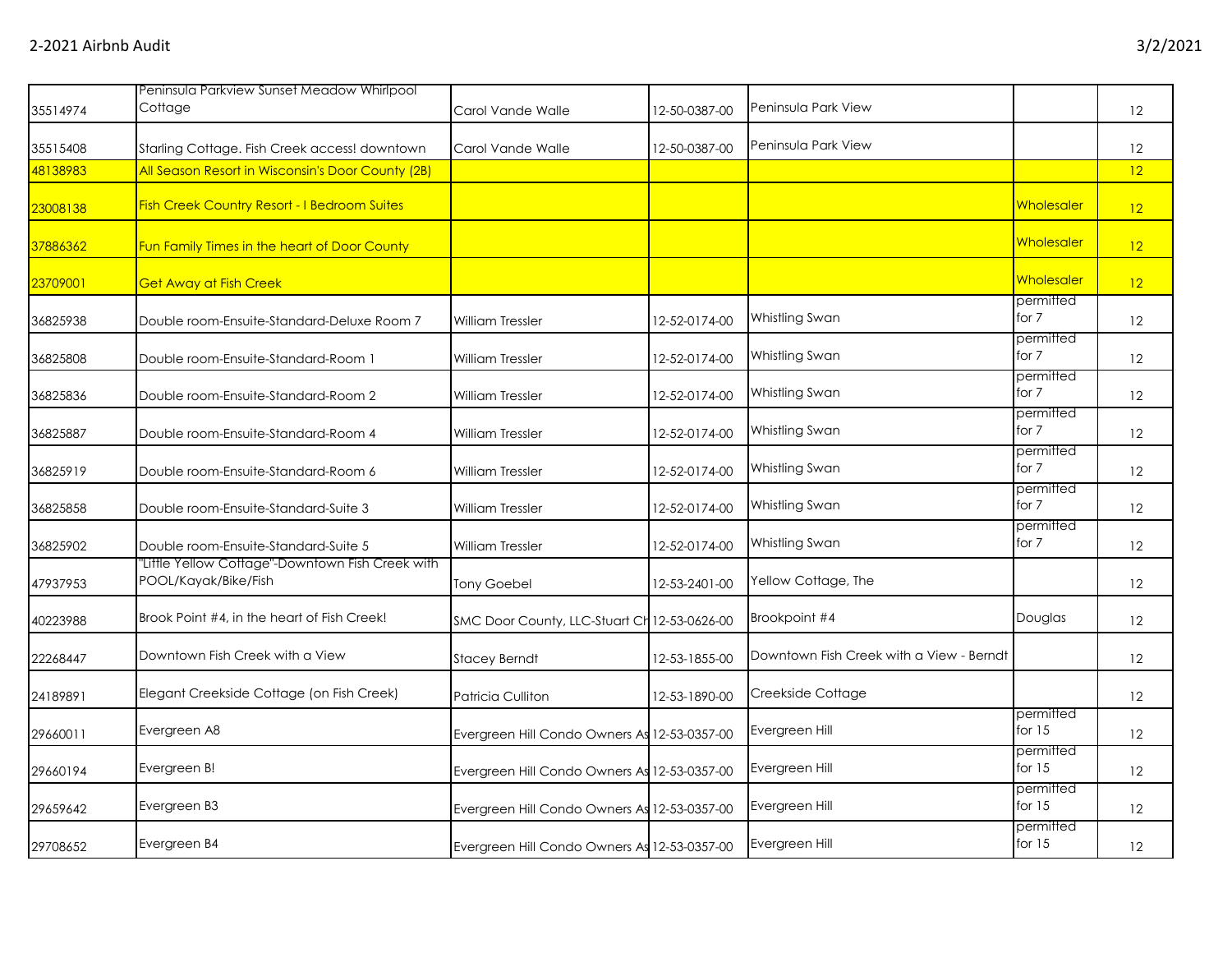|          |                                                       |                                              |               |                                           | permitted             |    |
|----------|-------------------------------------------------------|----------------------------------------------|---------------|-------------------------------------------|-----------------------|----|
| 29756847 | Evergreen B5                                          | Evergreen Hill Condo Owners As 12-53-0357-00 |               | Evergreen Hill                            | for $15$              | 12 |
| 29709704 | Evergreen B6                                          | Evergreen Hill Condo Owners As 12-53-0357-00 |               | Evergreen Hill                            | permitted<br>for $15$ | 12 |
| 46728157 | Evergreen Hill A Condo by Peninsula State Park        | Evergreen Hill Condo Owners As 12-53-0357-00 |               | Evergreen Hill                            | permitted<br>for $15$ | 12 |
| 46728528 | Evergreen Hill B Condo by Peninsula State Park        | Evergreen Hill Condo Owners As 12-53-0357-00 |               | Evergreen Hill                            | permitted<br>for $15$ | 12 |
| 29002621 | Evergreen Hill Condo - B2                             | Evergreen Hill Condo Owners As 12-53-0357-00 |               | Evergreen Hill                            | permitted<br>for $15$ | 12 |
| 29513817 | Evergreen Hill Condo A2 - By Peninsula State Park     | Evergreen Hill Condo Owners As 12-53-0357-00 |               | Evergreen Hill                            | permitted<br>for $15$ | 12 |
| 29513197 | Evergreen Hill Condo A4 - by Peninsula State Park     | Evergreen Hill Condo Owners As 12-53-0357-00 |               | Evergreen Hill                            | permitted<br>for $15$ | 12 |
| 29654280 | Evergreen Hill Condo-A5                               | Evergreen Hill Condo Owners As 12-53-0357-00 |               | Evergreen Hill                            | permitted<br>for $15$ | 12 |
| 29513544 | Evergreen Hill Condo B7 - By Peninsula State Park     | Evergreen Hill Condo Owners As 12-53-0357-00 |               | Evergreen Hill                            | permitted<br>for $15$ | 12 |
| 15634038 | Fish Creek Condo/Town Home at Brook Point,<br>Door Co | Karen Berndt                                 | 12-53-1681-00 | Brook Point Condo #5- Berndt              |                       | 12 |
| 20308419 | Luxury tri-Level Condo Downtown Fish Creek            | Jonathan Glapa                               | 12-53-1791-00 | Luxury Tri-Level Fish Creek - Glapa       |                       | 12 |
| 31457675 | Stay by Peninsula State Park, Condo A6                | Evergreen Hill Condo Owners As 12-53-0357-00 |               | Evergreen Hill                            | permitted<br>for $15$ | 12 |
| 5278540  | Irish Hospitality in Fish Creek WI                    | Megan O'Meara                                | 12-54-0685-00 | O'Meara's Cottage Loft                    |                       | 12 |
| 23398401 | A Retreat Art Gallery Stay in Door County             | <b>Wendy Carpenter</b>                       | 12-56-1975-00 | A Retreat Art Gallery Stay in Door County |                       | 12 |
| 44135893 | Apple Orchard House                                   | David Thorp                                  | 12-56-2295-06 | Apple Orchard House                       | <b>DCPM</b>           | 12 |
| 32206576 | Artist's Retreat Luxury Home in Charming setting      | Paul and Katherine Munck                     | 12-56-1519-02 | An Artists Retreat                        | lundquist             | 12 |
| 47935254 | Bedroom #1 in a spacious log home                     | Miriam Erickson Trust                        |               | 12-56-2427-00 The Hermitage               |                       | 12 |
| 47552822 | Bedroom #2 in spacious log home                       | Miriam Erickson Trust                        |               | 12-56-2427-00 The Hermitage               |                       | 12 |
| 26019754 | <b>Birch Bluff</b>                                    | Eleanor J Warntjes                           | 12-56-1845-02 | <b>Birch Bluff</b>                        | lundquist             | 12 |
| 38599705 | Carraig Dale Cottage - A Peaceful Oasis               | <b>Carraig Cottages</b>                      | 12-56-1276-09 | Carraig Dale                              | carraig               | 12 |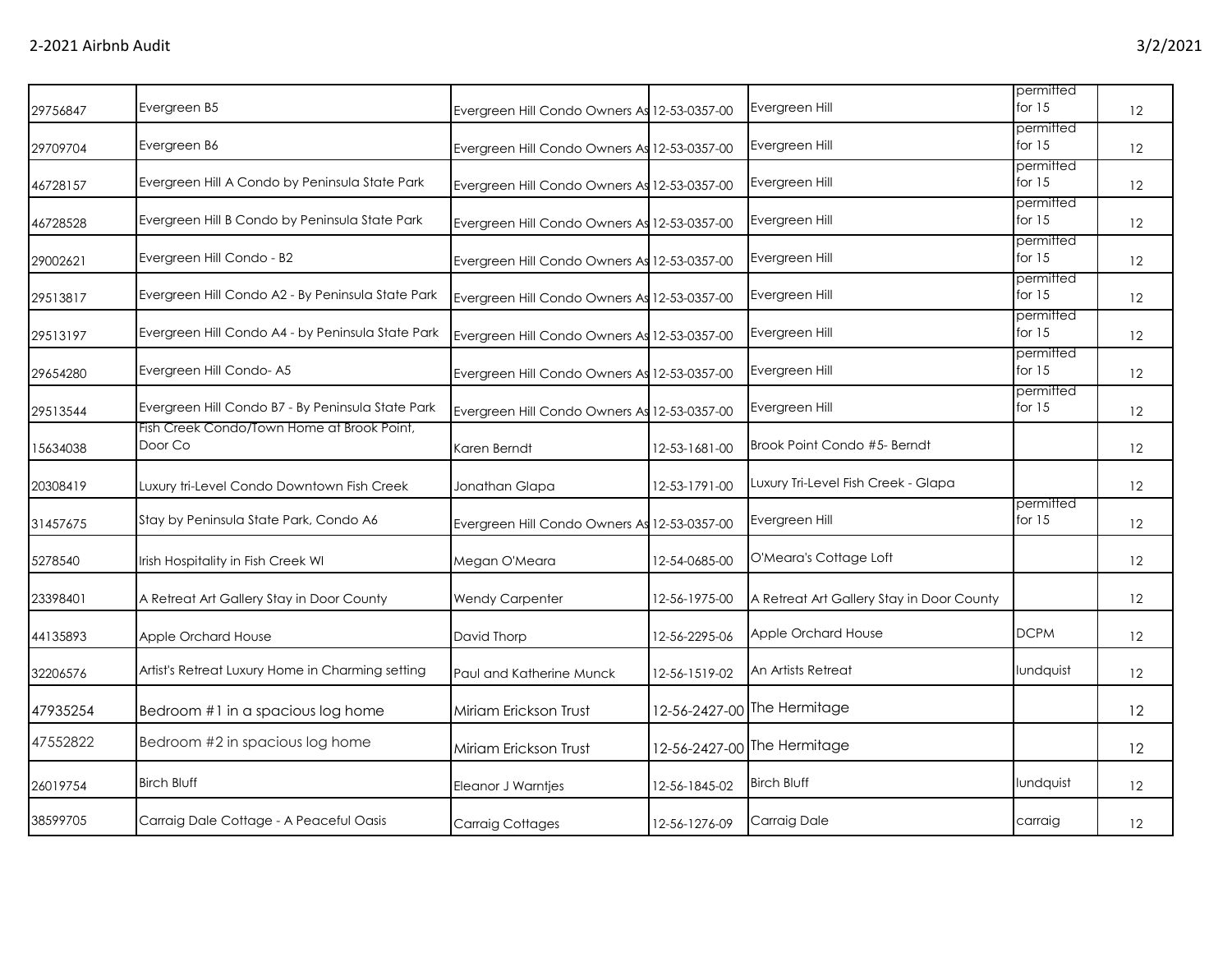|          | Carraig Nua House- A luxurious Door County                         |                                               |               |                                                 |             |                   |
|----------|--------------------------------------------------------------------|-----------------------------------------------|---------------|-------------------------------------------------|-------------|-------------------|
| 38600512 | Retreat                                                            | Carraig Cottages                              | 12-56-1277-09 | Carraig Nua                                     | carraig     | 12                |
| 1894636  | Cedar Creek Lodge II                                               | Michael Servais                               | 12-56-1357-00 | Cedar Creek Lodge #2                            |             | 12                |
| 13496429 | Cedarwood Vacation Home                                            | Jay and Carla Marr                            | 12-55-0778-00 | Cedarwood Marr                                  |             | 12                |
| 35918147 | Cottage in the Creek-Centrally Located DoCo<br>Oasis               | <b>Irish Stories LLC</b>                      | 12-56-2077-00 | Centrally Located Fish Creek Cottage            |             | 12                |
| 22163831 | Cottage Row on the Rocks                                           | Apfelbach Family Trust, LLC                   | 12-56-1494-06 | Cottage Row on the Rocks                        | <b>DCPM</b> | 12                |
| 16497330 | COZY DC HOME RETREAT IN FISH CREEK, WI                             | Steven Pachonphai                             | 12-56-1692-00 | DC HOME Pachonphai                              |             | $12 \overline{ }$ |
| 35616070 | Cuckoo's Nest: Solitude & Nature Near Everything                   | Cuckoo's Nest LLC                             | 12-56-2167-00 | Cuckoo's Nest                                   |             | 12                |
| 26021111 | Daisy Patch Retreat                                                | Tierney Home Rental LLC - Cath 12-56-1798-02  |               | Tierney Home                                    | lundquist   | 12                |
| 30762173 | Downtown Fish Creek "Night Cap" Studio<br>Apartment                | <b>Bonnie Spielman</b>                        | 12-56-2335-00 | Night Cap Studio Loft in Downtown Fish<br>Creek |             | 12                |
| 22163833 | Eagle Harbor View                                                  | Nancy Claypool                                | 12-56-1570-06 | Eagle Harbor View                               | <b>DCPM</b> | $12 \overline{ }$ |
| 18941540 | <b>Ellmann House</b>                                               | Steve Ellmann                                 | 12-56-0369-00 | <b>Ellman House</b>                             |             | 12                |
| 36177607 | <b>Fish Creek Beach House</b>                                      | Wickman LLC                                   | 12-56-2142-06 | <b>Fish Creek Beach House</b>                   | <b>DCPM</b> | 12                |
| 36178650 | Fish Creek Road House                                              | Wickman LLC                                   | 12-56-2141-06 | Road House, The - 4086 Main St                  | <b>DCPM</b> | 12                |
| 12964179 | Fish Creek, WI: Sweet log cabin & meditation paths Robin Bienemann |                                               | 12-56-1665-00 | Sweet Log Cabin Bienneman                       |             | $12 \overline{ }$ |
| 31948544 | <b>Foxlea Guest House in Fish Creek</b>                            | <b>Rymar Properties LLC</b>                   | 12-56-2055-00 | <b>Foxlea Farms</b>                             |             | 12                |
| 28693376 | Garden House                                                       | Marise Redman                                 | 12-56-2065-00 | Garden House - 9130 STH 42- Redmann             |             | 12                |
| 22163877 | Gibraltar House                                                    | Paul & Amy Devine                             | 12-56-1439-06 | Gibraltar House                                 | <b>DCPM</b> | 12                |
| 42094787 | Historic Cabin on the Green Bay Shoreline                          | Door County Retreats LLC - Pegg 12-56-2251-00 |               | Door County Retreats LLC - Reineck              |             | $12 \overline{ }$ |
| 26989763 | Homestead Park House                                               | PDW Rentals LLC                               | 12-56-1801-00 | Park House                                      |             | 12                |
| 35875588 | House on the Hill                                                  | <b>Brett Lecy</b>                             | 12-56-2147-06 | <b>Fish Creek Central Home</b>                  | <b>DCPM</b> | 12                |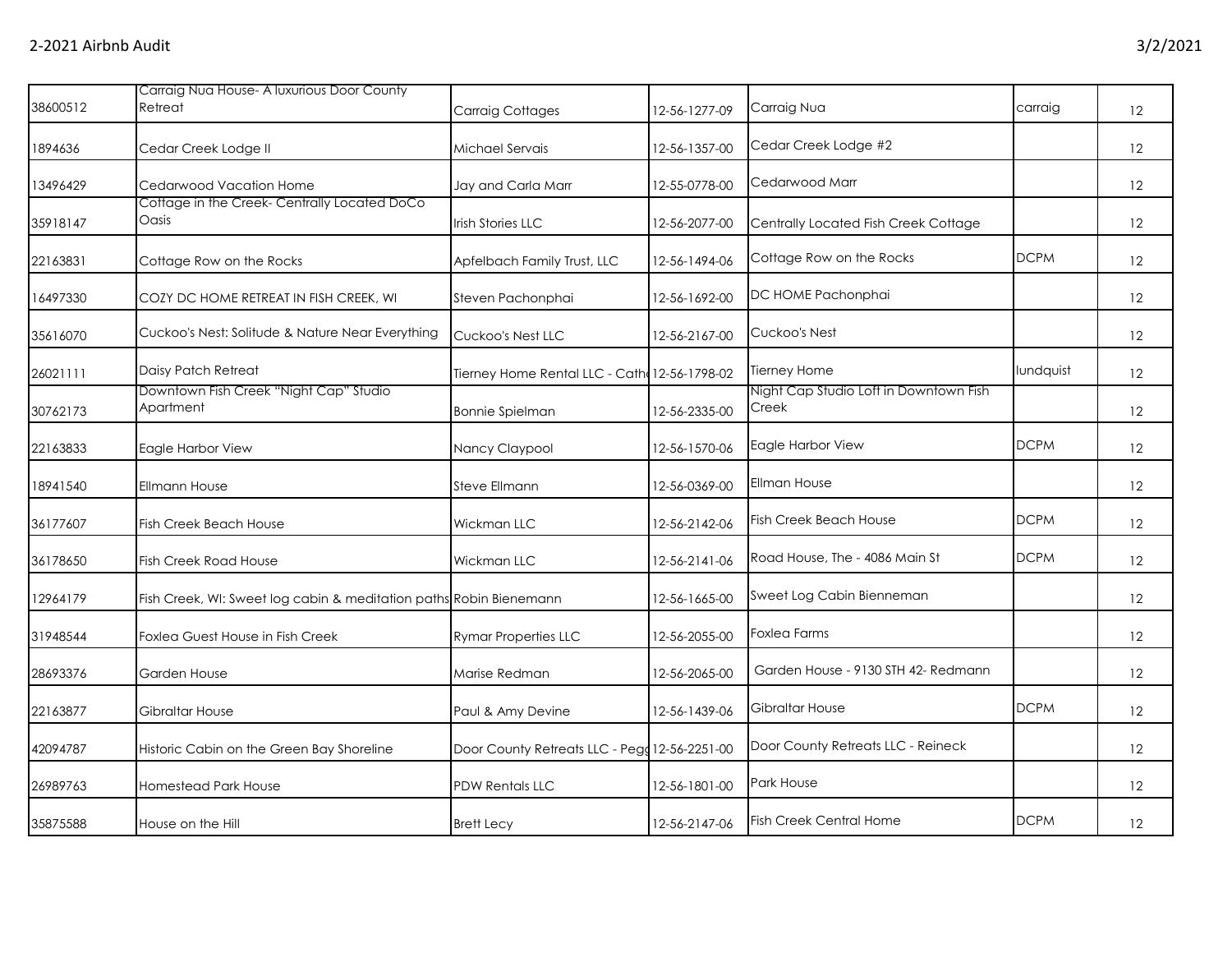| 34395537 | Kaye's Hideaway                                                  | Kaye's Hideaway                               | 12-56-2054-00 | Paul Kaye                                                         |             | 12                |
|----------|------------------------------------------------------------------|-----------------------------------------------|---------------|-------------------------------------------------------------------|-------------|-------------------|
| 10015145 | Lawler Guest House - Blue                                        | Greg and Dan Lawler                           | 12-56-1573-00 | Lawler Guest House Blue                                           |             | 12                |
| 38405636 | Lawler Guest House - Green                                       | Greg and Dan Lawler                           | 12-56-2218-00 | Lawler Guest House Green                                          |             | 12                |
| 22339034 | Log Retreat at Fish Creek                                        | William Anderson                              | 12-56-1225-06 | Log Retreat at Fish Creek                                         | <b>DCPM</b> | 12                |
| 28431338 | Maple Grove Cottage                                              | Maple Grove Cottage LLC                       | 12-56-1330-00 | Maple Grove Cottage                                               |             | 12                |
| 28127081 | Maple Grove Landing (Brand New Rental)                           | Rick and Rachel Chomeau                       | 12-56-2003-00 | Maple Grove Landing Chomeau                                       |             | 12                |
| 36606925 | Modern Hygge Farmhouse - Baileys Harbor/Fish Creshelly Sprinkman |                                               | 12-56-2217-00 | Modern Farmhouse - Sprinkman                                      |             | $12 \overline{ }$ |
| 26845405 | NEW Family-Friendly Fish Creek 'Cape House'<br>w/Yard            | Deborah, Carl & Joan Eckert                   | 12-56-0679-00 | <b>Eckert Vacation Home - Cape Cod House</b><br><b>Fish Creek</b> |             | 12                |
| 41931234 | NEW LISTING! Charming Stone Cottage in Fish<br>Creek!            | Ryan and Karilyn Dayton                       | 12-56-1743-07 | Manistique Stone Cottage                                          | SImpleLife  | 12                |
| 32662963 | Newly renovated farmhouse in Fish Creek on 25<br>acre            | JJ JETS LLC                                   | 12-56-2078-00 | Tirangle Farmhouse                                                |             | 12                |
| 41822428 | Nicely located Ranch Home Near Fish Creek-<br>4BD/2BA            | Klems Investment Properties LLC 12-56-2027-00 |               | Klems Investments - Klimczyk 8580 STH 42                          |             | 12                |
| 34178567 | Perfect for weekend getaways and family<br>reunions              | Ken Riche                                     | 12-56-1241-00 | Riche - 9419 Tree Top                                             |             | 12                |
| 31150450 | Private Fish Creek cottage in the woods.                         | Steven and Lana Amenda                        | 12-56-2091-00 | Private Fish Creek Cottage - Amenda                               |             | $12 \overline{ }$ |
| 5123586  | Relax & Refocus at Hesed House                                   | Rebecca and Richard Van Sistin 12-56-2038-00  |               | <b>Hesed House</b>                                                |             | 12                |
| 41157083 | Tall Pine Retreat - Fish Creek, WI                               | Walt Teichen                                  | 12-56-2247-00 | <b>Tall Pines</b>                                                 |             | 12                |
| 44959844 | The Glass House on Birch Bluff                                   | Katherine D Blair                             | 12-56-2334-00 | Birch Bluff Retreat - Blair - 9695 Maple<br>Grove                 |             | 12                |
| 23233934 | The House on High Rock Creek                                     | Karen L Wagner Trust & Andrew 12-56-1938-00   |               | House on High Rock Creek                                          |             | 12                |
|          |                                                                  |                                               |               |                                                                   |             |                   |
| 26231098 | Forest hideaway Home                                             | <b>Ransom Flanders</b>                        | 14-56-1961-00 | Forestville Hideaway Home                                         |             | 14                |
|          |                                                                  |                                               |               |                                                                   |             |                   |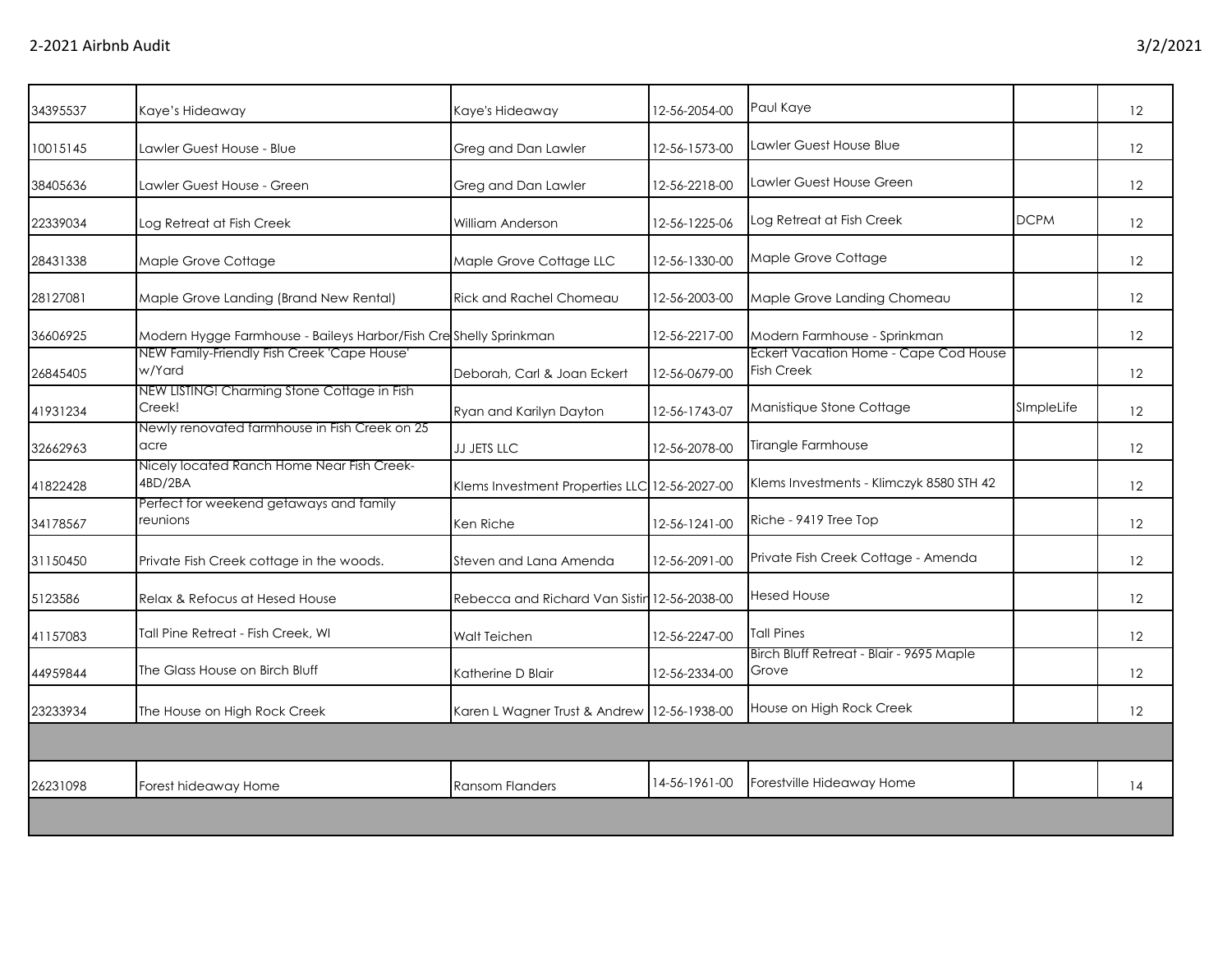| 40701347 | 5公Modern Waterfront Lake Cabin in Door<br>County <sup>3</sup>     | Jeremy Jeffrey                               | 15-56-2215-00 | The Bay on Clark Lake                                |                      | 15 |
|----------|-------------------------------------------------------------------|----------------------------------------------|---------------|------------------------------------------------------|----------------------|----|
| 19709930 | Beach House Whispering Pines Door Co, lake view                   | <b>Beth Ann Meyer</b>                        | 15-56-1793-00 | <b>Whispering Pines</b>                              | permitted<br>for 2   | 15 |
| 19706345 | Beach House Whispering Pines, Door Co, forest<br>view             | <b>Beth Ann Meyer</b>                        | 15-56-1793-00 | <b>Whispering Pines</b>                              | permitted<br>for 2   | 15 |
| 45314247 | <b>Beautiful Lake Michigan</b>                                    | <b>Carrie Sather</b>                         |               |                                                      |                      | 15 |
| 27421061 | Beautiful Waterfront Cottage on Clark Lake                        | Kari and Scott Hunt                          | 15-56-1998-00 | <b>Beautiful Waterfront Cottage on Clark</b><br>Lake |                      | 15 |
| 25625710 | Beechwood Lodge                                                   | Jessica Porter                               | 15-56-1956-00 | Beechwood Lodge Porter                               |                      | 15 |
| 11659022 | Classic Farm House in Egg Harbor (upper unit)                     | Tim Raduenz                                  | 15-56-1601-00 | Raduenz 6551 CTH T                                   |                      | 15 |
| 40470866 | Cozy Log Cabin on 4 Acres                                         | Christine Skogg                              | 15-56-2237-00 | Recently Renovated Cozy Log Cabin on 4<br>Acres      |                      | 15 |
| 14400793 | Door County Lakeside Retreat                                      | Janet Slater                                 | 15-56-1085-00 | Lakeside Paradise Slater                             |                      | 15 |
| 25284585 | Jacksonport Home                                                  | <b>Robert Geitner</b>                        | 15-56-1944-00 | Jacksonport Home Geitner                             |                      | 15 |
| 22163921 | Kangaroo South Shore                                              | Michael K & Mary Lou H Sercher 15-56-1157-06 |               | Kangaroo South Shore                                 | <b>DCPM</b>          | 15 |
| 34023502 | Logan Creek Cottage                                               | <b>Robert Geitner</b>                        | 15-56-2105-00 | Logan Creek Cottage                                  |                      | 15 |
| 29701170 | NEW! Door County Lake Cabin on Private<br>Peninsula               | Jeremy and Caitlyn Jeffery                   | 15-56-2060-00 | The Point on Clark Lake                              |                      | 15 |
| 47308287 | The Pines on T                                                    | Jane Welsing                                 | 15-56-2382-00 | The Pines on T                                       |                      | 15 |
| 22164036 | Vans Log Home                                                     | Robert & Marilyn Van Lieshout                | 15-56-0308-06 | Vans Log Home                                        | <b>DCPM</b>          | 15 |
|          |                                                                   |                                              |               |                                                      |                      |    |
| 47857729 | Beach Harbor Resort - Family Room                                 | Jon Hanson                                   | 27-51-0807-00 | <b>Beach Harbor Resort</b>                           | beach<br>harbor $+1$ | 27 |
| 43927524 | Beautifully remodeled unit with king bed and<br>waterfront access | Jon Hanson                                   | 27-51-0807-00 | <b>Beach Harbor Resort</b>                           | beach<br>harbor $+1$ | 27 |
| 28561474 | Deluxe Apartment with Whirlpool *Stay & Play in<br>Sturgeon Bay*  | Jon Hanson                                   | 27-51-0807-00 | <b>Beach Harbor Resort</b>                           | beach<br>harbor $+1$ | 27 |
| 43927523 | Deluxe Lower Apartment                                            | Jon Hanson                                   | 27-51-0807-00 | <b>Beach Harbor Resort</b>                           | beach                | 27 |
| 45362398 | Double Room with Private Bathroom and beach<br>access             | Jon Hanson                                   | 27-51-0807-00 | <b>Beach Harbor Resort</b>                           | beach<br>harbor $+1$ | 27 |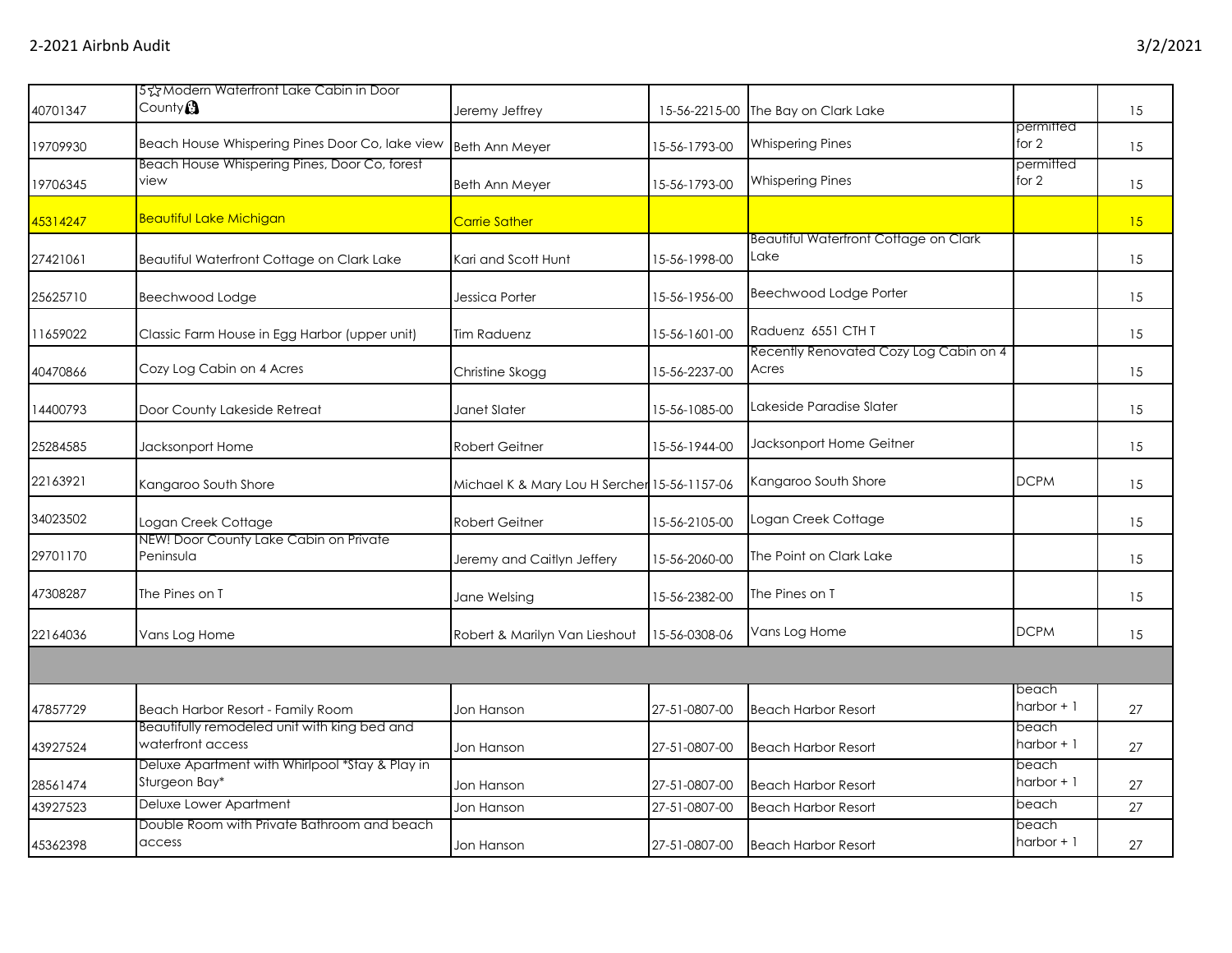|          |                                                                     |                                                  |               |                                                            | beach                |    |
|----------|---------------------------------------------------------------------|--------------------------------------------------|---------------|------------------------------------------------------------|----------------------|----|
| 33826439 | Studio Cottage with beach accesss                                   | Jon Hanson                                       | 27-51-0807-00 | <b>Beach Harbor Resort</b>                                 | $harbor + 1$         | 27 |
| 33284391 | Waterfront Beach House Cottage                                      | Jon Hanson                                       | 27-51-0807-00 | <b>Beach Harbor Resort</b>                                 | beach<br>harbor $+1$ | 27 |
| 44089140 | "Adventure Cottage" on Sand Bay Point, Door<br>County               | Anthony Goebel                                   | 27-56-2327-00 | Adventure Cottages LLC                                     |                      | 27 |
| 47595590 | *New Listing** Waterfront *Pet friendly* home on<br>Green Bay!      | <b>William Berndt</b>                            | 27-56-2386-07 | Shorewood Point Shores-Berndt- 4481<br>Sherwood Point Road | simplelife           | 27 |
| 45691544 | Cedar Cove Cottage on Rileys Bay.                                   | John McComb                                      | 27-56-1598-00 | McComb's= 4143 Snake Island Road                           |                      | 27 |
| 24010019 | Door County Cabin next to working lighthouse                        | Bay Area Property Managemen 27-56-1900-00        |               | Door County Cabin next to Lighthouse                       |                      | 27 |
| 9953250  | Door County Country Home                                            | <b>Terry Kinney</b>                              | 27-55-0737-00 | Door County Country Home                                   |                      | 27 |
| 185416   | Door County Waterfront Cottage                                      | Lane Kendig and Elaine Carmic 27-56-1156-00      |               | Kendig Snake Island                                        |                      | 27 |
| 26157331 | English Bluebell Cottage                                            | Reginald Peter Jackson                           | 27-56-1955-00 | English Blubell Cottage                                    |                      | 27 |
| 44645989 | Home on the Bay in the Quiet of Southern Door                       | Marilyn Nelson Family Trust -<br>Diana Haberkamp | 27-56-2265-00 | Lynn and Ron's                                             |                      | 27 |
| 35999204 | Log Cabin House on the Water (Waterfront)                           | <b>Rachel Messner</b>                            | 27-56-2184-00 | Log Cabin House on the Water                               |                      | 27 |
| 25447356 | Nasewaupee Trail Log Home                                           | <b>Terry Kinney</b>                              | 27-56-1841-00 | Nasewaupee Trail Log Home react<br>5/29/18                 |                      | 27 |
| 41002430 | Open Door Oasis                                                     | LLC-Przemyslaw (Peter)<br>Szewczyk               | 27-56-2204-00 | Open Door Oasis                                            |                      | 27 |
| 25189877 | Quiet Country Shed Surrounded by Nature's Beauty Glen Vander Velden |                                                  | 27-56-1912-00 | Shed, The - Vander Velden                                  |                      | 27 |
| 20965365 | Secluded Retreat Near Potawatomi State Park                         | Glen and Gloria La Plante                        | 27-56-2233-00 | Secluded Retreat Near Potawatomi State<br>Park             |                      | 27 |
| 47563877 | Spacious and peaceful beach house on<br>Riley's Bay                 | Donald and Pam LeRoy                             | 27-56-2387-00 | Riley's Bay Beach House - 3843 Sand Bay<br>Lane            |                      | 27 |
| 47112433 | Stone's Throw Cottage                                               | Lee and Bridget Spude                            | 27-56-2376-00 | Stone's Throw Cottage - Spude                              |                      | 27 |
| 22983752 | Sunrise Cabin in Sturgeon Bay, Door County                          | Claire Miller & Justin Berken                    | 27-56-1861-00 | <b>Big Island</b>                                          | owner                | 27 |
| 22983092 | Sunset Cabin in Sturgeon Bay, Door County                           | Claire Miller & Justin Berken                    | 27-56-1861-00 | <b>Big Island</b>                                          | owner                | 27 |
| 28741299 | The Bungalow at Potawatomi State Park                               | Andrew and Erin Isaacson                         | 27-56-2011-00 | Bungalow at Potawatomi Park-Isaacson                       |                      | 27 |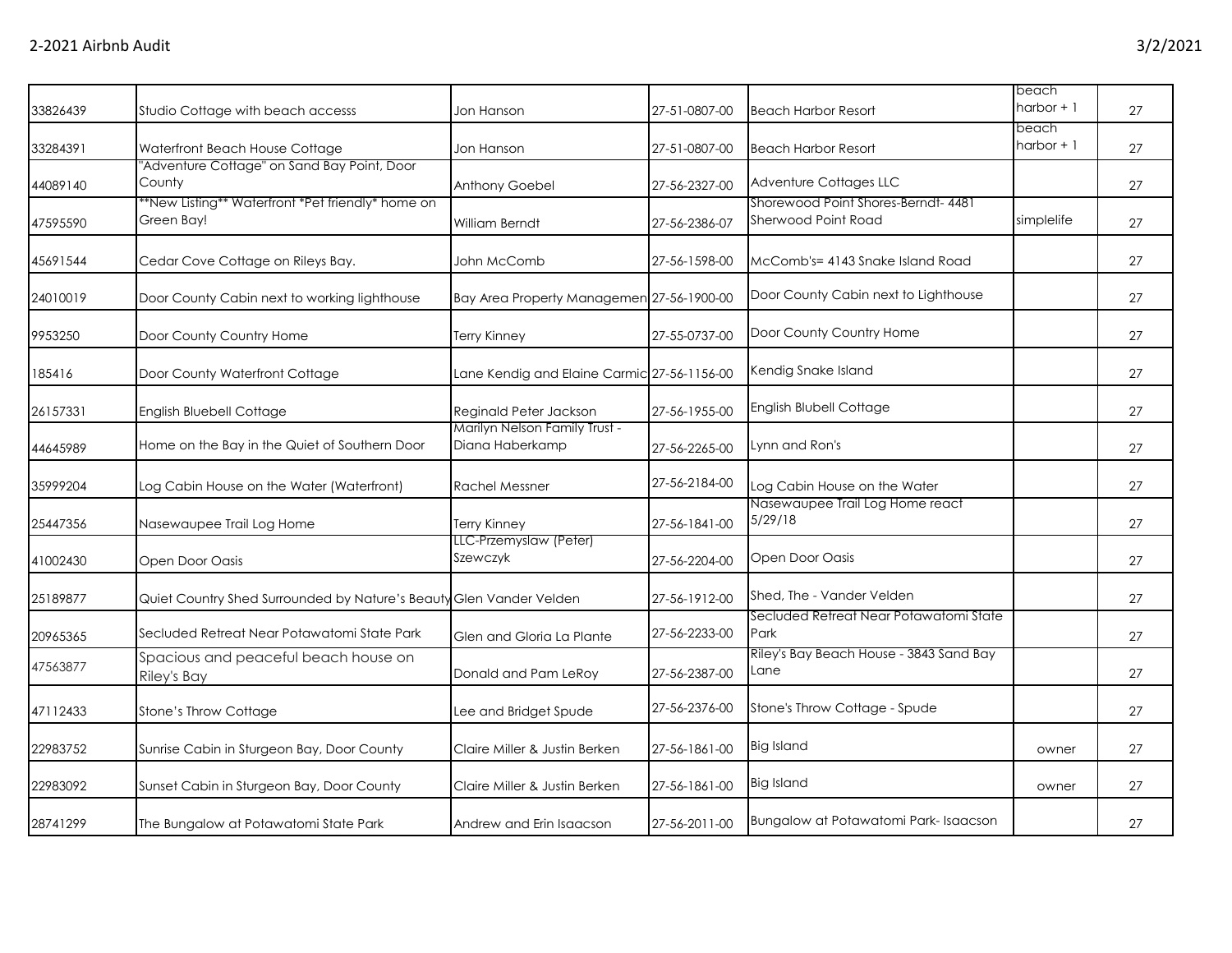| 44305288 | The House on the Harbor - Door County Waterfront Travis & Sara Le Roy |                                                    | 27-56-2326-00 | Le Roy - 7015 Prospect - The House on the<br>Harbor - Door County Waterfront |             | 27              |
|----------|-----------------------------------------------------------------------|----------------------------------------------------|---------------|------------------------------------------------------------------------------|-------------|-----------------|
| 44695162 | Waterfront Door County!                                               | Michael Jeanguart                                  | 27-56-2324-00 | Sunset Lagoon                                                                |             | 27              |
| 43871860 | Spacious Water View Condominium                                       | Rockton Shoreline, LLC                             | 32-51-0796-00 | Shoreline Resort & Condos                                                    |             | 32              |
| 22163909 | Hideaway                                                              | Gregory Herman                                     | 32-53-0955-06 | Hideaway, The Herman                                                         | <b>DCPM</b> | 32              |
| 13368133 | Delightful 2 Bdrm B&B                                                 | Kathleen Schmidt                                   | 32-54-1638-00 | Hummingbird B&B                                                              |             | 32              |
| 6798124  | 1969 waterfront A-frame with stunning sunrises                        | Kimberly Hazen                                     | 32-56-1496-00 | Hazen Cabbage                                                                |             | 32              |
| 4371155  | A Little House in the Woods                                           | Erica and Emmet Hirsch                             | 32-56-2365-00 | A Little House in the Woods                                                  |             | 32              |
| 23698547 | Appleport Sunrise                                                     | Kathleen and Edward Callahan 32-56-1913-06         |               | Appleport Sunrise                                                            | <b>DCPM</b> | 32              |
| 22163843 | Arnie's Sanctuary                                                     | James Arneson                                      | 32-56-1352-06 | Arnie's Sanctuary                                                            | <b>DCPM</b> | 32              |
| 22163815 | Aunt Sallys                                                           | William Bell                                       | 32-56-1238-06 | Aunt Sallys                                                                  | <b>DCPM</b> | 32              |
| 46623877 | Bay Beach Rental-water front cottage                                  | Yacht Haven LLC                                    | 32-56-2380-00 | <b>Bay Beach Rental</b>                                                      |             | 32              |
| 46305638 | <b>Bayside Hideaway</b>                                               |                                                    |               |                                                                              |             | 32 <sup>°</sup> |
| 22163849 | <b>Beechers Cabin</b>                                                 | Susan Szabo & Mark Beecher                         | 32-56-1571-06 | <b>Beechers Cabin</b>                                                        | <b>DCPM</b> | 32              |
| 45799888 | Beechwood Cottage - Secluded A-Frame in Sister B Megan Welter         |                                                    | 32-56-2342-00 | <b>Beechwood Cabin</b>                                                       |             | 32              |
| 22163853 | <b>Bells' Cottage</b>                                                 | Matt & Ryan Bell                                   | 32-56-1131-06 | <b>Bells Cottage</b>                                                         | <b>DCPM</b> | 32              |
| 35162816 | <b>Birch Isle</b>                                                     | reBarn LLC - Douglas and<br>Gretchen Cunliffe-Owen | 32-56-1922-02 | <b>Birch Isle</b>                                                            | Lundquist   | 32              |
| 45099729 | <b>Birds Nest</b>                                                     | Cedar Tree Properties LLC - Sara 32-56-2358-00     |               | Cedar Tree Properties LLC- Bird's Nest                                       |             | 32              |
| 23005364 | <b>Blackberry Acres</b>                                               | Chad Ewald                                         | 32-56-1847-00 | <b>Blackberry Acres</b>                                                      |             | 32              |
| 22163856 | <b>Brenner Tower</b>                                                  | <b>Brenner Tower LLC</b>                           | 32-56-1227-06 | <b>Brenner Tower</b>                                                         | <b>DCPM</b> | 32              |
| 36554021 | Cabin at the tip of the Door                                          | Scott Studebaker                                   | 32-56-1747-02 | Cabin at the Tip of the Door                                                 | Lundquist   | 32              |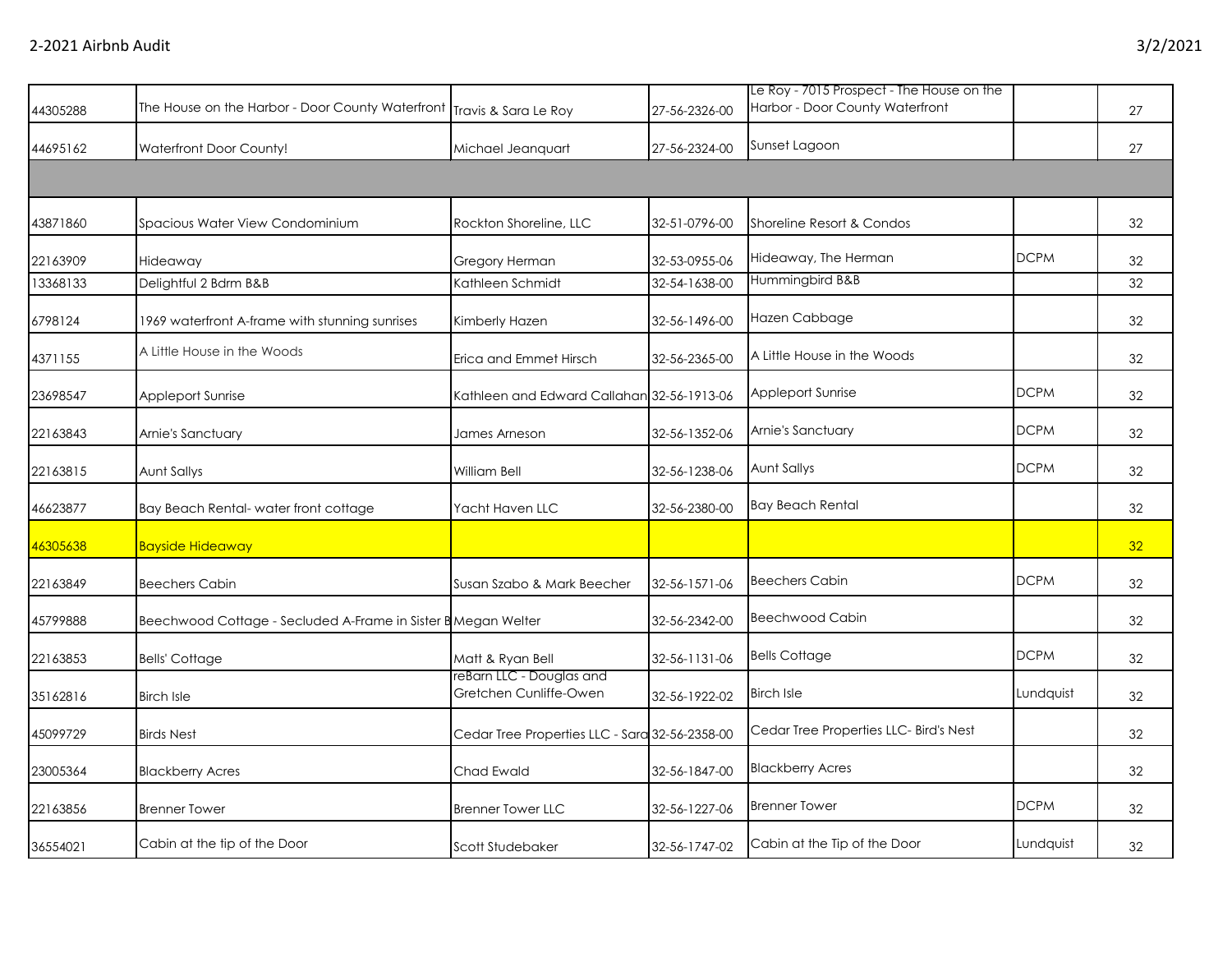| 26020396 | Camp Door                                                   | Jonathan Ocker                                | 32-56-1844-02 | Camp Door                               | Lundquist   | 32 |
|----------|-------------------------------------------------------------|-----------------------------------------------|---------------|-----------------------------------------|-------------|----|
| 22163823 | Cedar Dell Chalet                                           | <b>Vicky Kalscheur</b>                        | 32-56-1203-06 | Cedar Dell Chalet                       | <b>DCPM</b> | 32 |
| 21026430 | Cottage Hideaway                                            | Mary Jahnke                                   | 32-55-0710-00 | Cottage Hideaway                        |             | 32 |
| 39248101 | Cro's Nest - On the shore. Island views.                    | Donald Lee Buckingham                         | 32-56-2270-00 | Cro's Nest                              |             | 32 |
| 27550326 | DOOR 42                                                     | Shawn and Kim Marshall                        | 32-56-1976-00 | DOOR 42                                 |             | 32 |
| 24741359 | Eagle Sands Beach Lodge                                     | Matthew P Shumway                             | 32-56-1870-06 | Vandelay Shore                          | <b>DCPM</b> | 32 |
| 22163835 | East Haven                                                  | <b>Barnara Moline</b>                         | 32-56-1592-06 | East Haven                              | <b>DCPM</b> | 32 |
| 1036370  | <b>Eclectic Style Cottage</b>                               | <b>Tim Raduenz</b>                            | 32-56-0930-00 | <b>EBDC-Raduenz</b>                     |             | 32 |
| 44072623 | Ellison Bay Family Compound! 8 bed/5bath/20<br>acres        | <b>Tim Raduenz</b>                            | 32-56-2374-00 | EBDC-2                                  |             | 32 |
| 46735456 | Fin de la Terre - magical cabin steps to the lake           |                                               |               |                                         |             | 32 |
| 1807644  | First Floor with Forest View                                | Loren & Helen Fandrei                         | 32-56-1341-00 | Granpa's House Rental Door Co WI        |             | 32 |
| 22163867 | Garret Bay Bluff                                            | William Berry                                 | 32-56-1641-06 | Garret Bay Bluff                        | <b>DCPM</b> | 32 |
| 20802710 | Garrett Bay Getaway                                         | Kenneth Hays & Sally Wheelock 32-56-1802-00   |               | Garret Bay Getaway                      |             | 32 |
| 18686076 | Get Ready to hear Welcome Home                              | Charlene K Berg                               | 32-56-1756-00 | Welcome Home-12625 STH 42               |             | 32 |
| 37805022 | <b>Gunderson Cabin</b>                                      | <b>Edward Patera</b>                          | 32-56-2186-00 | Gunderson Cabin on the Water            |             | 32 |
| 9818691  | Historic Log Cabin by the Bay (Lake View & Access Greg Bott |                                               | 32-56-2311-00 | Doc's Hideaway                          |             | 32 |
| 22163913 | Hoffman's Up North                                          | Hoffman's Up North LLC - Matthe 32-56-1463-06 |               | Hoffman's Up North                      | <b>DCPM</b> | 32 |
| 23682161 | Lakeview Lodge                                              | Lee Hildebrand - Lakeview Lodg 32-56-1804-06  |               | Lakeview Lodge                          | <b>DCPM</b> | 32 |
| 26960062 | Lovely Apt in Sister Bay                                    | Stoyan Dimitrov                               | 32-56-2006-00 | Lovely Apartment in Sister Bay-Dimitrov |             | 32 |
| 35222861 | Moose Manor                                                 | David & Cory Erickson                         | 32-56-2085-02 | Moose Manor                             | Lundquist   | 32 |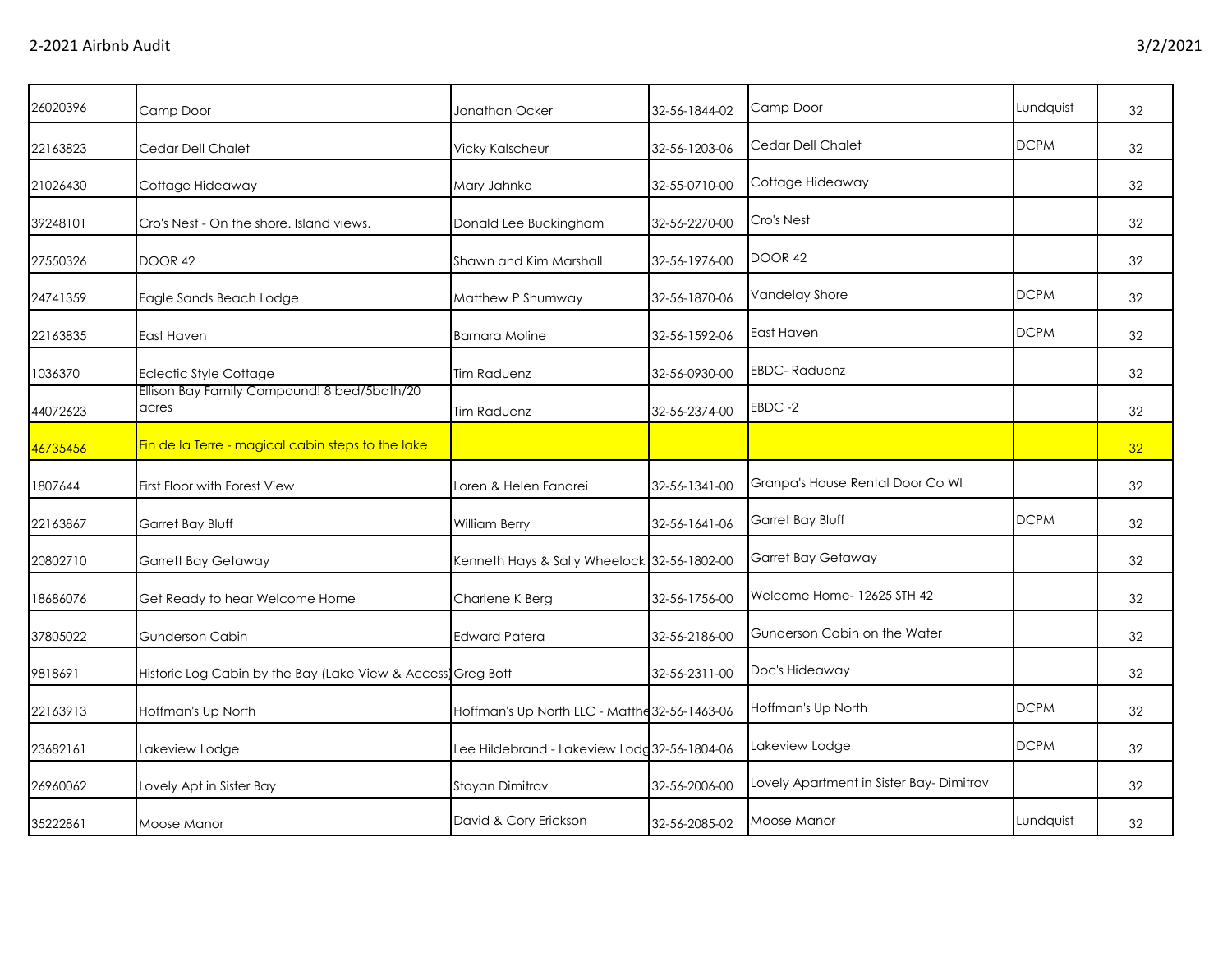| 27154178 | Never Want to Leave Cottage                                                 | Herman and Camille Unger                                | 32-56-1996-00 | Never Want to Leave Cottage                 |                         | 32 |
|----------|-----------------------------------------------------------------------------|---------------------------------------------------------|---------------|---------------------------------------------|-------------------------|----|
| 36416958 | NEW! Cottage in Roweleys Bay w/ Deck & Grill!                               | <b>Mary Cole</b>                                        | 32-55-0014-00 | <b>Rowleys Bay Cabins</b>                   | evolve                  | 32 |
| 43858030 | NEW! Door County Retreat ~3 Mi to Sister Bay<br>Beach                       | Stoyan Dimitrov                                         | 32-56-2006-00 | Lovely Apartment in Sister Bay - Dimitrov   | evolve                  | 32 |
| 36417068 | NEW! Rowleys Bay Cottage w/Grill Near Fall Foliage Mary Cole                |                                                         | 32-55-0014-00 | <b>Rowleys Bay Cabins</b>                   | evolve                  | 32 |
| 38669989 | NEW! Updated Home w/Deck, 2 Mi to Sister Bay BeoBrian and Alissa Schwalbach |                                                         | 32-56-2200-00 | Beach Road Cottage - Schwalbach             | evolve                  | 32 |
| 19476764 | North Woods Cottage                                                         | <b>Robert Grant</b>                                     | 32-56-1749-00 | Northwoods Cottage                          |                         | 32 |
| 40304839 | Northern Lights Farmhouse                                                   | Randall J Daubner                                       | 32-56-1722-00 | Timberline Road - Daubner                   | previously<br>permitted | 32 |
| 38484779 | Peaceful Studio Loft on Outskirts of Sister Bay                             | Sunwise Turn LLC- Eryka Fiedler                         | 32-56-2171-00 | Sunwise Turn                                |                         | 32 |
| 22163990 | Porcupine Shores                                                            | Brian Bartell - Kim Winburn                             | 32-56-1603-06 | Porcupine Shores                            | <b>DCPM</b>             | 32 |
| 23052847 | Rothaus/Europe Lake                                                         | Roman and Claudia Apuzzo                                | 32-56-1849-00 | Europe Lake Cottage-Apuzzo -501 Europe Lake |                         | 32 |
| 47922019 | Rowley's Bay Lakefront                                                      | Charles Kraemer Trust C/O Sarah 32-56-2304-06           |               | House 21 at Rowleys Bay                     |                         | 32 |
| 6795558  | Rustic Summer Sleeping House                                                | Tim and Kathleen Kay                                    | 32-56-1523-00 | <b>Three Sisters Farm</b>                   | permnitted<br>for $3$   | 32 |
| 31885024 | Sand Bay Beach Cabin (Waterfront w/ private<br>beach)                       | Tom & Tanya Wismar - Sand<br><b>Bay Beach Cabin LLC</b> | 32-56-1880-00 | Sand Bay Beach Cabin LLC - Wismar           |                         | 32 |
| 17656861 | <b>Schwandt Cottage</b>                                                     | Georgina Schwandt                                       | 32-55-0177-00 | Schwandt Cottage                            |                         | 32 |
| 44315844 | Sea Glass Cottage                                                           | <b>Blair and Jeffrey Wisnicky</b>                       | 32-56-2330-00 | Sister Bay Cottage on the Water - Wisnicky  |                         | 32 |
| 43899547 | Secluded Door County home minutes to<br>everything!                         | Brandon & Tonya Buchner                                 | 32-56-2320-00 | The Cottage Retreat at Birch Cove           |                         | 32 |
| 31074495 | Serendipity Meadow 7-acre oasis in Door County W Cecilia and Dennis Lindell |                                                         | 32-56-1963-00 | Serendipity Meadow                          |                         | 32 |
| 26095414 | Serenity Now                                                                | Todd and Michelle Cox                                   | 32-56-1838-00 | Sister Bay Respite                          |                         | 32 |
| 22339050 | Shadow Lawn                                                                 | John Peterson                                           | 32-56-0190-06 | Shadown Lawn                                | <b>DCPM</b>             | 32 |
| 24307299 | Sister Bay Log Home with a View                                             | Van Moreau Properties LLC                               | 32-56-1932-00 | Sister Bay Log Home with a view             |                         | 32 |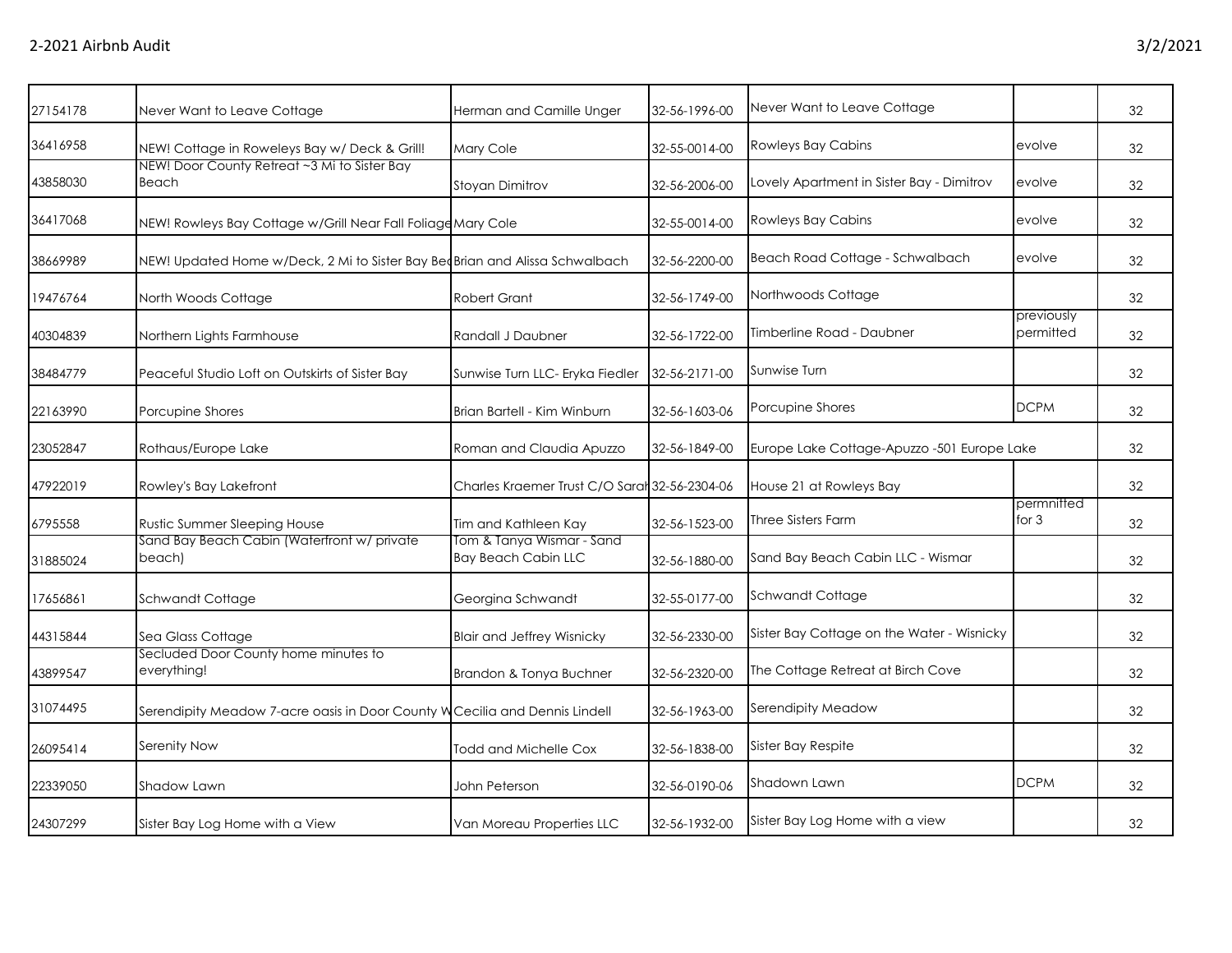| 896385   | Sunny Cottage in Ellson Bay                  | Deborah "Sophie" Taubert Geha 32-55-0124-00 |               | Terra Cottages                 | permitted<br>for five units | 32 |
|----------|----------------------------------------------|---------------------------------------------|---------------|--------------------------------|-----------------------------|----|
| 2336212  | Terra Cottages #2                            | Deborah "Sophie" Taubert Geha 32-55-0124-00 |               | Terra Cottages                 | permitted<br>for five units | 32 |
| 14648663 | Terra Cottages #4                            | Deborah "Sophie" Taubert Geha 32-55-0124-00 |               | Terra Cottages                 | permitted<br>for five units | 32 |
| 896560   | Terra Cottages Gills Rock 3                  | Deborah "Sophie" Taubert Geha 32-55-0124-00 |               | Terra Cottages                 | permitted<br>for five units | 32 |
| 897991   | Terra Cottages Gills Rock, Door Co.          | Deborah "Sophie" Taubert Geha 32-55-0124-00 |               | Terra Cottages                 | permitted<br>for five units | 32 |
| 46873260 | Teskie's Cottage-on the water in Gills Rock  | Lyle Teskie                                 | 32-56-0962-00 | <b>Teskies Cottage</b>         |                             | 32 |
| 22164029 | The Nest                                     | Paul O'Keefe                                | 32-56-1514-06 | Nest, The                      | <b>DCPM</b>                 | 32 |
| 41772460 | The Swedish Orchard Farm                     | Peder Nelson                                | 32-56-2083-00 | The Swedish Orchard Farm       |                             | 32 |
| 8036265  | Three Sisters "Sweet" Retreat                | Tim and Kathleen Kay                        | 32-56-1523-00 | <b>Three Sisters Farm</b>      | for three<br>units          | 32 |
| 31650868 | Tree Top Getaway                             | Kayla Gensler                               | 32-56-2040-00 | Tree Top Getaway               |                             | 32 |
| 40775569 | Under The Tree Top Getaway                   | Kayla Gensler                               | 32-56-2040-00 | Tree Top Getaway               |                             | 32 |
| 34750391 | Windermere                                   | <b>Barton Warner</b>                        | 32-56-2103-06 | Windermere                     |                             | 32 |
| 43318300 | Winding Down - A Retreat on the "Quiet Side" | James Kulerstrand                           | 32-56-2279-00 | Winding Down                   |                             | 32 |
| 22164049 | Windmill Place                               | Michael & Vicki Bowers                      | 32-56-1134-06 | Windmill - 10104 Town Line Dr  | <b>DCPM</b>                 | 32 |
|          |                                              |                                             |               |                                |                             |    |
| 26565068 | Chanticleer Guest House-Garden Room          | Chanticleer Guest House, Inc.               | 33-54-0006-00 | <b>Chanticleer Guest House</b> | permitted<br>for $12$       | 33 |
| 26537104 | Chanticleer Guest House-Granary Room         | Chanticleer Guest House, Inc.               | 33-54-0006-00 | <b>Chanticleer Guest House</b> | permitted<br>for 12         | 33 |
| 26564676 | Chanticleer Guest House-Loft Room            | Chanticleer Guest House, Inc.               | 33-54-0006-00 | <b>Chanticleer Guest House</b> | permitted<br>for 12         | 33 |
| 26565824 | Chanticleer Guest House-Rose Room            | Chanticleer Guest House, Inc.               | 33-54-0006-00 | <b>Chanticleer Guest House</b> | permitted<br>for 12         | 33 |
| 26565527 | Chanticleer Guest House-Sunflower Room       | Chanticleer Guest House, Inc.               | 33-54-0006-00 | <b>Chanticleer Guest House</b> | permitted<br>for 12         | 33 |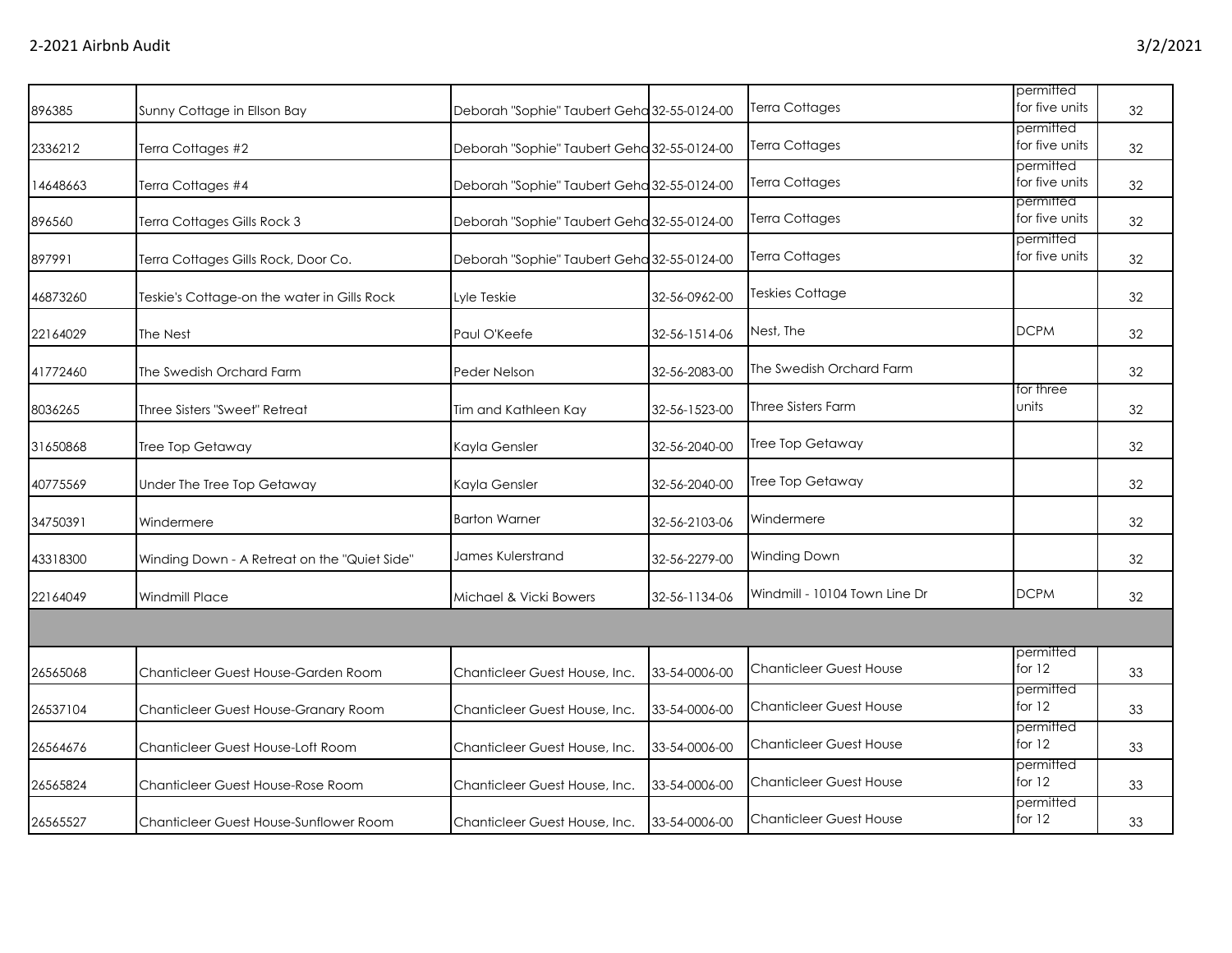| 47070356 | "Little Harbor Retreat" - #1 Large Group Rental                        | e Harbor Retreat LLC - Tony Goe                  | 33-50-2367-00 | Little Harbor Retreat                                        |                      | 33 |
|----------|------------------------------------------------------------------------|--------------------------------------------------|---------------|--------------------------------------------------------------|----------------------|----|
| 28359743 | Beautiful home on the best sand beach in Door<br>Co.                   | Gary and Marion Ciepluch                         | 33-56-2009-00 | Beautiful Home on the Best Sand Beach in<br>Do Co - Ciepluch |                      | 33 |
| 23546503 | Birmingham's Barn by the Bay                                           | Birmingham's of Sturgeon Bay                     | 33-55-0163-00 | <b>Birminghams Cottages</b>                                  |                      | 33 |
| 43206365 | Door County Bluffside Home with Stunning Views<br>of Bay               | Hendrickson Trust - Terese Hendr 33-56-2236-07   |               | <b>Baydream Believer</b>                                     | simplelife           | 33 |
| 13328872 | Door County Dream House                                                | Fred Suchy                                       | 33-56-0695-00 | Door County Dream Home                                       |                      | 33 |
| 15048452 | Door County Escape!                                                    | Ann Johnson                                      | 33-56-1660-00 | Clark Lake Cottage - Johnson                                 |                      | 33 |
| 44094563 | Elegant Farmhouse Stay in Central Door County                          | <b>Russell Burie</b>                             | 33-56-1851-00 | Elegant Farmhouse                                            |                      | 33 |
| 28484110 | Featured in Door County Magazine Luxury Homes                          | Travis & Jolyn Boland                            | 33-56-0620-00 | Whitefish Bay - Boland 4967 Cave Point Dr                    |                      | 33 |
| 39088182 | Glidden Cottage                                                        | Justin & Lindsey Bohrer                          | 33-56-1954-00 | Bayside Cottage -- Bohrer - 3815 Bayshore                    | permitted<br>for 2   | 33 |
| 22164023 | Green House                                                            | A&J Properties, LLC                              | 33-56-1493-06 | Green House                                                  | <b>DCPM</b>          | 33 |
| 22163954 | Lakeside Haven                                                         | Kathy Richmond                                   | 33-56-1240-06 | Lakeside Haven                                               | <b>DCPM</b>          | 33 |
| 46451918 | Little House Cottage                                                   | Julie Felhofer                                   | 33-56-2379-00 | Little House Cottage - 4914 Brauer Road                      |                      | 33 |
| 25742101 | Lodge on Laurie Lane                                                   | Shirley Becker Trust - Polly Kerkm 33-56-1492-17 |               | Lodge on Laurie Lane                                         | restassure           | 33 |
| 28407162 | Log Cabin on the nicest sand beach in Door Count Log Cabin Rentals LLC |                                                  | 33-56-1447-00 | Log Cabin on the Water                                       |                      | 33 |
| 18834422 | Midship at Three's Company                                             | Jon Hanson                                       | 33-56-906-00  | Little Harbor Cottages                                       | permitted<br>for $3$ | 33 |
| 33554883 | NEW LISTING - Rustic Charm just steps from the Bay                     | John & Julie Thenell- Thenell Rer 33-55-0063-07  |               | <b>Thenells Cottage</b>                                      | simplelife           | 33 |
| 25551184 | NEW listing! Sand Beach Cottage on Lake<br>Michigan                    | Greg, Mary, Nick and Jennelle<br>Anderson        | 33-56-1942-00 | Sand Beach Cottage - Anderson                                |                      | 33 |
| 18834495 | Snug Harbor Inn - Port Cottage                                         | Jon Hanson                                       | 33-56-0906-00 | Snug Harbor Inn                                              | permitted<br>for $3$ | 33 |
| 18834309 | Starboard Cottage at Three's Company                                   | Jon Hanson                                       | 33-56-0906-00 | Little Harbor Cottages                                       | permitted<br>for $3$ | 33 |
| 19767552 | <b>Stunning Door County Sunsets</b>                                    | <b>Beth Ann Resch</b>                            | 33-56-1792-00 | Stunning Door County Sunsets - Resch                         |                      | 33 |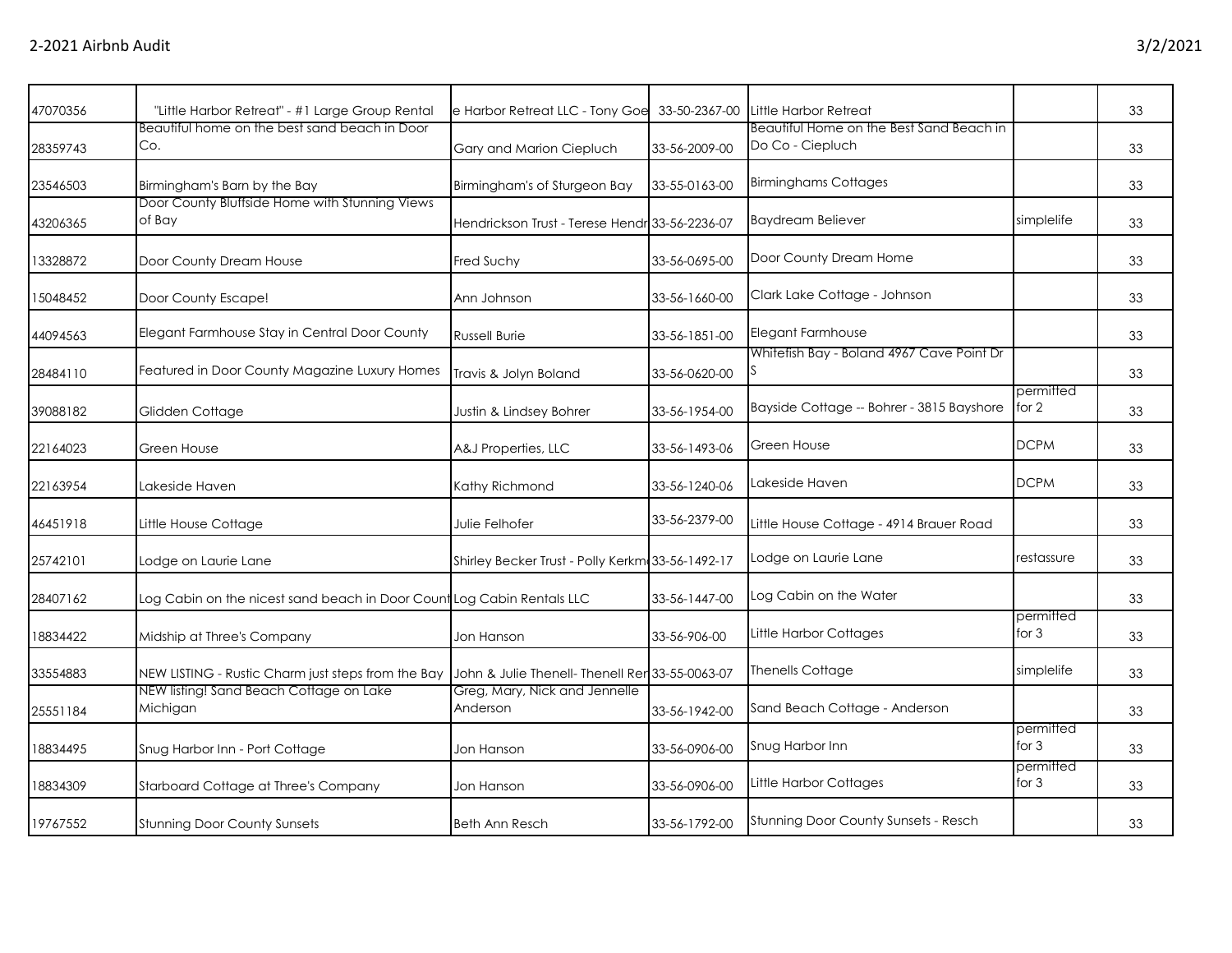| 25487105 | Sturgeon Bay Waterfront Cottage                         | Justin & Lindsey Bohrer                        | 33-56-1954-00 | Bayside Cottage -- Bohrer - 3815 Bayshore |                    | 33 |
|----------|---------------------------------------------------------|------------------------------------------------|---------------|-------------------------------------------|--------------------|----|
| 38026760 | Sunset Bluff                                            | Carter Holdings LLC                            | 33-56-2205-00 | Sunset Bluff - 5217 Red Sunset Lane       |                    | 33 |
| 45959451 | White Rock on Glidden Drive                             | JASON B KIEHNAU NANCY M KIEI33-56-2391-00      |               | White Rocl                                |                    | 33 |
| 12323917 | Woodsy Retreat on Lake Michigan                         | Joan Shiels                                    | 33-56-1627-00 | Woodsy Retreat on Lake Michigan           |                    | 33 |
| 20432696 | Zivjeli on Lake Michigan                                | James and Ruth Metz                            | 33-56-2398-00 | Zivjeli - 3990 Glidden Drive              |                    | 33 |
|          |                                                         |                                                |               |                                           |                    |    |
| 26339590 | <b>Bedroom Suite</b>                                    | Nora Zacek                                     | 34-50-0077-00 | Open Hearth Lodge                         |                    | 34 |
| 26339607 | Evergreen Suite                                         | Nora Zacek                                     | 34-50-0077-00 | Open Hearth Lodge                         |                    | 34 |
| 35615823 | 101: Downtown Sister Bay Door County, Wisconsin         | Mary Erickson                                  | 34-53-2150-00 | Marina View Condominium #101 - The 101    |                    | 34 |
| 34598765 | Marina View #104                                        | Max Mc Cormick                                 | 34-56-2023-06 | Marina View Condominiums #104             | <b>DCPM</b>        | 34 |
| 34538998 | Mill Road Place #1                                      | Patrick Quinn                                  | 34-53-2072-06 | Mill Road Place #1                        | <b>DCPM</b>        | 34 |
| 34539755 | Mill Road Place #2                                      | Kevin and Vicki Quinn                          | 34-53-2120-06 | Mill Road Place #2                        | <b>DCPM</b>        | 34 |
| 34540316 | Mill Road Place #3                                      | Ken Larsen - Mill Road Place LLC 34-53-2112-06 |               | Mill Road Place #3                        | <b>DCPM</b>        | 34 |
| 34540627 | Mill Road Place #4                                      | Ken Larsen - Mill Road Place LLC 34-53-2113-06 |               | Mill Road Place #4                        | <b>DCPM</b>        | 34 |
| 48157236 | Newly remodeled motel room downtown sister<br>bay $#14$ | Fred Bexell                                    | 34-56-2138-00 | Heart of Sister Bay- Bexell               | permitted<br>for 6 | 34 |
| 48195430 | Newly remodeled motel room downtown sister<br>bay $#17$ | Fred Bexell                                    | 34-56-2138-00 | Heart of Sister Bay- Bexell               | permitted<br>for 6 | 34 |
| 38355098 | Abode on Spring                                         | Kevin Schuhart                                 | 34-56-1291-06 | Abode on Spring                           | <b>DCPM</b>        | 34 |
| 23698884 | Another Thyme                                           | David Peterson                                 | 34-56-1805-06 | Another Thyme                             | <b>DCPM</b>        | 34 |
| 43266518 | Bay Shore Bungalow---Home With a View                   | Door County Squires LLC                        | 34-56-2287-00 | <b>Bayshore Bungalow</b>                  |                    | 34 |
| 43237668 | Bay Shore Bungalow---Home With a View                   | Door County Squires LLC                        | 34-56-2287-00 | <b>Bayshore Bungalow</b>                  | duplicate          | 34 |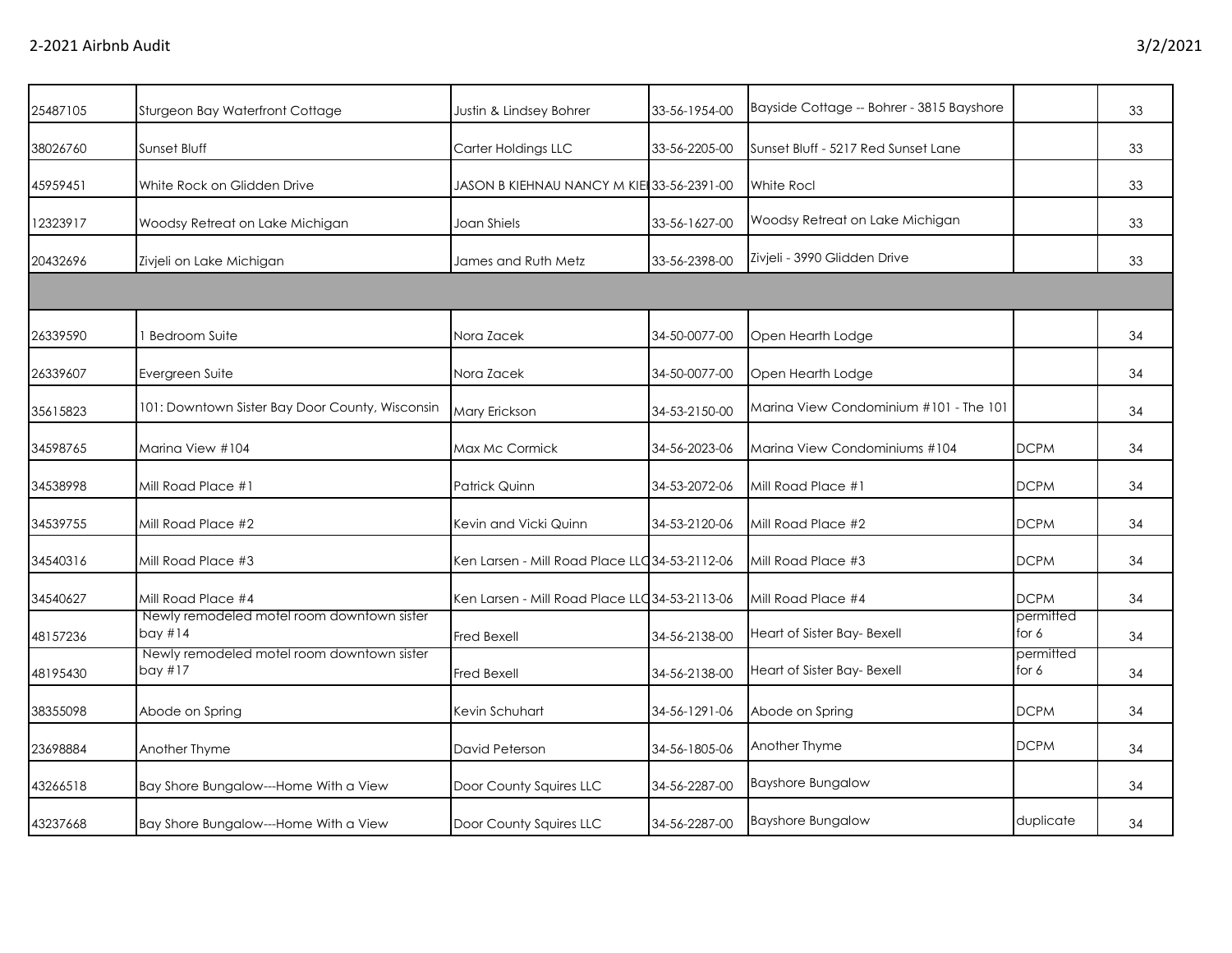| 12672427 | Beach view waterfront park access!                      | Dawn and Walter Nawrot                            | 34-56-1620-00 | Parkview Drive - Nawrot                 |                      | 34 |
|----------|---------------------------------------------------------|---------------------------------------------------|---------------|-----------------------------------------|----------------------|----|
| 44234783 | BRAND NEW HOME 2020! Vacation Place at Sister<br>Bay    | Jeff Lauscher                                     | 34-56-2319-00 | Vacation Place in Sister Bay - Lauscher |                      | 34 |
| 42412911 | Camp Kukubuku                                           | Kevin and Annie Geurts                            | 34-56-2256-00 | Camp Kukubuku                           |                      | 34 |
| 22163827 | Copper Moon                                             | <b>Donald Denny</b>                               | 34-55-0761-06 | Copper Moon Cottage                     | <b>DCPM</b>          | 34 |
| 19227870 | Cute and Cozy Steps from Downtown                       | Audrey and Craig Schmidt                          | 34-56-1769-00 | Cute and Cozy Sister Bay - Schmidt      |                      | 34 |
| 25692012 | Door in the woods                                       | Tom Ahlbeck - Daisy Ahlbeck Tru 34-56-1892-06     |               | Door in the Woods                       |                      | 34 |
| 16332969 | Family Friendly Retreat in the Heart of Sister Bay      | Pamela Schmitz/ CPS Holdings L 34-56-1695-00      |               | Sister Bay Chalet                       |                      | 34 |
| 33579557 | Farmhouse on Northwoods                                 | <b>Hillside Cove LLC</b>                          | 34-56-2080-00 | Farmhouse on Northwoods                 |                      | 34 |
| 22163906 | <b>Hidden Gem</b>                                       | Julie & Nathan Slovin                             | 34-56-0495-06 | Hidden Gem on Trillium                  | <b>DCPM</b>          | 34 |
| 22164027 | <b>High Garden</b>                                      | Jeff & Alisha Wiswell - Wiswell Pro 34-56-1888-06 |               | <b>High Garden</b>                      | <b>DCPM</b>          | 34 |
| 30368118 | Hillside Haven                                          | Pamela Schmitz/ CPS Holdings L 34-56-2051-00      |               | Hillside Haven                          |                      | 34 |
| 22339043 | King's Landing                                          | <b>Wiswell Property Group</b>                     | 34-56-1602-06 | Kings Landing                           | <b>DCPM</b>          | 34 |
| 47095419 | Luna's Retreat available July 2021!                     | Carley and Mark Swanson                           | 34-56-2383-00 | Luna's Retreat                          |                      | 34 |
| 30958438 | Maple Manor                                             | <b>Gary Polipnick</b>                             | 34-56-2050-00 | Maple Manor - Polipnick                 |                      | 34 |
| 48157881 | Newly remodeled motel room downtown sister<br>bay $#15$ | <b>Fred Bexell</b>                                | 34-56-2138-00 | Heart of Sister Bay- Bexell             | permitted<br>for $6$ | 34 |
| 48167159 | Newly remodeled motel room downtown sister<br>bay $#16$ | <b>Fred Bexell</b>                                | 34-56-2138-00 | Heart of Sister Bay- Bexell             | permitted<br>for $6$ | 34 |
| 48195744 | Newly remodeled motel room downtown sister<br>bay $#7$  | <b>Fred Bexell</b>                                | 34-56-2138-00 | Heart of Sister Bay- Bexell             | permitted<br>for 6   | 34 |
| 33591420 | Newly Renovated Home in Heart of Sister Bay             | <b>Fred Bexell</b>                                | 34-56-2138-00 | Heart of Sister Bay Bexell              |                      | 34 |
| 42222859 | Pheasant Court Near the Bay                             | <b>Charles Raymond</b>                            | 34-56-2260-06 | Pheasant Court Near the Bay             | <b>DCPM</b>          | 34 |
| 22163993 | Port New                                                | Andrew Bookmeier                                  | 34-56-0075-06 | Port New                                | <b>DCPM</b>          | 34 |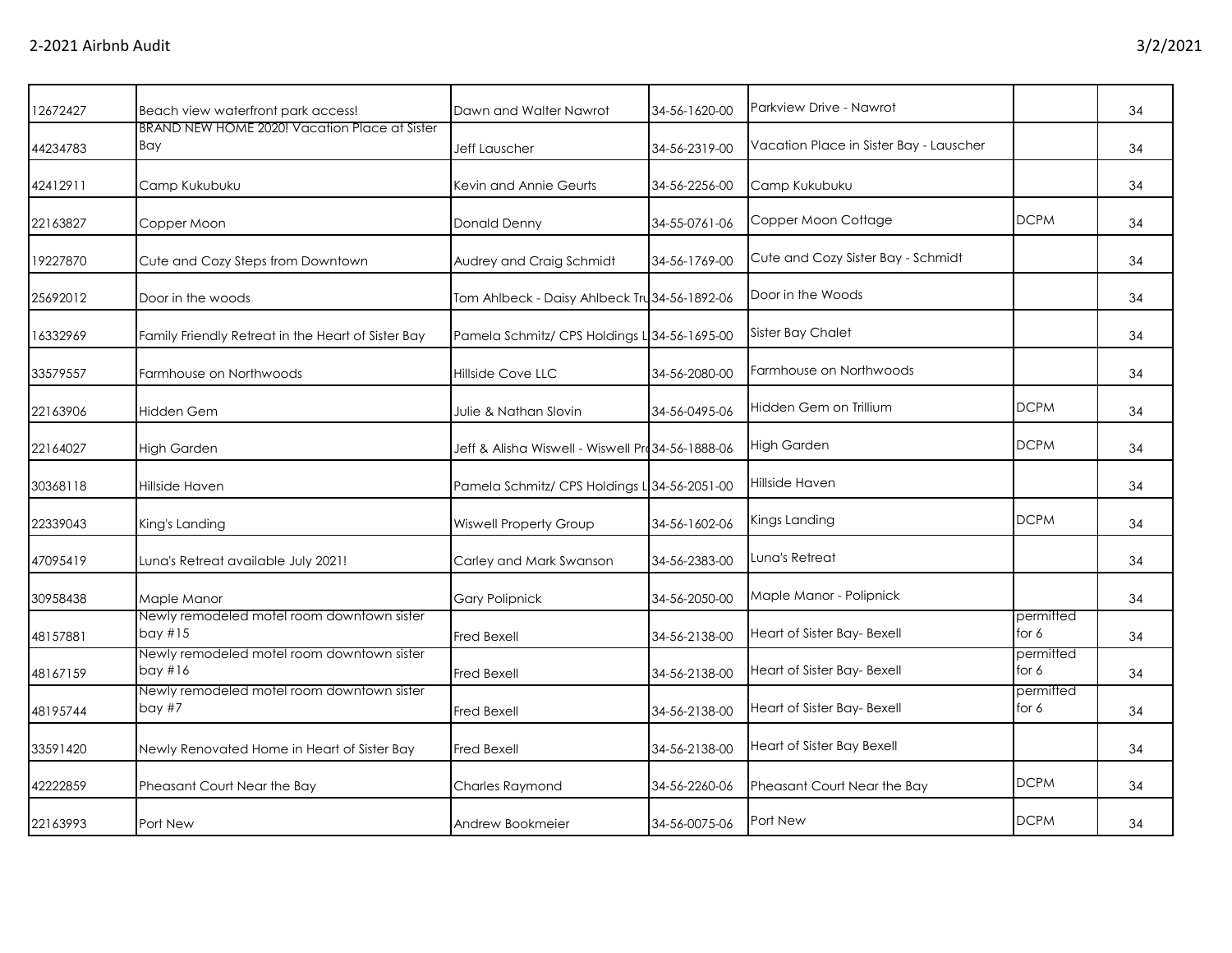| 43897664 | Remodeled motel room in down town Sister<br>Bay.Nr 8         | Fred Bexell                                | 34-56-2138-00 | Heart of Sister Bay- Bexell              | permitted<br>for 6    | 34 |
|----------|--------------------------------------------------------------|--------------------------------------------|---------------|------------------------------------------|-----------------------|----|
| 44478661 | Remodeled motel room nr 10 one block from<br>downtown        | Fred Bexell                                | 34-56-2138-00 | Heart of Sister Bay- Bexell              | permitted<br>for 6    | 34 |
| 43914574 | Remodeled motel room Nr 9 one block from<br>down town        | Fred Bexell                                | 34-56-2138-00 | Heart of Sister Bay- Bexell              | permitted<br>for $6$  | 34 |
| 43914792 | Remodeled motel room with 2 double beds. Nr 11               | Fred Bexell                                | 34-56-2138-00 | Heart of Sister Bay- Bexell              | permitted<br>for 6    | 34 |
| 43914679 | Remodeled motel room with 2 double beds. Nr 12               | Fred Bexell                                | 34-56-2138-00 | Heart of Sister Bay- Bexell              | permitted<br>for 6    | 34 |
| 25692031 | Salinskys Domicile Cottage                                   | Jim Salinsky                               | 34-56-1757-06 | Salinskys Domicile Cottage               | <b>DCPM</b>           | 34 |
| 20981273 | Sister Bay Cottage                                           | Karen Berndt                               | 34-56-1788-00 | Sister Bay Cottage                       |                       | 34 |
| 23352551 | Sister Bay Eclectic Cottage                                  | <b>Tim Raduenz</b>                         | 34-56-1859-00 | <b>SBDC</b>                              |                       | 34 |
| 45513834 | Spacious & Secluded - .3 miles to DT Sister Bay              | Dean Lagenfield                            | 34-56-2314-07 | Scandia Haven - Lagenfeld - 2210 Scandia |                       | 34 |
| 2613362  | The Cotter Cottage                                           | <b>Brandon Cotter</b>                      | 34-56-1371-00 | The Cotter Cottage                       |                       | 34 |
| 26327643 | The Yoga Pad - Open & Eclectic Includes Free Yog Brad Massey |                                            | 34-56-1982-00 | Yoga Pad, The                            |                       | 34 |
| 22164033 | Trillium Lane                                                | Dennis & Maribeth Dorn                     | 34-56-1702-06 | Trillium Retreat                         | <b>DCPM</b>           | 34 |
| 22164040 | Wall to Wall Retreat                                         | Jack and Teresa Wall                       | 34-56-1335-06 | Wall to Wall Retreat                     | <b>DCPM</b>           | 34 |
|          |                                                              |                                            |               |                                          |                       |    |
| 27656165 | 33ft Yacht!                                                  | Jon Hanson                                 | 35-50-0907-00 | Snug Harbor Inn                          | rooms + 2<br>boats)   | 35 |
| 20869118 | Carver Cabin                                                 | Jon Hanson                                 | 35-50-0907-00 | Snug Harbor Inn                          | rooms + 2<br>boats)   | 35 |
| 31929058 | Deluxe Room, 1 King Bed, Second Floor                        | Holiday Motel Management LLC 35-50-0964-00 |               | Holiday Music Hotel                      | permitted<br>for 18   | 35 |
| 31927648 | Deluxe Room, 1 Queen Bed, Second Floor                       | Holiday Motel Management LLC 35-50-0964-00 |               | Holiday Music Hotel                      | permitted<br>for 18   | 35 |
| 33549110 | Luxury Suite                                                 | Jon Hanson                                 | 35-50-0907-00 | Snug Harbor Inn                          | rooms + 2<br>boats)   | 35 |
| 31928802 | Room, 1 King Bed, Second Floor                               | Holiday Motel Management LLC 35-50-0964-00 |               | Holiday Music Hotel                      | permitted<br>for $18$ | 35 |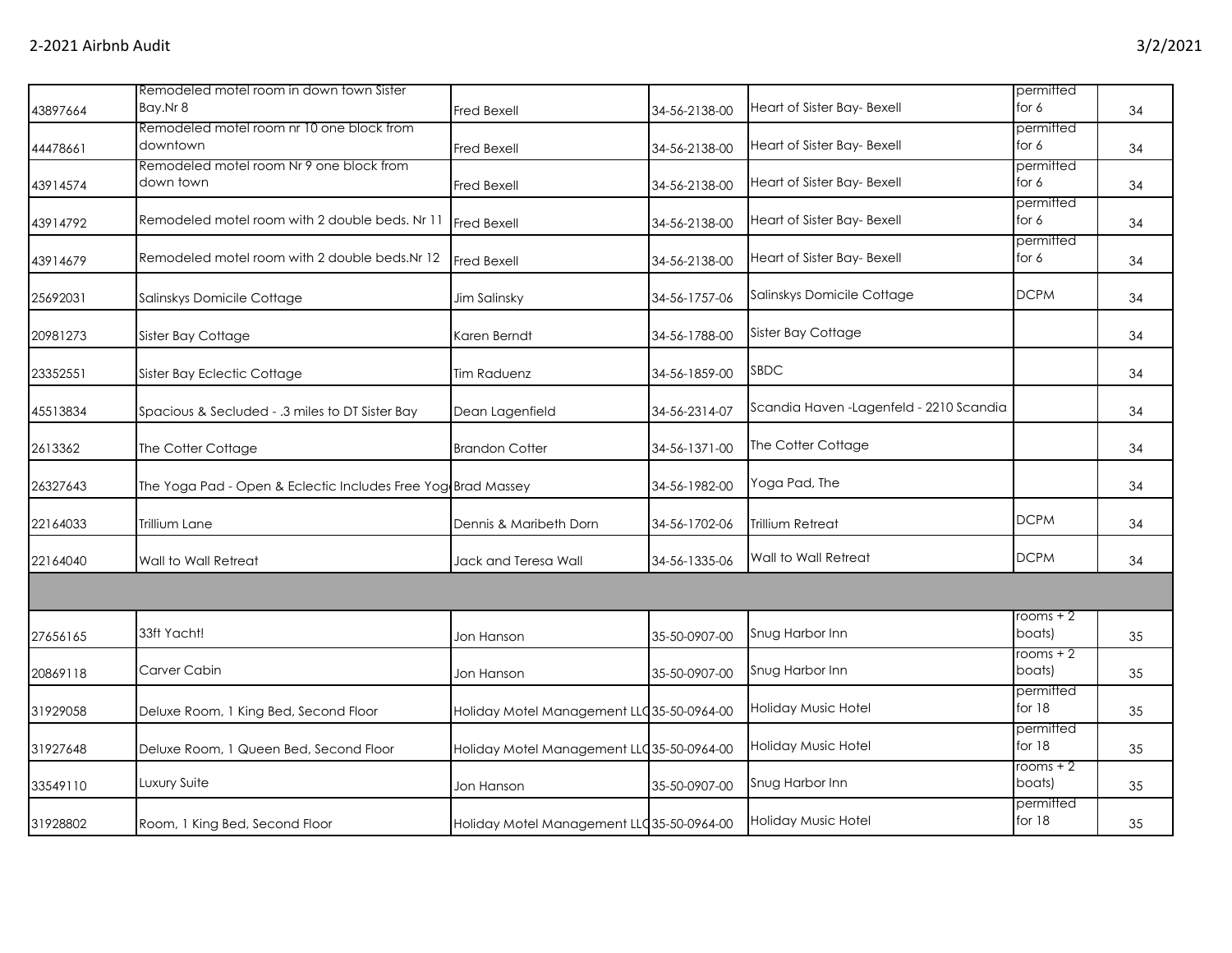| 24498867 | Room, 1 Queen Bed and 1 Full Bed, Ground Floor                 | Holiday Motel Management LLC 35-50-0964-00 |               | <b>Holiday Music Hotel</b> | permitted<br>for $18$ | 35 |
|----------|----------------------------------------------------------------|--------------------------------------------|---------------|----------------------------|-----------------------|----|
| 31928561 | Room, 1 Queen Bed and 1 Full Bed, Second Floor                 | Holiday Motel Management LLC 35-50-0964-00 |               | <b>Holiday Music Hotel</b> | permitted<br>for 18   | 35 |
| 24476710 | Room, 1 Queen Bed, Ground Floor                                | Holiday Motel Management LLC 35-50-0964-00 |               | <b>Holiday Music Hotel</b> | permitted<br>for 18   | 35 |
| 31927631 | Room, 1 Queen Bed, Second Floor                                | Holiday Motel Management LLC 35-50-0964-00 |               | Holiday Music Hotel        | permitted<br>for 18   | 35 |
| 31926806 | Room, 2 Double beds, Ground Floor                              | Holiday Motel Management LLC 35-50-0964-00 |               | <b>Holiday Music Hotel</b> | permitted<br>for 18   | 35 |
| 31928285 | Room, 2 Double Beds, Second Floor                              | Holiday Motel Management LLC 35-50-0964-00 |               | Holiday Music Hotel        | permitted<br>for $18$ | 35 |
| 33826458 | Snug Harbor Inn - Deluxe                                       | Jon Hanson                                 | 35-50-0907-00 | Snug Harbor Inn            | $rooms + 2$<br>boats) | 35 |
| 24114480 | Studio Suite                                                   | Jon Hanson                                 | 35-50-0907-00 | Snug Harbor Inn            | rooms + 2<br>boats)   | 35 |
| 33826447 | Waterfront 2 Bedroom Cottage at Snug Harbor Inn                | Jon Hanson                                 | 35-50-0907-00 | Snug Harbor Inn            | rooms $+2$<br>boats)  | 35 |
| 33826450 | Waterfront Boutique Room                                       | Jon Hanson                                 | 35-50-0907-00 | Snug Harbor Inn            | rooms + 2<br>boats)   | 35 |
| 24113755 | Waterfront Luxury Cottage with 2 Bedrooms &<br>Whirlpool!      | Jon Hanson                                 | 35-50-0907-00 | Snug Harbor Inn            | $rooms + 2$<br>boats) | 35 |
| 24114293 | Waterfront Luxury Cottage with Whirlpool at Snug<br>Harbor Inn | Jon Hanson                                 | 35-50-0907-00 | Snug Harbor Inn            | $rooms + 2$<br>boats) | 35 |
| 33826446 | Waterfront Studio Cottage with Whirlpool                       | Jon Hanson                                 | 35-50-0907-00 | Snug Harbor Inn            | rooms + 2<br>boats)   | 35 |
| 31535739 | Room 1: Door County Orchard (Main House) -<br>White Lace Inn   | Dennis Statz                               | 35-52-0856-00 | White Lace Inn             | permitted<br>for 19   | 35 |
| 31560774 | Room 10: Secret Garden (Garden House) - White<br>Lace Inn      | <b>Dennis Statz</b>                        | 35-52-0856-00 | White Lace Inn             | permitted<br>for $19$ | 35 |
| 31560870 | Room 11: The Hideaway (Garden House) - White<br>Lace Inn       | Dennis Statz                               | 35-52-0856-00 | White Lace Inn             | permitted<br>for 19   | 35 |
| 31535845 | Room 2: Old Garden Roses (Main House) - White<br>Lace Inn      | Dennis Statz                               | 35-52-0856-00 | White Lace Inn             | permitted<br>for 19   | 35 |
| 31536049 | Room 3: English Lavender (Main House) - White<br>Lace Inn      | Dennis Statz                               | 35-52-0856-00 | White Lace Inn             | permitted<br>for 19   | 35 |
| 31536176 | Room 4: Romantic Retreat (Main House) - White<br>Lace Inn      | Dennis Statz                               | 35-52-0856-00 | White Lace Inn             | permitted<br>for 19   | 35 |
| 31536254 | Room 6: Vintage Rose (Garden house) - White<br>Lace Inn        | <b>Dennis Statz</b>                        | 35-52-0856-00 | White Lace Inn             | permitted<br>for 19   | 35 |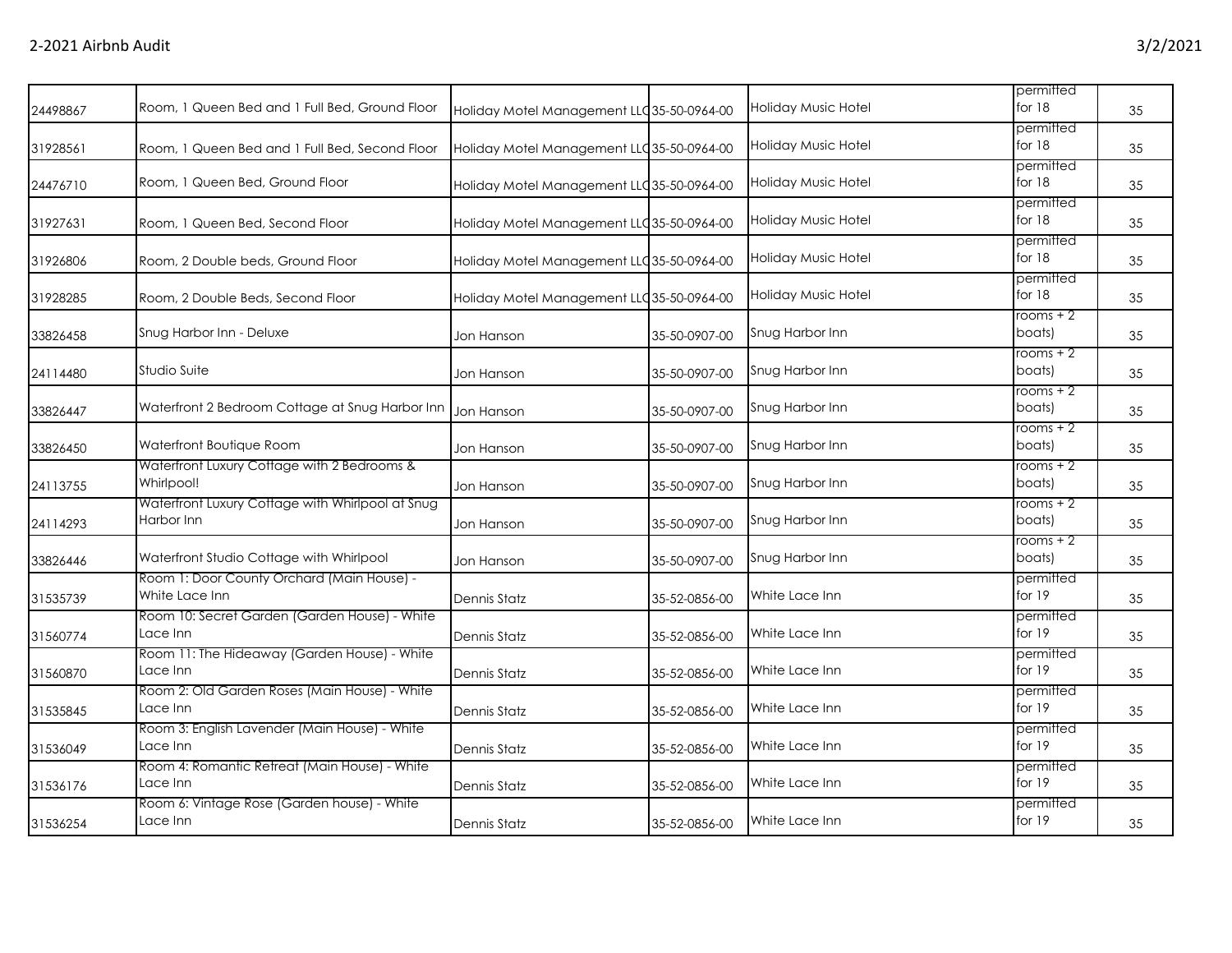|          | Room 7: Garden View (Garden House) - White                    |                                              |               |                                   | permitted                  |    |
|----------|---------------------------------------------------------------|----------------------------------------------|---------------|-----------------------------------|----------------------------|----|
| 31536340 | Lace Inn                                                      | Dennis Statz                                 | 35-52-0856-00 | White Lace Inn                    | for $19$                   | 35 |
| 31560145 | Room 8: English Country (Garden House) - White<br>Lace Inn    | Dennis Statz                                 | 35-52-0856-00 | White Lace Inn                    | permitted<br>for 19        | 35 |
| 31560520 | Room 9: Casual Victorian (Garden House) - White<br>Lace Inn   | Dennis Statz                                 | 35-52-0856-00 | White Lace Inn                    | permitted<br>for $19$      | 35 |
| 31561008 | Room A: Royal Chamber (Washburn House) -<br>White Lace Inn    | Dennis Statz                                 | 35-52-0856-00 | White Lace Inn                    | permitted<br>for 19        | 35 |
| 31566668 | Room C: Wild Roses (Washburn House) - White<br>Lace Inn       | Dennis Statz                                 | 35-52-0856-00 | White Lace Inn                    | permitted<br>for $19$      | 35 |
| 31566760 | Room D: Country Cottage (Washburn House) -<br>White Lace Inn  | Dennis Statz                                 | 35-52-0856-00 | White Lace Inn                    | permitted<br>for 19        | 35 |
| 31877729 | Steeple View Cottage                                          | Dennis Statz                                 | 35-52-0856-00 | White Lace Inn                    | permitted<br>for 19        | 35 |
| 31586882 | Suite 16: Winter Warmth (Hadley House) - White<br>Lace Inn    | Dennis Statz                                 | 35-52-0856-00 | White Lace Inn                    | permitted<br>for 19        | 35 |
| 31587028 | Suite 17: Country Summer (Hadley House) - White<br>Lace Inn   | Dennis Statz                                 | 35-52-0856-00 | White Lace Inn                    | permitted<br>for $19$      | 35 |
| 31587189 | Suite 18: Fall Festival (Hadley House) - White Lace<br>Inn    | Dennis Statz                                 | 35-52-0856-00 | White Lace Inn                    | permitted<br>for 19        | 35 |
| 31587433 | Suite 19: Spring Floral (Hadley House) - White Lace<br>Inn    | Dennis Statz                                 | 35-52-0856-00 | White Lace Inn                    | permitted<br>for 19        | 35 |
| 31561096 | Suite B: Victorian Suite (Washburn House) - White<br>Lace Inn | Dennis Statz                                 | 35-52-0856-00 | White Lace Inn                    | permitted<br>for $19$      | 35 |
| 3190446  | Downtown Sturgeon Bay - Postcard                              | RME Holdings - Robert Esposito 35-53-1452-00 |               | Arbor and Postcard - RME Holdings | Permitted<br>for two units | 35 |
| 12792862 | Downtown Sturgeon Bay CornerSuite                             | Robert & Teresa Esposito                     | 35-53-1628-00 | Villa and Corner Suite            | permitted<br>for $3$       | 35 |
| 12793691 | Downtown Sturgeon Bay Villa Suite                             | Robert & Teresa Esposito                     | 35-53-1628-00 | Villa and Corner Suite            | permitted<br>for $3$       | 35 |
| 3324489  | Downtown Sturgeon Bay, Arbor                                  | RME Holdings - Robert Esposito 35-53-1452-00 |               | Arbor and Postcard - RME Holdings | Permitted<br>for two units | 35 |
| 43229860 | Overlooking Third Ave                                         | Bill & Veronica Behme                        | 35-56-2284-00 | Overlooking 3rd Ave - Behme       |                            | 35 |
| 19180482 | The Coach House                                               | Robert & Teresa Esposito                     | 35-53-1628-00 | Villa and Corner Suite            | permitted<br>for $3$       | 35 |
| 3980384  | the MAGNOLIA suite                                            | Diane Allen & Mike Perski                    | 35-53-1096-00 | The Magnolia                      | duplicate<br>listing       | 35 |
| 9506189  | Diplomat Bed and Breakfast/Treaty Suite                       | Tami Dal Santo                               | 35-54-1544-00 | Diplomat Bed and Breakfast        | permitted<br>for six units | 35 |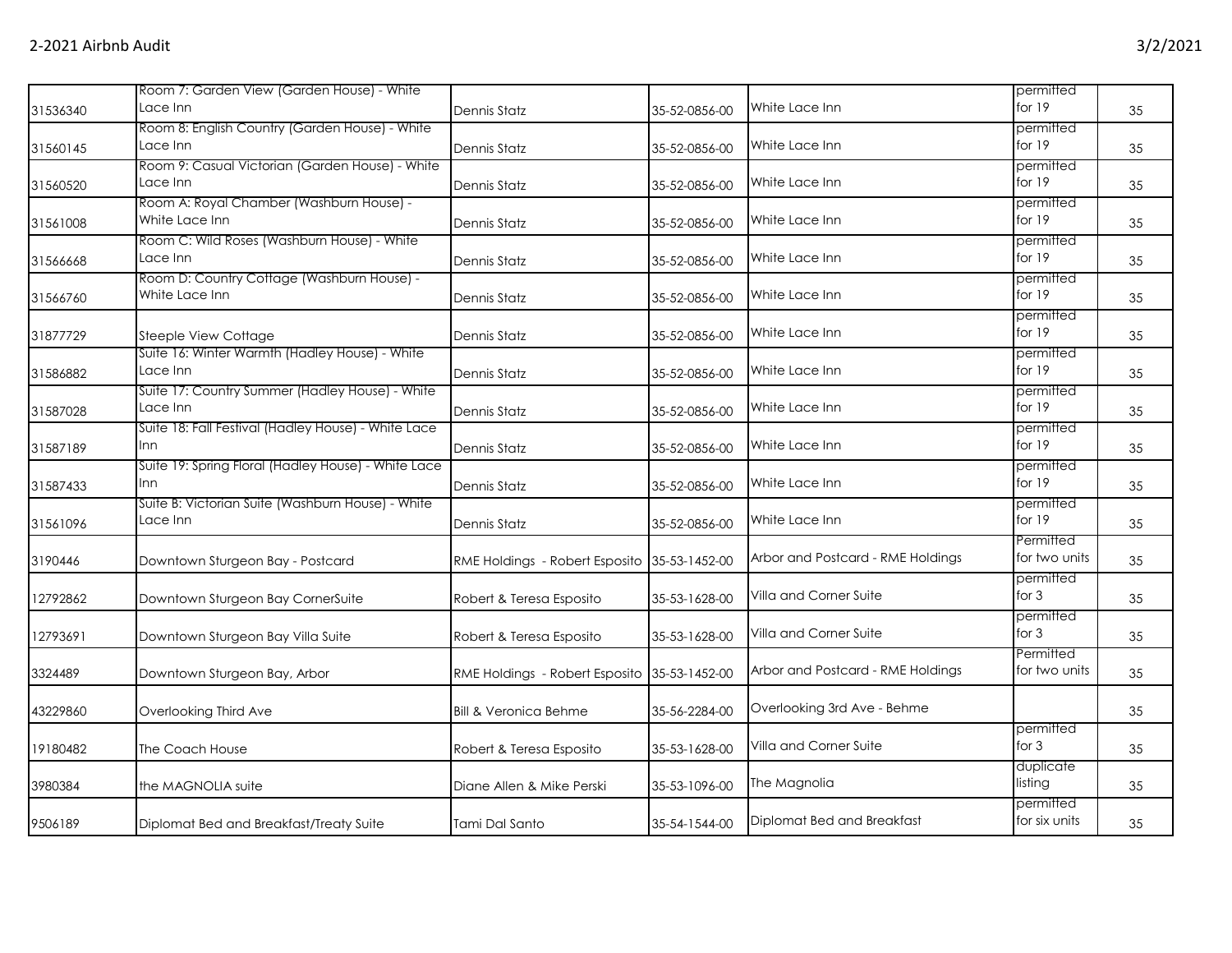|          | Garden Gate Bed & Breakfast: English Lavender                   |                                                |               |                              | permitted                  |    |
|----------|-----------------------------------------------------------------|------------------------------------------------|---------------|------------------------------|----------------------------|----|
| 27085342 | Room                                                            | <b>Robin Vallow</b>                            | 35-54-0858-00 | Garden Gate                  | for $4$                    | 35 |
| 27085059 | Garden Gate Bed and Breakfast: Cottage Rose<br>Room             | <b>Robin Vallow</b>                            | 35-54-0858-00 | Garden Gate                  | permitted<br>for $4$       | 35 |
| 27084207 | Garden Gate Bed and Breakfast: Garden Suite                     | Robin Vallow                                   | 35-54-0858-00 | Garden Gate                  | permitted<br>for $4$       | 35 |
| 26745725 | Garden Gate Bed and Breakfast: Vintage Rose<br>Room             | Robin Vallow                                   | 35-54-0858-00 | Garden Gate                  | permitted<br>for $4$       | 35 |
| 35225889 | Suite Sweets #2 Cherries Jubilee                                | <b>Terry Ullman</b>                            | 35-54-1967-00 | Door County Candy B&B        | permitted<br>for $3$       | 35 |
| 28540445 | <b>Sweet Suites</b>                                             | <b>Terry Ullman</b>                            | 35-54-1967-00 | Door County Candy B&B        | permitted<br>for $3$       | 35 |
| 17586605 | The Diplomat Bed and Breakfast/Chancery suite                   | Tami Dal Santo                                 | 35-54-1544-00 | Diplomat Bed and Breakfast   | permitted<br>for six units | 35 |
| 46327399 | The Pembrooke Inn, a historic victorian B&B                     | Brett Goetsch and Carla Morgan 35-54-2347-00   |               | The Pembrooke Inn            |                            | 35 |
| 45198898 | Victorian Mansion open for B&B in Sturgeon Bay                  | Brett Goetsch and Carla Morga 35-54-2347-00    |               | The Pembrooke Inn            |                            | 35 |
| 45882159 | *NEW LISTING!* *Pet Friendly* Walk to downtown<br>Sturgeon Bay! | Cindy and Paul Weber                           | 35-56-2339-07 | Weber- 630 Kentucky          | Simple Life                | 35 |
| 44122852 | 1920s Bungalow by the Bay                                       | Kevin and Kelsey McElrath                      | 35-56-2321-00 | 1920's Bungalow by the Bay   |                            | 35 |
| 24911248 | 3BR Newly Renovated House in Sturgeon Bay                       | Phlip Lyons and Judith Dwyer Ly 35-56-1994-00  |               | Three Bedroom House - Lyons  |                            | 35 |
| 1095333  | A City Cottage in the Heart of Town                             | Kelly Avenson & Elliot Goettelmd 35-56-1651-17 |               | City Cottage, The            | permitted<br>for 2         | 35 |
| 26203239 | Air Mikey B                                                     | Michael Bleck                                  | 35-56-1911-00 | Bleck-316 N Joliet           |                            | 35 |
| 18359397 | <b>Barbara's Guest House</b>                                    | Stephen Day                                    | 35-56-1727-00 | <b>Barbara's Guest House</b> |                            | 35 |
| 47716123 | Bayside BAYframe on Sturgeon Bay Waterfront                     | Fear Investments                               | 35-56-1889-00 | Dock on the Bay              |                            | 35 |
| 47964721 | Blue Door, the door to Door County                              | Veronica Fernandez Kahr                        | 35-56-2257-00 | Kahr- 711 N 5th Ave          |                            | 35 |
| 37879336 | Canal House - Waterfront Living in Sturgeon Bay                 | Shaun Tauber                                   | 35-56-2163-00 | <b>Tauber Memorial Drive</b> |                            | 35 |
| 24733645 | Castaway Cottage                                                | Jonathan & Kathy Salit                         | 35-56-1936-00 | Castaway Cottage             |                            | 35 |
| 19824536 | Chalet by the Bay                                               | Jonathan Salit                                 | 35-56-1807-00 | Chalet by the Bay - Salit    |                            | 35 |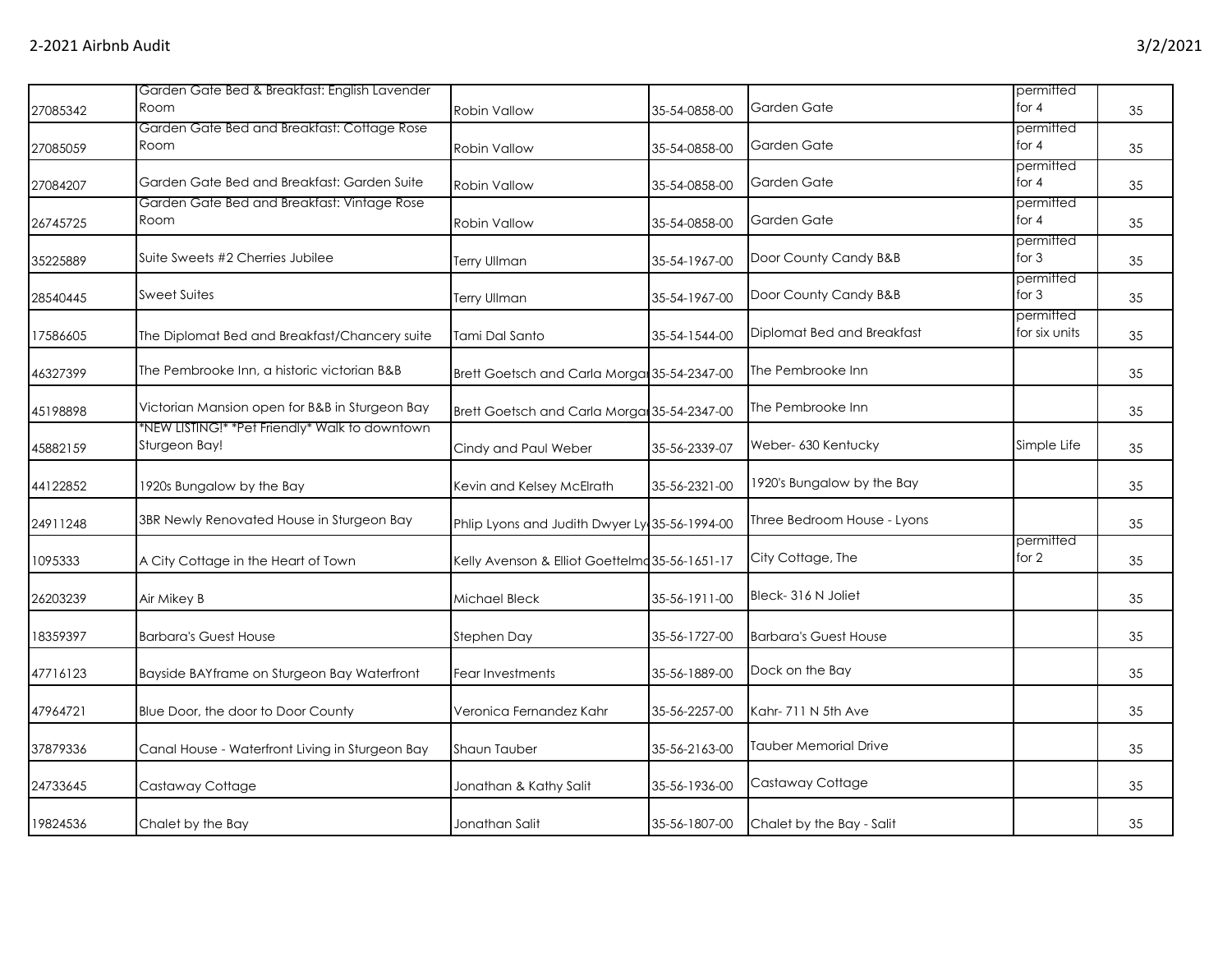| 9271311  | Chalet on the Shore                                                                              | Jennifer Jorns & Brian Frisque                | 35-56-1663-00 | Chalet by the Shore                                        |                      | 35 |
|----------|--------------------------------------------------------------------------------------------------|-----------------------------------------------|---------------|------------------------------------------------------------|----------------------|----|
| 28415584 | City Apartment   In the heart of historic downtown Kelly Avenson & Elliot Goettelm 35-56-1651-17 |                                               |               | City Cottage, The                                          | permitted<br>for 2   | 35 |
| 34182259 | Compass Cove   Downtown Home with Modern<br>updates                                              | Matthew and Desiree Wood                      | 35-56-2048-17 | Compass Cove                                               | Restassure           | 35 |
| 43930262 | Cozy Hudson Avenue Loft   Close to Everything                                                    | Lauri Fish                                    | 35-56-2263-00 | Hudson House LLC                                           |                      | 35 |
| 8146241  | Cute Yellow House                                                                                | Joan Schiels/Jan Mills                        | 35-56-1559-00 | Little Yellow House                                        |                      | 35 |
| 24261293 | Dock on the Bay Coach Home                                                                       | Fear Investments                              | 35-56-1889-00 | Dock on the Bay                                            |                      | 35 |
| 19179293 | Door County Bayview                                                                              | Diane Rockwell                                | 35-56-1772-00 | Door County Bayview                                        |                      | 35 |
| 28511065 | Door County Home Away From Home                                                                  | Alison and Phil Weckler                       | 35-56-2001-00 | Door County Home Away from Home                            |                      | 35 |
| 3280736  | Door County Waterfront Cottage                                                                   | CenterPointe Yacht Services                   | 35-56-0911-00 | CenterPointe Marina                                        | for three<br>units   | 35 |
| 13749828 | Door County Waterfront Cottage                                                                   | CenterPointe Yacht Services                   | 35-56-0911-00 | CenterPointe Marina                                        | for three<br>units   | 35 |
| 45058288 | Downtown Stone Cottage                                                                           | Jennifer Schierl                              | 35-56-2244-00 | Downtown Stone Cottage                                     |                      | 35 |
| 3518762  | Downtown Sturgeon Bay, Door County                                                               | Hans Reumschuessel                            | 35-56-1437-00 | Downtown Sturgeon Bay                                      |                      | 35 |
| 28284749 | Eagle's Nest, Waterfront Apartment                                                               | Alisa Landman                                 | 35-56-1808-00 | Lily Pad Cottage                                           |                      | 35 |
| 42742557 | Heavenly Stay, Sturgeon Bay                                                                      | Ben Keleny - ODK Properties LLC 35-56-2017-00 |               | Sunset House/Door Bell - Keleny - ODK<br><b>PROPERTIES</b> | permitted<br>for $4$ | 35 |
| 42742765 | Holy Hideaway                                                                                    | <b>ODK PROPERTIES Ben Keleny</b>              | 35-56-2017-00 | <b>ODK Properties</b>                                      | permittedfor<br>four | 35 |
| 33846594 | Home Sweet Home   Sturgeon Bay-Door County                                                       | Mary Olsen                                    | 35-56-2087-17 | Home Sweet Home                                            | Restassure           | 35 |
| 38731591 | <b>Hudson House</b>                                                                              | Marisa Gotsch                                 | 35-56-2174-00 | Gotsch - Hudson Ave Hudson House                           |                      | 35 |
| 16392503 | Lily Pad Cottage                                                                                 | Alisa Landman                                 | 35-56-1808-00 | Lily Pad Cottage                                           |                      | 35 |
| 25578596 | Modern Sturgeon Bay Home by Potawatomi State<br>Park!                                            | Tom and Christine Dehnert                     | 35-56-1927-00 | Port View Cottage                                          |                      | 35 |
| 27877637 | Myrtles Place                                                                                    | <b>Bonny Schinkten</b>                        | 35-56-1947-00 | <b>Myrtles Place</b>                                       |                      | 35 |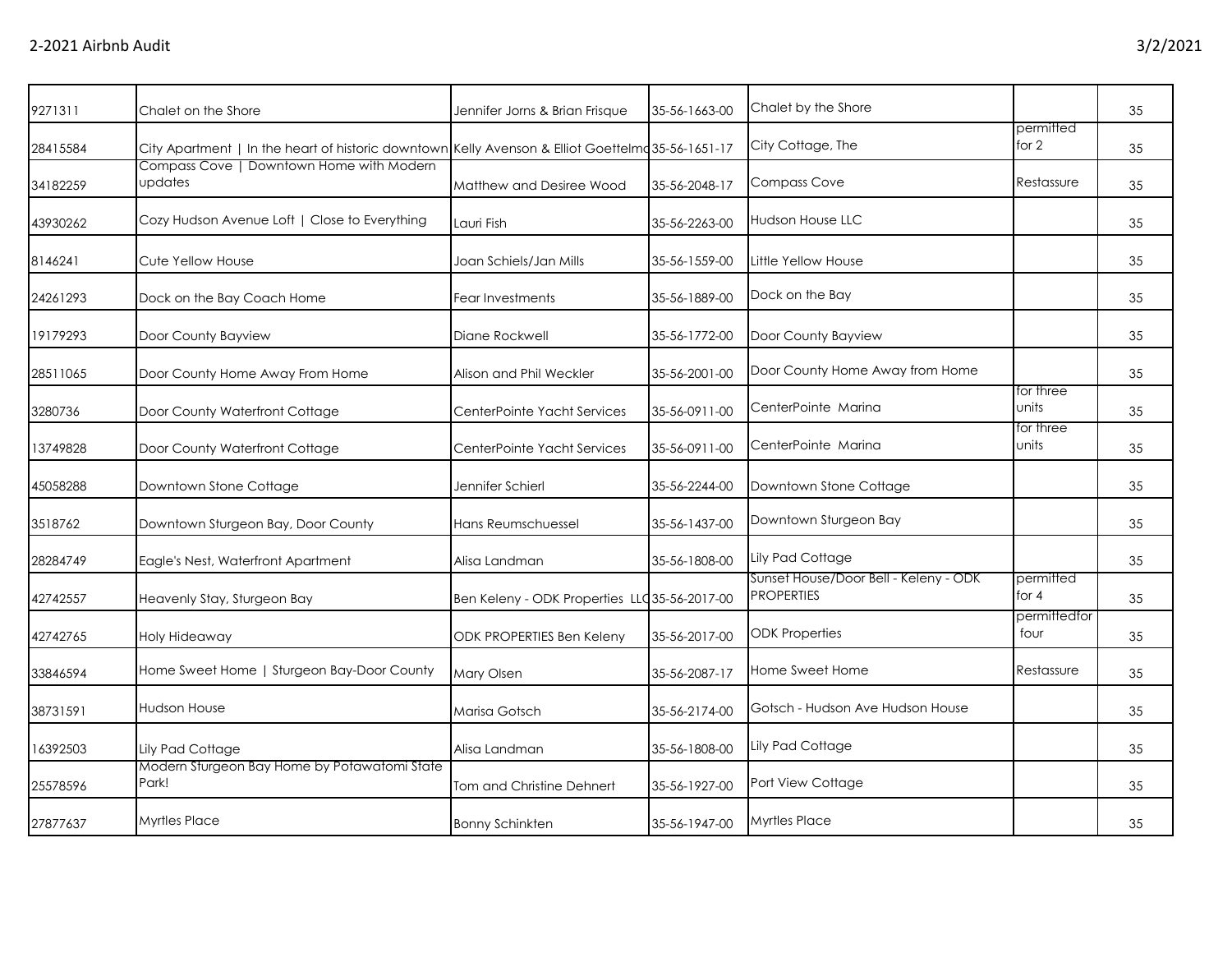|                                                                                                                                                                                                                                                                                                                                                                                                                                                                                                            | 35-56-2394-17                                                                                                                                | Nautical Haven                                         | Restassure                                                                | 35                                                 |
|------------------------------------------------------------------------------------------------------------------------------------------------------------------------------------------------------------------------------------------------------------------------------------------------------------------------------------------------------------------------------------------------------------------------------------------------------------------------------------------------------------|----------------------------------------------------------------------------------------------------------------------------------------------|--------------------------------------------------------|---------------------------------------------------------------------------|----------------------------------------------------|
| <b>Heather Weasler</b>                                                                                                                                                                                                                                                                                                                                                                                                                                                                                     | 35-56-2274-00                                                                                                                                | Hammarstrom Hill                                       | evolve                                                                    | 35                                                 |
| Aaron Hilpipre                                                                                                                                                                                                                                                                                                                                                                                                                                                                                             | 35-56-1939-00                                                                                                                                | Hilpipre- 228 N 7th Ave - Collectic<br>Farmhouse Suite |                                                                           | 35                                                 |
| Aaron Hilpipre                                                                                                                                                                                                                                                                                                                                                                                                                                                                                             | 35-56-1939-00                                                                                                                                | Farmhouse Suite                                        |                                                                           | 35                                                 |
| Christine Struzynski et al                                                                                                                                                                                                                                                                                                                                                                                                                                                                                 | 35-56-2157-00                                                                                                                                | Doors Seventh Ave - Struzynski                         |                                                                           | 35                                                 |
| Aaron Hilpipre                                                                                                                                                                                                                                                                                                                                                                                                                                                                                             | 35-56-1939-00                                                                                                                                | Farmhouse Suite                                        |                                                                           | 35                                                 |
| Cheryl Link                                                                                                                                                                                                                                                                                                                                                                                                                                                                                                | 35-56-1875-00                                                                                                                                | On Bay Thyme                                           |                                                                           | 35                                                 |
| Jeff Tebon                                                                                                                                                                                                                                                                                                                                                                                                                                                                                                 | 35-56-2029-17                                                                                                                                | Oak Street Loft - Tebon                                | Restassure                                                                | 35                                                 |
| Richard and Pat Wickman                                                                                                                                                                                                                                                                                                                                                                                                                                                                                    | 35-56-2111-00                                                                                                                                | Patti's Place                                          |                                                                           | 35                                                 |
| John Hermanson                                                                                                                                                                                                                                                                                                                                                                                                                                                                                             | 35-56-1819-00                                                                                                                                | Suite on the Water                                     | Peritted for 3                                                            | 35                                                 |
| Carter Holdings LLC                                                                                                                                                                                                                                                                                                                                                                                                                                                                                        | 35-56-1746-00                                                                                                                                |                                                        | for 3                                                                     | 35                                                 |
| <b>Terry Cummings</b>                                                                                                                                                                                                                                                                                                                                                                                                                                                                                      | 35-56-1755-17                                                                                                                                | Petite Maison Bleu                                     | Restassure                                                                | 35                                                 |
|                                                                                                                                                                                                                                                                                                                                                                                                                                                                                                            | 35-56-2076-00                                                                                                                                | Barlas Holdings - 610 Jefferson St                     | evolve                                                                    | 35                                                 |
| Sam Burris                                                                                                                                                                                                                                                                                                                                                                                                                                                                                                 | 35-56-1726-00                                                                                                                                | Sawyer View Village                                    |                                                                           | 35                                                 |
| Thomas Strang                                                                                                                                                                                                                                                                                                                                                                                                                                                                                              | 35-56-2125-00                                                                                                                                | Strang - Energy Efficient Home                         |                                                                           | 35                                                 |
| Aaron Carmody                                                                                                                                                                                                                                                                                                                                                                                                                                                                                              | 35-56-1928-00                                                                                                                                | Sturgeon Bay Countryside Studio                        |                                                                           | 35                                                 |
| Patrice Sebastian                                                                                                                                                                                                                                                                                                                                                                                                                                                                                          | 35-56-1565-00                                                                                                                                | Sturgeon Bay Doll House                                |                                                                           | 35                                                 |
| Eric Minten                                                                                                                                                                                                                                                                                                                                                                                                                                                                                                | 35-56-1767-00                                                                                                                                | Door County Waterfront Cottage Minten                  |                                                                           | 35                                                 |
| Russell and Jill Kelley                                                                                                                                                                                                                                                                                                                                                                                                                                                                                    | 35-56-2185-00                                                                                                                                | Summer Crush                                           |                                                                           | 35                                                 |
| <b>ODK PROPERTIES Ben Keleny</b>                                                                                                                                                                                                                                                                                                                                                                                                                                                                           | 35-56-2017-00                                                                                                                                | Sunset House - Keleny-Door Belle                       | permitted<br>for $2$                                                      | 35                                                 |
| NEW! Chic Family Home: Steps to Sturgeon Bay,<br>NEW! 'Collectic Farmhouse Suite!' in Sturgeon Bay!<br>NEW! Cozy Rustic Retreat in Downtown Sturgeon<br>NEW! Modern Home w/Yard, 1 Mi to Dtwn<br>NEW! Rustic Chic Apartment, Walk to Downtown<br>NEW!Waterfront Sturgeon Bay Home w/Deck &<br>Oak Street Loft   Westside Water View<br>Pelican Suite, Door County: Waterfront Suite<br>Small new home designed for energy efficiency<br>Sturgeon Bay Countryside Studio<br>Sturgeon Bay Waterfront Cottage | Nautical home with stunning water views & sunsets Kay and Karl Seitz<br>Restored 1930's Bungalow w/Fire Pit, Walk to Town!   Barles Holdings |                                                        | Hilpipre- 228 N 7th Ave - Collectic<br>Hilpipre-228 N 7th Ave - Collectic | permitted<br>Perfectly Downtown and Delaware Dream |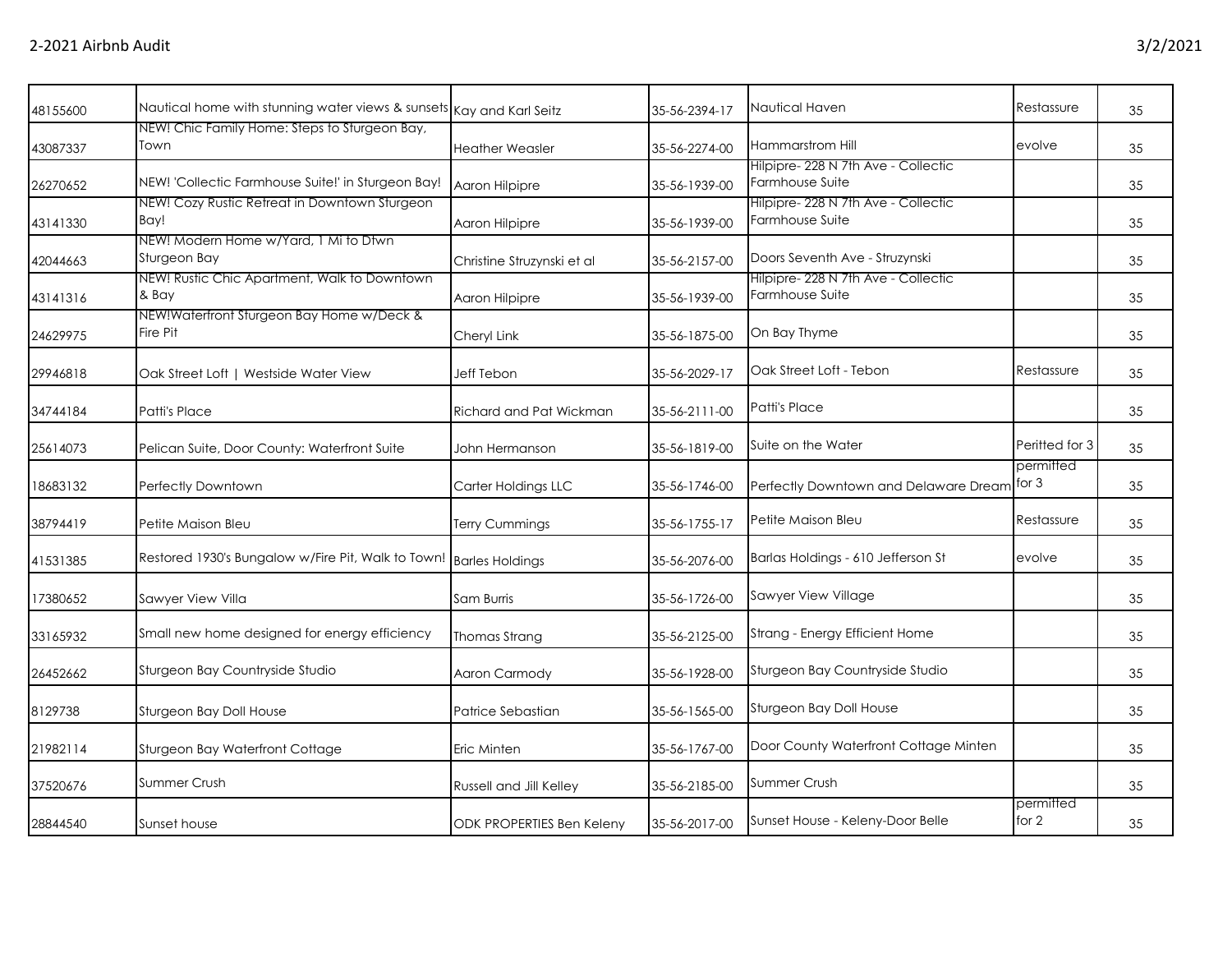|          | The Blue Cottage Cozy city cottage near                                  |                                               |               |                                   |                      |    |
|----------|--------------------------------------------------------------------------|-----------------------------------------------|---------------|-----------------------------------|----------------------|----|
| 27503937 | downtown.                                                                | Tom Haight                                    | 35-56-1991-00 | Blue Cottage, The -Haight         |                      | 35 |
| 41104920 | The Channel Cottage                                                      | Jason B Kiehnau - Glue Van Pror 35-56-2281-00 |               | Channel Cottage                   |                      | 35 |
| 34258306 | The Corner Ranch   A Stylish Modern Retreat                              | <b>Robert Starr</b>                           | 35-56-2081-00 | The Corner Ranch                  |                      | 35 |
| 30062445 | The Door Belle                                                           | <b>ODK PROPERTIES Ben Keleny</b>              | 35-56-2017-00 | Sunset House - Keleny             | permitted<br>for 2   | 35 |
| 41108672 | The Fiddler House                                                        | Hilcoux LLC - Carla Maccoux (M35-56-2234-00   |               | <b>Fiddlers House</b>             |                      | 35 |
| 48101982 | The Green House   Dog Friendly   Super Clean!                            | Warren Kohls II                               | 35-56-2396-00 | The Green House                   |                      | 35 |
| 25621059 | The Nest, Door County: Room in Waterfront Home                           | John Hermanson                                | 35-56-1819-00 | Suite on the Water                | Peritted for 3       | 35 |
| 25623966 | Turtle Suite, Door County: Waterfront Suite                              | John Hermanson                                | 35-56-1819-00 | Suite on the Water                | Peritted for 3       | 35 |
| 44416880 | Valhalla Guest House                                                     | Sanja Roberts and David Corbisi 35-56-2345-00 |               | Valhalla Guest House              |                      | 35 |
| 23343621 | Veronica Joyce                                                           | Lola DeVillers and Stuart Champ 35-56-1877-00 |               | Veronica Joice                    |                      | 35 |
| 24607218 | West Side Gem                                                            | Susan I Guthrie                               | 35-56-1918-00 | West Side Gem - 223 S Lansing     | <b>Bacon</b>         | 35 |
| 23915694 | <b>Boat Bungalow</b>                                                     | <b>Sam Parent</b>                             | 35-59-1907-00 | Gypsy Soul - Boat bungalow        |                      | 35 |
|          |                                                                          |                                               |               |                                   |                      |    |
| 30532976 | Abode on the beach                                                       | LLC Great Wulf Partners/Cap Wu 36-56-0811-00  |               | Abode on the Beach                |                      | 36 |
| 18073736 | Claybanks   A Woodsy Retreat near Lake Michigar David Goettelman         |                                               | 36-56-1731-17 | Clay Banks Woodsy Retreat         | restassure           | 36 |
| 38794494 | Flagstaff Manor   Waterfront + High Speed Internet Amber and Brian Writt |                                               | 36-56-2139-17 | Writt- 3446 N Lake Michigan Drive | restassure           | 36 |
| 10283729 | Historic Family Farm                                                     | Tom Mickelson                                 | 36-56-1579-00 | <b>Historic Family Farm</b>       |                      | 36 |
| 11699220 | Lake Lane Cottage #2                                                     | Rob Vogel                                     | 36-56-0869-00 | Lake Lane Cottages                | permitted<br>for $3$ | 36 |
| 1700582  | Lake Lane Cottages Camper                                                | Rob Vogel                                     | 36-56-0869-00 | Lake Lane Cottages                | permitted<br>for $3$ | 36 |
| 6253565  | Lake Lane Cottages in Door County #1                                     | Rob Vogel                                     | 36-56-0869-00 | Lake Lane Cottages                | permitted<br>for 3   | 36 |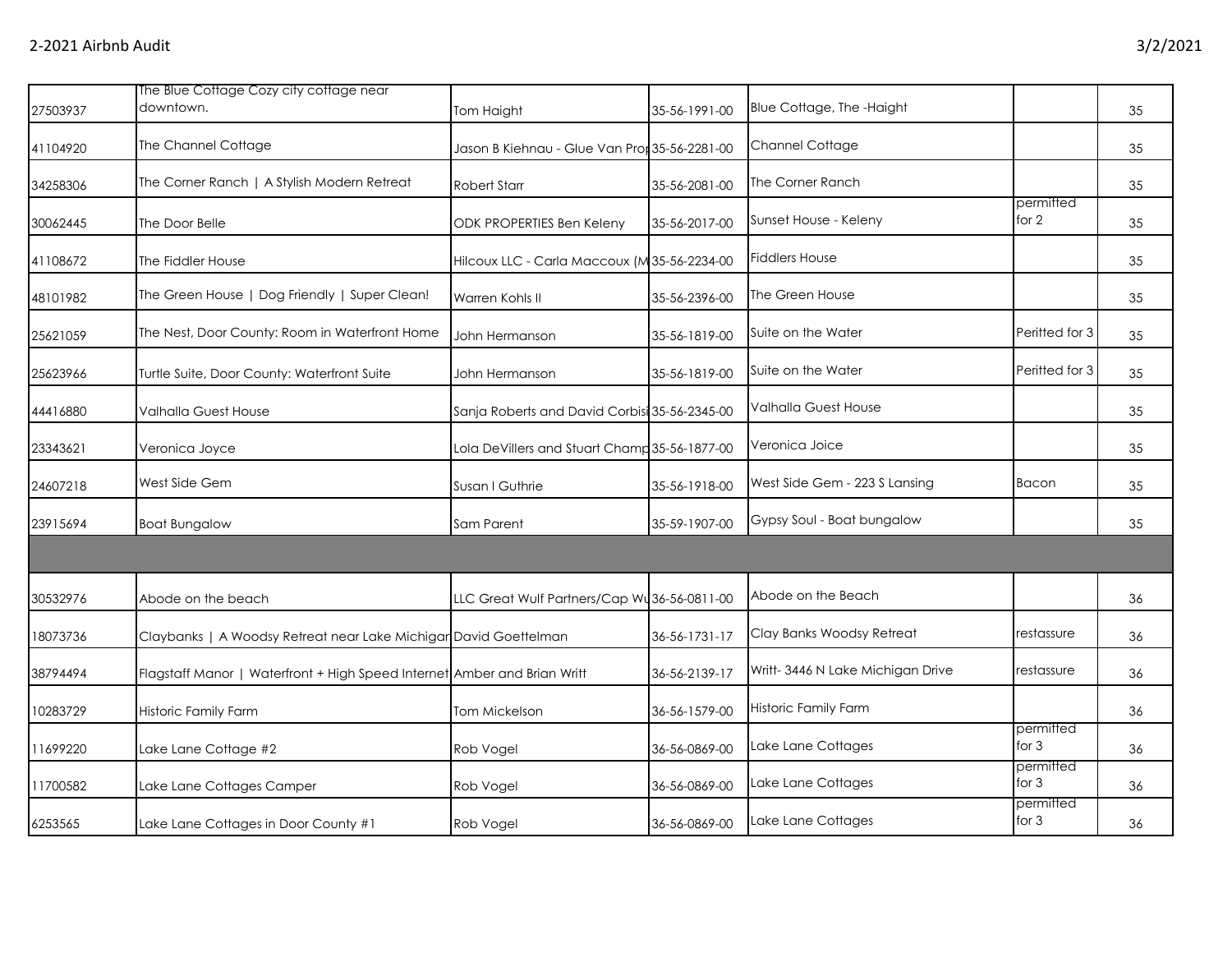| 46659542 | Luxurious waterfront home with magical sunsets                         | Joe Fittshur               | 36-56-1329-00 | Port Haven                             |                    | 36 |
|----------|------------------------------------------------------------------------|----------------------------|---------------|----------------------------------------|--------------------|----|
| 46766943 | North Unit                                                             | Joe Fittshur               | 36-56-1329-00 | Port Haven                             |                    | 36 |
| 28214581 | Peace of Beach                                                         | Chris Jeanquart            | 36-56-1969-00 | Jeanquart - 3140 Lake Forest Park Road |                    | 36 |
| 41103357 | The Cedars on Lily Bay                                                 | Philip & Rebecca Roever    | 36-56-2232-06 | The Cedars on Lily Bay                 | dcpm               | 36 |
| 20123299 | The Clerestory on Lake Michigan                                        | Christopher Mohar          | 36-56-1789-00 | The Clerestory on Lake Michigan        |                    | 36 |
|          |                                                                        |                            |               |                                        |                    |    |
| 27457684 | Door County Waterfront Cabin New Construction 2 Donn Rozz, Robert Paul |                            | 39-53-1374-00 | Rozz Little Cemetery                   | permitted<br>for 2 | 39 |
| 1327057  | 3 Bedroom Cottage with a Water View                                    | Mark and Jill Schwarzbauer | 39-56-1320-00 | La Bella Casa Di Mattoni               |                    | 39 |
| 40004980 | A Quaint, Peaceful Little House in Door County                         | Patrick and Linda Schley   | 39-56-2315-00 | Stone Wood Cottage                     |                    | 39 |
| 17300921 | Family Friendly Cabin On The Bay!                                      | Goffard                    | 39-56-1709-00 | Cabin on the Bay - Goffard             |                    | 39 |
| 47809097 | *NEW LISTING* *Waterfront** home on Little Sturgeon Amy Hobbins        |                            | 39-56-1365-07 | Shore to Please                        | simplelife         | 39 |
| 39081225 | Picturesque Door County Waterfront Cottage!                            | Michael Morrison           | 39-56-2219-00 | The Bayhouse                           |                    | 39 |
| 42609659 | Secluded Door County Getaway with a view                               | John Volkman               | 39-56-2283-00 | The Money Pit                          |                    | 39 |
| 18833980 | Sunset Cliff Cottage                                                   | Jon Hansen                 | 39-56-0860-00 | <b>Sunset Cliff Cottage</b>            |                    | 39 |
|          |                                                                        |                            |               |                                        |                    |    |
| 35934019 | Bay Front - Stunning new construction in S Door Co                     | 315 Breezy Acres           | 42-56-2115-07 | 315 Breezy Acres- Maison Rouge         |                    | 42 |
| 45696277 | <b>Blue Horizon Door County Cottage</b>                                | David and Kimberly Kolz    | 42-56-2356-00 | <b>Blue Horizon</b>                    |                    | 42 |
| 47497930 | Luxury Lakefront Cottage in Southern Door County                       | Gina and Per Jacobson      | 42-56-2356-00 | The Hytta at Breezy Acres              |                    | 42 |
| 45708826 | Modern Door County Waterfront Lake House With<br>View                  | Dan Hobbs                  | 42-56-2357-00 | Jiffys Corner                          |                    | 42 |
|          |                                                                        |                            |               |                                        |                    |    |
|          |                                                                        |                            |               |                                        |                    |    |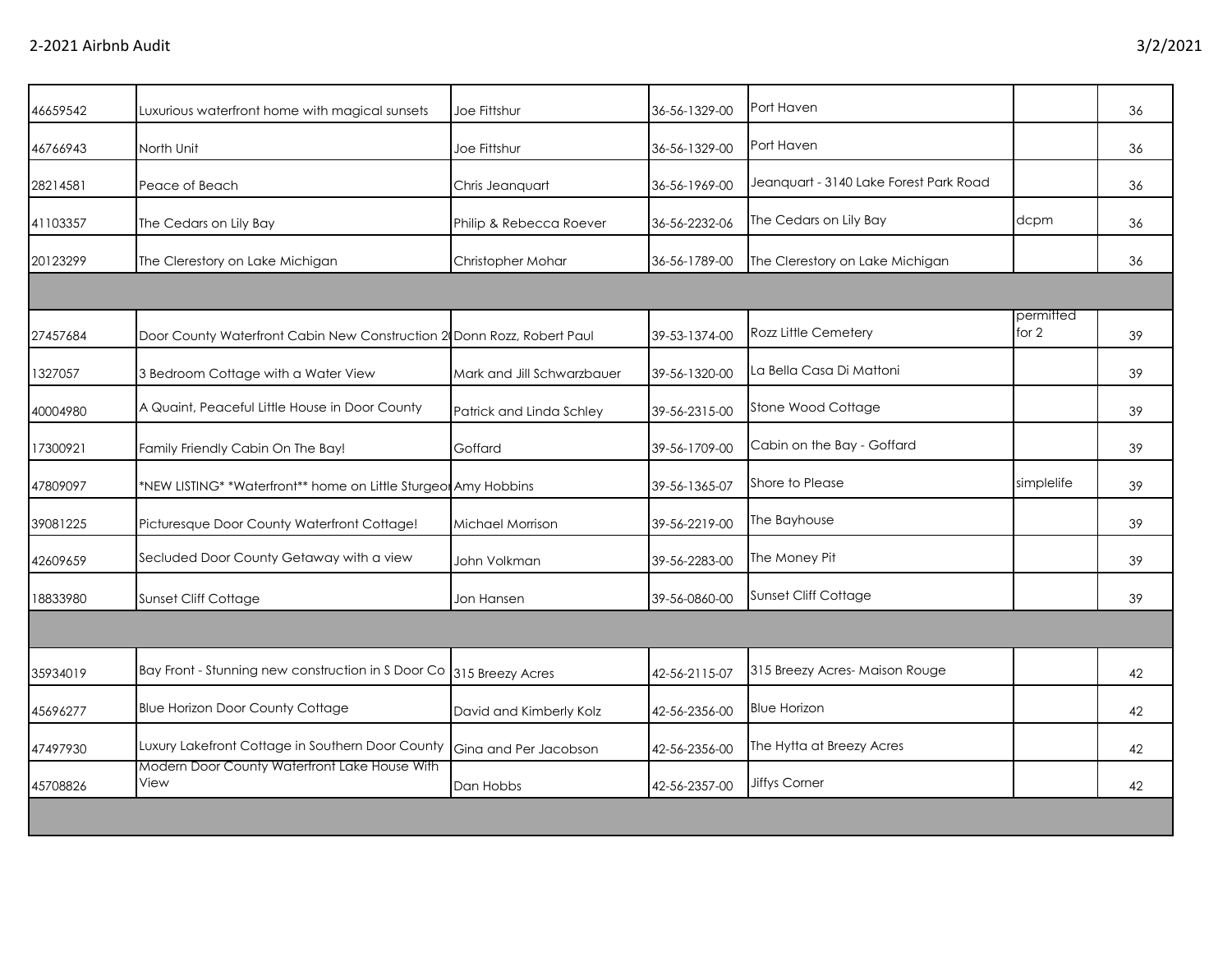| Charming one bedroom flat at Viking Village       | Andrew Valentincic                         | 46-50-1596-00                                                       | Viking Village                  | for $13$                       | 46                     |
|---------------------------------------------------|--------------------------------------------|---------------------------------------------------------------------|---------------------------------|--------------------------------|------------------------|
| Cozy and charming studio with kitchen.            | Andrew Valentincic                         | 46-50-1596-00                                                       | Viking Village                  | for $13$                       | 46                     |
| Remodeled 2 bedroom apartment unit.               | <b>Andrew Valentincic</b>                  | 46-50-1596-00                                                       | Viking Village                  | permitted<br>for 13            | 46                     |
|                                                   |                                            | 46-50-1596-00                                                       | Viking Village                  | permitted<br>for $13$          | 46                     |
| The Inn at Frog Hollow Room #1                    | Dan and Dawn Nelson                        | 46-52-2307-00                                                       | The Inn at Froghollow Farm      | permitted<br>for $4$           | 46                     |
| The Inn at Frog Hollow Room #2                    | Dan and Dawn Nelson                        | 46-52-2307-00                                                       | The Inn at Froghollow Farm      | permitted<br>for $4$           | 46                     |
| The Inn at Frog Hollow Room #3                    | Dan and Dawn Nelson                        | 46-52-2307-00                                                       | The Inn at Froghollow Farm      | permitted<br>for $4$           | 46                     |
| The Inn at Frog Hollow Room #4                    | Dan and Dawn Nelson                        | 46-52-2307-00                                                       | The Inn at Froghollow Farm      | permitted<br>for $4$           | 46                     |
| Aunt Ethel's Cozy Island Cottage - close to town! | Evelyn and Chad Beneda                     | 46-56-2066-00                                                       | Aunty Ethyl's                   |                                | 46                     |
| <b>Bay Farm Lake Cottage</b>                      | Kathleen Young                             | 46-56-1650-00                                                       | <b>Bay Farm LLC</b>             |                                | 46                     |
| Beach Bungalow - Two Bedroom & Loft               | Eric and Courtney DeJardin                 | 46-56-2176-00                                                       | DeJardin's Island Cottages      |                                | 46                     |
| <b>Breezy Beach</b>                               | <b>Richard Tobey</b>                       | 46-56-1940-00                                                       | <b>Breezy Beach</b>             |                                | 46                     |
| <b>Buckwild Estate</b>                            | Dan Jorgenson                              | 46-56-1332-00                                                       | <b>Buckwild Farm</b>            |                                | 46                     |
| Charming Waterfront Cottage                       | Alex Trueblood                             | 46-56-1411-00                                                       | <b>Trueblood Cottage</b>        | permitted<br>for 1             | 46                     |
| Charming, Lakefront Home Off Main Road            | Melissa Shearer                            | 46-56-2305-00                                                       | Shearer - 1895 The Inn Road     |                                | 46                     |
| Folk Tree Farm on Washington Island               | Casey Dahl & Shawn Murray                  | 46-56-1933-00                                                       | Folk Tree Farm                  |                                | 46                     |
| Island                                            | Vern Rubenic                               | 46-56-1354-00                                                       | <b>Gull Cottage</b>             |                                | 46                     |
| Harbor House on the Water                         | Trudy Schelitzche                          | 46-56-0564-00                                                       | Deer Run Shorefront Home        |                                | 46                     |
| Harbor House on beautiful Washington Harbor       | Tom and Michelle Jordan                    | 46-56-1196-00                                                       | Water's Edge - 719 Bay Point Rd | permitted<br>for $2$           | 46                     |
| Hotel Washington                                  | Jean Kokes                                 |                                                                     |                                 |                                | 46                     |
|                                                   | Gull Cottage Waterfront Home on Washington | Washington Island. Charming near town motel roor Andrew Valentincic |                                 | 46-50-1456-00 Hotel Washington | permitted<br>permitted |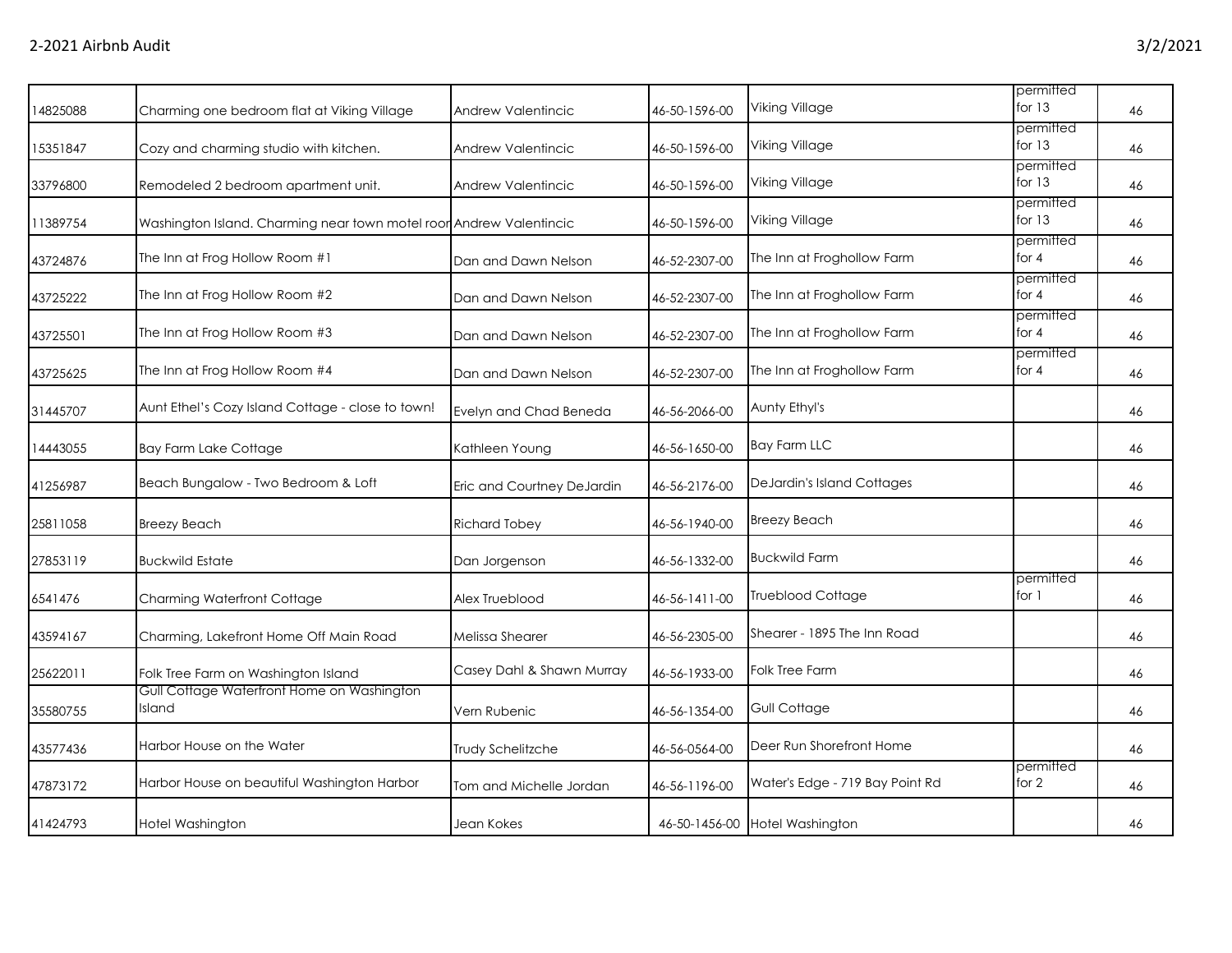|          |                                                                                                 |                                                |               |                                                | permitted          |    |
|----------|-------------------------------------------------------------------------------------------------|------------------------------------------------|---------------|------------------------------------------------|--------------------|----|
| 25616352 | Island View Cottage on Washington Island                                                        | Edward & Peri Ann Wasie                        | 46-56-1909-00 | Island View Cottage - Wasie                    | for $2$            | 46 |
| 42134533 | Island View House on Washington Island                                                          | Edward & Peri Ann Wasie                        | 46-56-1909-00 | Island View House - Wasie                      | permitted<br>for 2 | 46 |
| 22717916 | Old Orchard Farm                                                                                | Deb Sheridan                                   | 46-56-1867-00 | Old Orchard Farm                               |                    | 46 |
| 29857856 | Quiet Island Waterfront Retreat                                                                 | Daniel Wiersum                                 | 46-56-2036-00 | Quiet Island Waterfront Retreat                |                    | 46 |
| 41257002 | Scandinavian Chalet - One Bedroom & Loft                                                        | Eric and Courtney DeJardin                     | 46-56-2176-00 | DeJardin's Island Cottages                     |                    | 46 |
| 41256983 | Sportsman's Retreat - Two Bedroom & Loft                                                        | Eric and Courtney DeJardin                     | 46-56-2176-00 | DeJardin's Island Cottages                     |                    | 46 |
| 44195513 | The Birches - Cottage, Washington Island, WI                                                    | Christine Klann                                | 46-56-2131-00 | Klann - 2129 Mc Donald Road                    | permitted<br>for 2 | 46 |
| 41256994 | The Farmhouse - One Bedroom & Loft                                                              | Eric and Courtney DeJardin                     | 46-56-2176-00 | DeJardin's Island Cottages                     |                    | 46 |
| 25488651 | Washington Island Home in the Woods                                                             | Jeff and Corinn Sevcik                         | 46-56-1891-00 | West Harbor - Sevcik                           |                    | 46 |
| 24117398 | Washington Island home With history and warmth                                                  | Carol Lemon                                    | 46-56-1917-00 | Washington Island Historical Home -<br>Lemon   |                    | 46 |
| 47872383 | Water's Edge located on peaceful Figenschau Bay                                                 | Tom and Michelle Jordan                        | 46-56-1196-00 | Water's Edge - 719 Bay Point Rd                | permitted<br>for 2 | 46 |
| 24807794 | Waterfront Cottage, includes 2 kayaks!                                                          | Jason & Naomi Burke & Dan<br>Jorgeonson        | 46-56-1937-11 | Detroit Harbor Homestead Cottage               |                    | 46 |
| 26269262 | Watermark Inn-Washington Island (Suite B)                                                       | Larry Kilduff                                  | 46-56-0584-00 | Watermark Inn                                  |                    | 46 |
| 23713057 | Watermark Inn-Washington Island (Suite G)                                                       | Larry Kilduff                                  | 46-56-0584-00 | Watermark Inn                                  |                    | 46 |
|          |                                                                                                 |                                                |               |                                                |                    |    |
|          |                                                                                                 | <b>NOT LOCATED IN DOOR COUNTY</b>              |               |                                                |                    |    |
| 36871011 | The Family Lure                                                                                 |                                                |               | Not Door County Comes up in Door County Search | Outside DC         |    |
| 21549001 | Cozy Lakefront Home                                                                             | Not Door County Comes up in Door County Search |               |                                                | Outside DC         |    |
| 32736987 | Warm, Inviting 2 bedroom house in Marinette, WI                                                 | Not Door County Comes up in Door County Search |               |                                                | Outside DC         |    |
| 31441773 | 1 bed apartment, lake view next to Lake Michigan Not Door County Comes up in Door County Search |                                                |               |                                                |                    |    |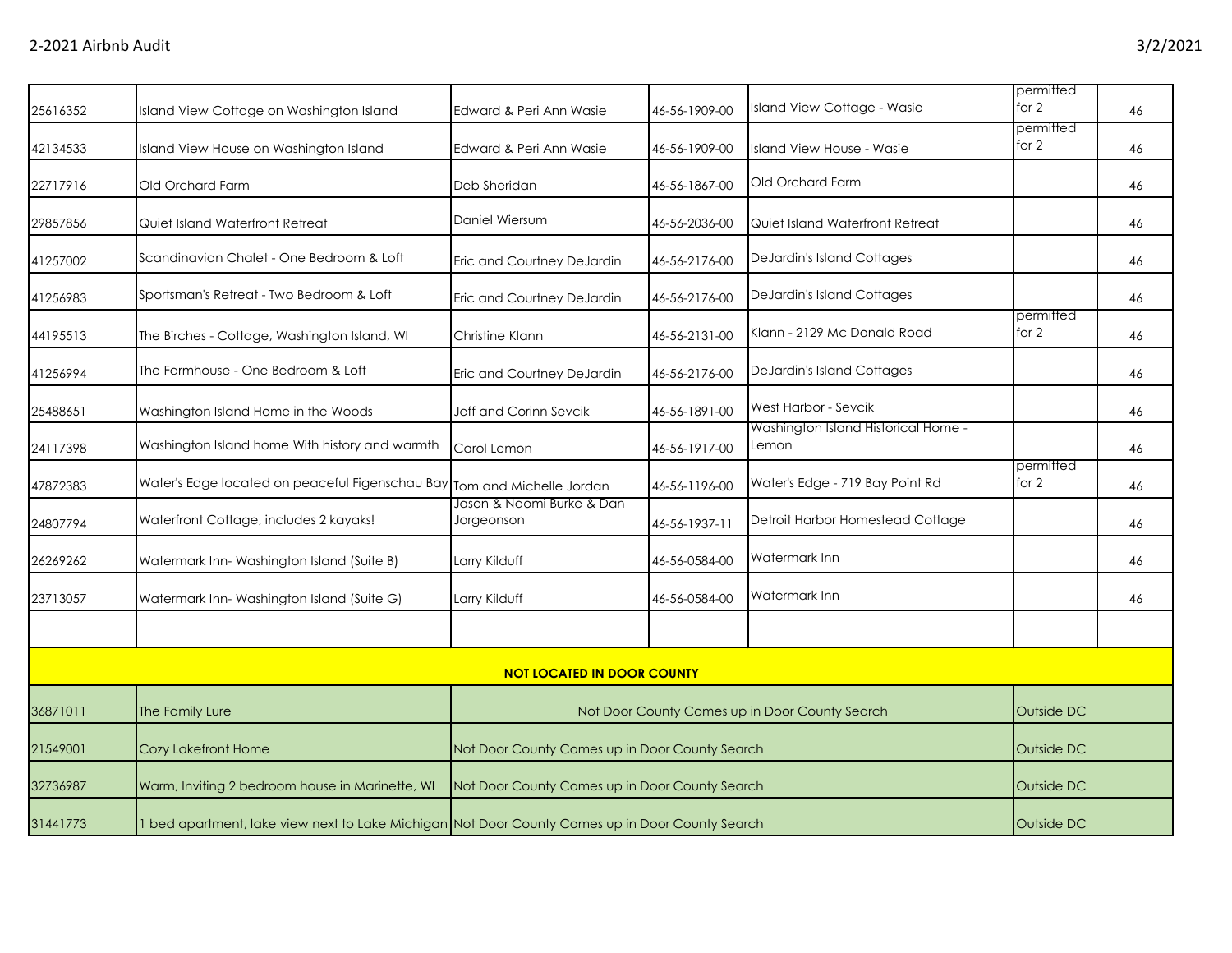| 31401357 |                                                            | Double Queen Beds - Independence Stay of Marin Not Door County Comes up in Door County Search | Outside DC |
|----------|------------------------------------------------------------|-----------------------------------------------------------------------------------------------|------------|
| 1075853  | Modern, Sunny Getaway Door County!                         | Not Door County Comes up in Door County Search                                                | Outside DC |
| 32284600 | Private Room with 10' Ceilings & Kitchen                   | Not Door County Comes up in Door County Search                                                | Outside DC |
| 32317062 | Big Private Room with 10' Ceiling & Pool Table             | Not Door County Comes up in Door County Search                                                | Outside DC |
| 30106811 | Nice Studio with 2 Full Beds and Full Kitchen              | Not Door County Comes up in Door County Search                                                | Outside DC |
| 14266783 | Cottage on Cedar                                           | Not Door County Comes up in Door County Search                                                | Outside DC |
| 19012043 | Home Away From Home Northern Wisconsin                     | Not Door County Comes up in Door County Search                                                | Outside DC |
| 19176512 | Guest House on the Menominee River                         | Not Door County Comes up in Door County Search                                                | Outside DC |
| 20991844 | <b>Menominee River Vacation Home</b>                       | Not Door County Comes up in Door County Search                                                | Outside DC |
| 21816932 | <b>Hogans Place 2</b>                                      | Not Door County Comes up in Door County Search                                                | Outside DC |
| 21816968 | <b>Hogans Place 1</b>                                      | Not Door County Comes up in Door County Search                                                | Outside DC |
| 27232787 | Cute 2 Bedroom Bungalow                                    | Not Door County Comes up in Door County Search                                                | Outside DC |
| 31402597 | King Executive Suite - Independence Stay<br>Marinette #202 | Not Door County Comes up in Door County Search                                                | Outside DC |
| 443694   | Lundgren Tree Farm                                         | Not Door County Comes up in Door County Search                                                | Outside DC |
| 33710736 | Winding River Cottages-Pine Cone Cottage                   | Not Door County Comes up in Door County Search                                                | Outside DC |
| 33045130 | Winding River Cottages-Evergreen Cottage                   | Not Door County Comes up in Door County Search                                                | Outside DC |
| 37321902 | Winding River Cottages-The River House                     | Not Door County Comes up in Door County Search                                                | Outside DC |
| 33155244 | Quiet & Cozy upstairs apartment 1 bedroom                  | Not Door County Comes up in Door County Search                                                | Outside DC |
| 28734368 | Luxury on the Lake                                         | Not Door County Comes up in Door County Search                                                | Outside DC |
| 29841495 | Hogan's Place 3                                            | Not Door County Comes up in Door County Search                                                | Outside DC |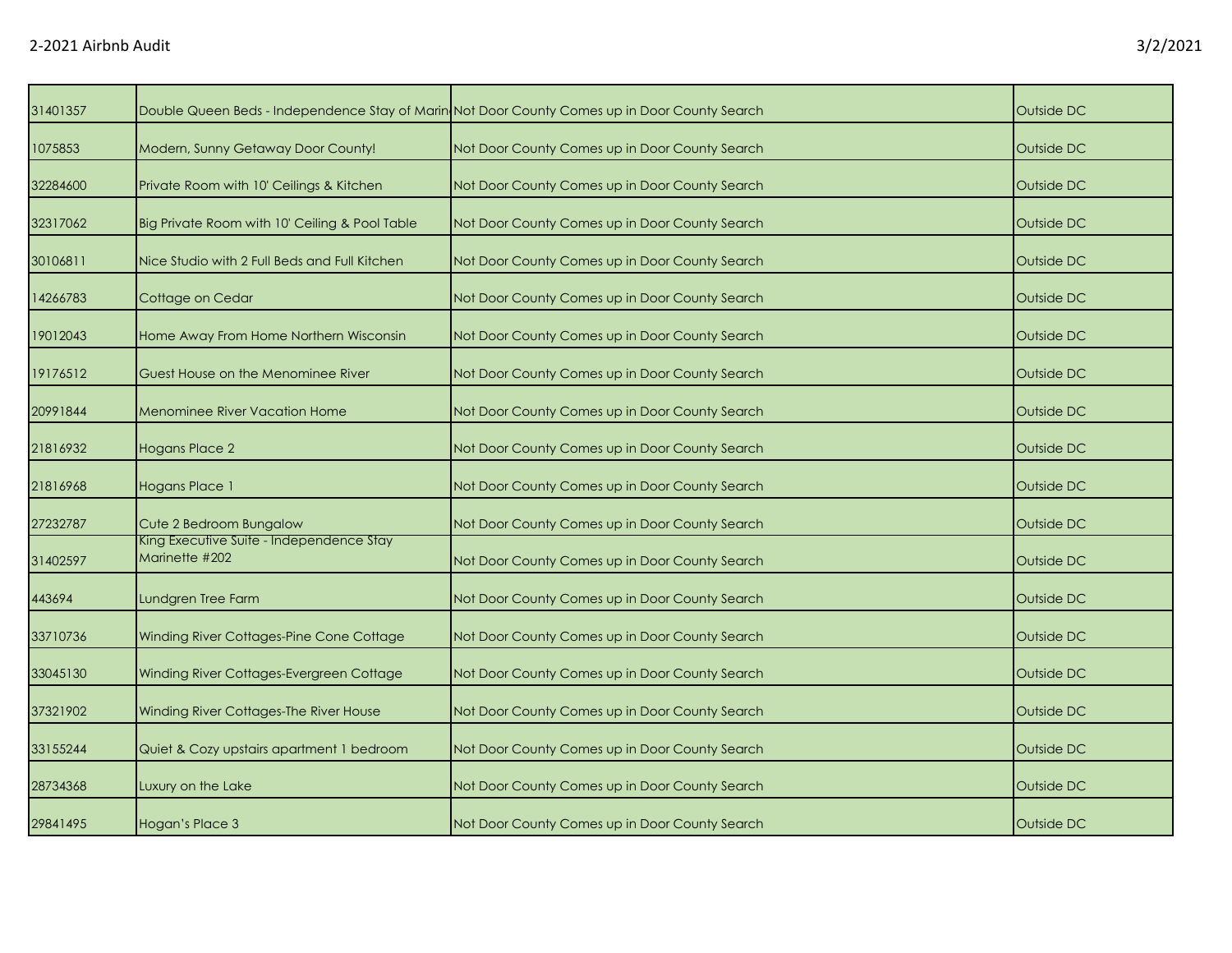| 31402252 | King Suite Room - Independence Stay of<br>Marinette #205 | Not Door County Comes up in Door County Search                                                  | Outside DC |
|----------|----------------------------------------------------------|-------------------------------------------------------------------------------------------------|------------|
| 27703908 | 2 bedroom duplex in quiet neighborhood                   | Not Door County Comes up in Door County Search                                                  | Outside DC |
| 30403078 | <b>Bentley's Place</b>                                   | Not Door County Comes up in Door County Search                                                  | Outside DC |
| 32744370 | Cottage on the Bay                                       | Not Door County Comes up in Door County Search                                                  | Outside DC |
| 29843132 | Hogans Place 4                                           | Not Door County Comes up in Door County Search                                                  | Outside DC |
| 35508656 |                                                          | CEDAR CABIN on the BAY (Lake Michigan--Green B Not Door County Comes up in Door County Search   | Outside DC |
| 31440292 | Stunning Waterfront! Fully Equipped 1 BR Condo           | Not Door County Comes up in Door County Search                                                  | Outside DC |
| 23147359 | Lakefront beauty Algoma condo                            | Not Door County Comes up in Door County Search                                                  | Outside DC |
| 17416421 | Gorgeous beach & 5 mi's 2 Door Cty.                      | Not Door County Comes up in Door County Search                                                  | Outside DC |
| 32941122 | Buck's Harbor LLC in Algoma, WI                          | Not Door County Comes up in Door County Search                                                  | Outside DC |
| 36077426 | Country Farmhouse living                                 | Not Door County Comes up in Door County Search                                                  | Outside DC |
| 15203485 | Minutes from Door County                                 | Not Door County Comes up in Door County Search                                                  | Outside DC |
| 11893626 | Lake Michigan Sunrise view, close to Door County         | Not Door County Comes up in Door County Search                                                  | Outside DC |
| 29252930 | Lake Michagan Living                                     | Not Door County Comes up in Door County Search                                                  | Outside DC |
| 29779882 |                                                          | 3 bed apartment next to Lake Michigan loading doNot Door County Comes up in Door County Search  | Outside DC |
| 29780152 |                                                          | 2 bed apartment, lake view next to Lake Michigan Not Door County Comes up in Door County Search | Outside DC |
| 31402434 | BR Suite - Independence Stay of Marinete                 | Not Door County Comes up in Door County Search                                                  | Outside DC |
| 26424111 | Waterfront Inn Sail & Stay                               | Not Door County Comes up in Door County Search                                                  | Outside DC |
| 3010681  | Nice Studio with 2 Full Beds and Full Kitchen            | Not Door County Comes up in Door County Search                                                  | Outside DC |
| 20411213 | <b>Paradise View</b>                                     | Not Door County Comes up in Door County Search                                                  | Outside DC |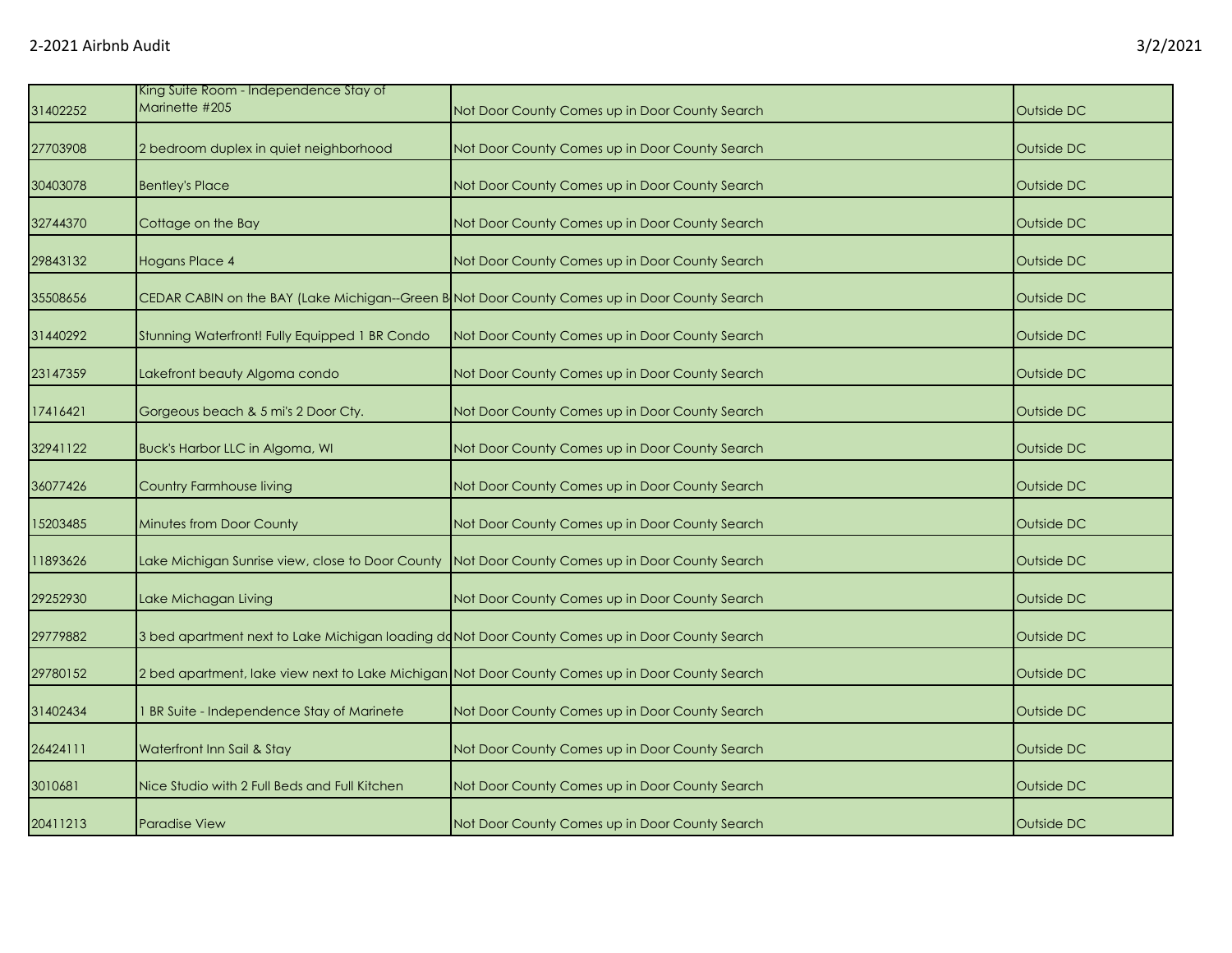| 30106940  | 2-Bedroom Apt next to Lake Michigan Loading Dod Not Door County Comes up in Door County Search |                                                                                                 | Outside DC |
|-----------|------------------------------------------------------------------------------------------------|-------------------------------------------------------------------------------------------------|------------|
| 14648642  | <b>Upper Peninsula MI Retreat</b>                                                              | Not Door County Comes up in Door County Search                                                  | Outside DC |
| 18506853  | Downtown Menominee House                                                                       | Not Door County Comes up in Door County Search                                                  | Outside DC |
| 32837226  | Downstairs apartment on private lake                                                           | Not Door County Comes up in Door County Search                                                  | Outside DC |
| 38894590? | Shug Lake View Condo @ The Shores                                                              | Not Door County Comes up in Door County Search                                                  | Outside DC |
| 37351248  | Camp Bayshore                                                                                  | Not Door County Comes up in Door County Search                                                  | Outside DC |
| 35126526  | King Suite Room Independence Stay RM 105                                                       | Not Door County Comes up in Door County Search                                                  | Outside DC |
| 35127290  | King Executive Suite Independence Stay RM 214                                                  | Not Door County Comes up in Door County Search                                                  | Outside DC |
| 35128224  | King Suite Room Independence Stay RM 212                                                       | Not Door County Comes up in Door County Search                                                  | Outside DC |
| 35127762  | King Suite Room Independence Stay RM 106                                                       | Not Door County Comes up in Door County Search                                                  | Outside DC |
| 35127837  | King Suite Room Independence Stay RM 110                                                       | Not Door County Comes up in Door County Search                                                  | Outside DC |
| 35128142  | King Suite Room Independence Stay RM 207                                                       | Not Door County Comes up in Door County Search                                                  | Outside DC |
| 35128088  | King Suite Room Independence Stay RM 206                                                       | Not Door County Comes up in Door County Search                                                  | Outside DC |
| 35128179  | King Suite Room Independence Stay RM 209                                                       | Not Door County Comes up in Door County Search                                                  | Outside DC |
| 35124944  |                                                                                                | BR Suite - Independence Stay of Marinette RM 11 Not Door County Comes up in Door County Search  | Outside DC |
| 35125797  |                                                                                                | BR Suite - Independence Stay of Marinette Rm 21, Not Door County Comes up in Door County Search | Outside DC |
| 35128045  | King Suite Room Independence Stay RM 203                                                       | Not Door County Comes up in Door County Search                                                  | Outside DC |
| 35125614  |                                                                                                | BR Suite - Independence Stay of Marinette RM 20 Not Door County Comes up in Door County Search  | Outside DC |
| 35125719  |                                                                                                | BR Suite - Independence Stay of Marinette RM 21 Not Door County Comes up in Door County Search  | Outside DC |
| 35126045  | Double Queen Suite Independent Stay RM 112                                                     | Not Door County Comes up in Door County Search                                                  | Outside DC |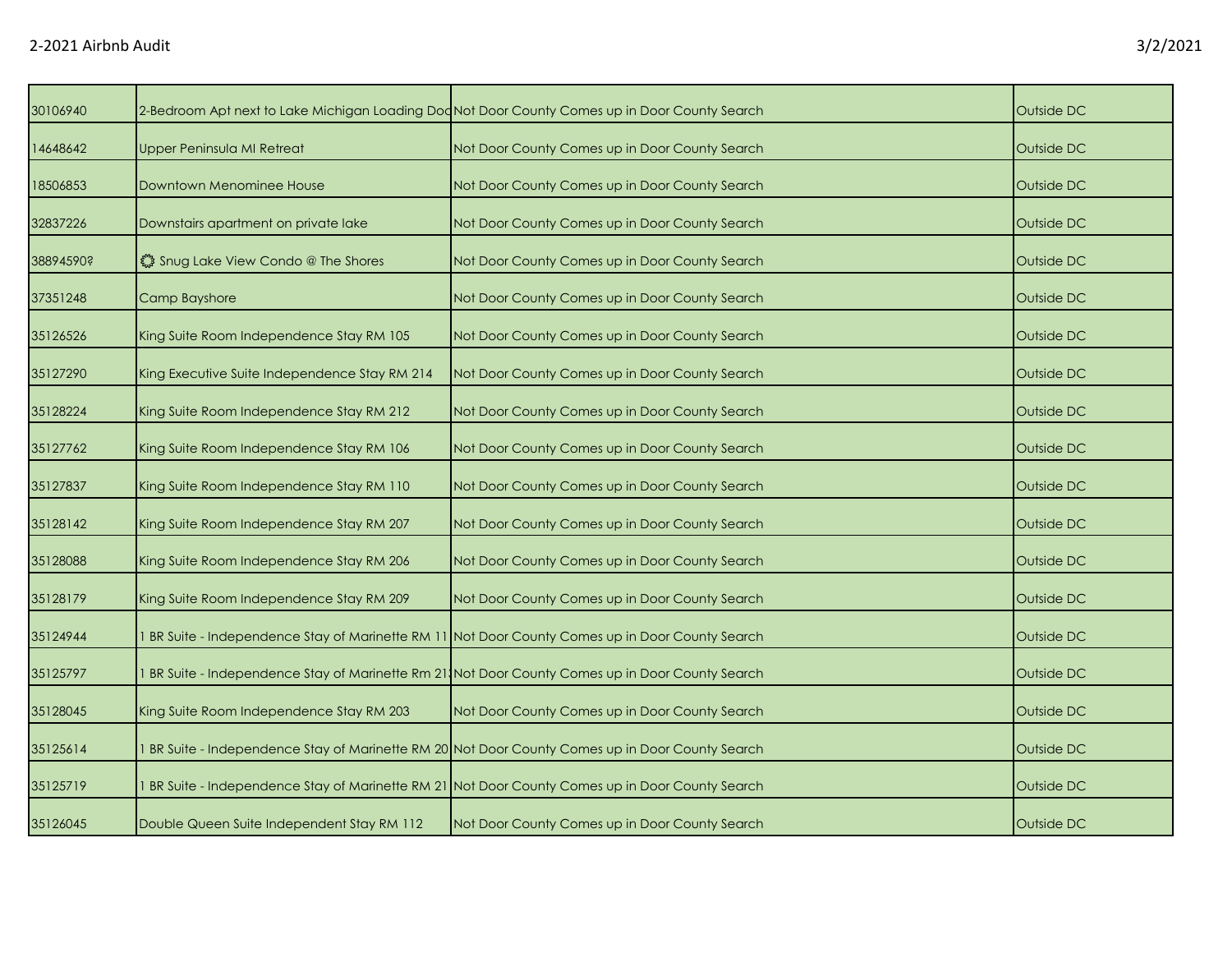| 3/2/2021 |
|----------|
|----------|

| 35129637 | Double Queen Suite Independence Stay RM 104 Hond Door County Comes up in Door County Search |                                                | Outside DC |
|----------|---------------------------------------------------------------------------------------------|------------------------------------------------|------------|
| 35126116 | Double Queen Suite Independence Stay RM 108                                                 | Not Door County Comes up in Door County Search | Outside DC |
| 35127236 | King Executive Suite Independence Stay RM 210                                               | Not Door County Comes up in Door County Search | Outside DC |
| 35126630 | King Executive Suite Independence Stay RM 208                                               | Not Door County Comes up in Door County Search | Outside DC |
| 35127711 | King Suite Room Independence Stay RM 103                                                    | Not Door County Comes up in Door County Search | Outside DC |
| 35126576 | King Executive Suite Independence Stay RM 204                                               | Not Door County Comes up in Door County Search | Outside DC |
| 35127334 | King Executive Suite Independence Stay RM 216                                               | Not Door County Comes up in Door County Search | Outside DC |
| 35129476 | King Suite Room Independence Stay RM 102 HC                                                 | Not Door County Comes up in Door County Search | Outside DC |
| 39154811 | Historic Menominee District                                                                 | Not Door County Comes up in Door County Search | Outside DC |
| 43704843 | Queen Room Portofino                                                                        | Not Door County Comes up in Door County Search | Outside DC |
| 43704837 | Double Room Desert Sand                                                                     | Not Door County Comes up in Door County Search | Outside DC |
| 22610666 | Sandahls on the beach                                                                       | Not Door County Comes up in Door County Search | Outside DC |
| 11010408 | Sand Beach Cabin                                                                            | Not Door County Comes up in Door County Search | Outside DC |
| 44550584 | <b>Empire Blue House w/ Hot Tub</b>                                                         | Not Door County Comes up in Door County Search | Outside DC |
| 31515976 | <b>Birch Le Collaboration House</b>                                                         | Not Door County Comes up in Door County Search | Outside DC |
| 36840185 | Suttons Bay, dome home, with<br>spectacular views!                                          | Not Door County Comes up in Door County Search | Outside DC |

| <b>MUNI</b> |                       | $Dec-20$ | $Jan-21$ | Feb-21 |
|-------------|-----------------------|----------|----------|--------|
| 12          | <b>Baileys Harbor</b> | 74       | 73       | 75     |
| I4          | <b>Brussels</b>       |          |          | ∩      |
| 16          | Clay Banks            |          |          |        |